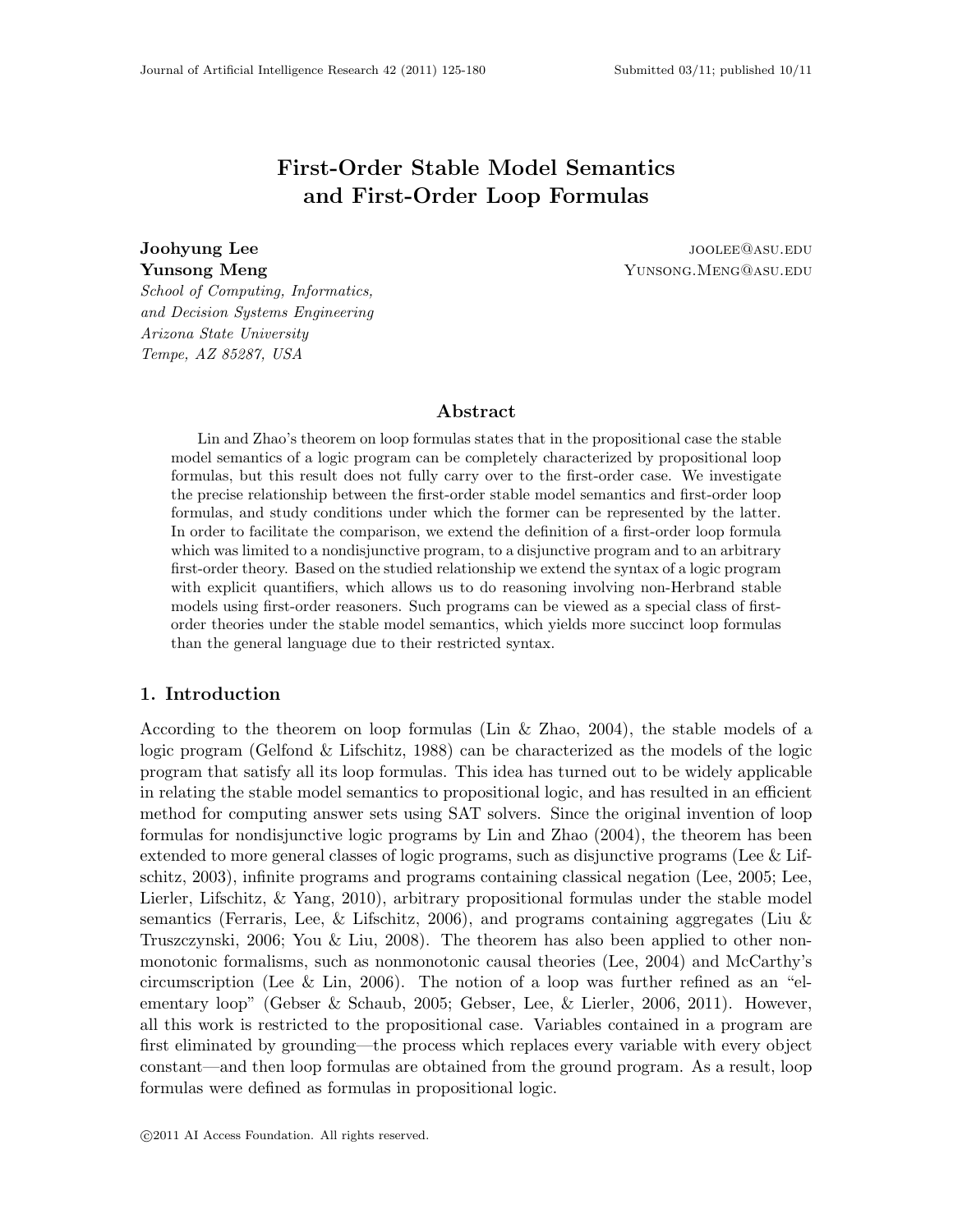#### LEE & MENG

Chen, Lin, Wang, and Zhang's definition (2006) of a first-order loop formula is different in that loop formulas are directly obtained from a non-ground program, so that they are first-order logic formulas which retain variables. However, since the semantics of a logic program that they refer to is based on grounding, these first-order loop formulas are simply understood as schemas for ground loop formulas, and only Herbrand models of the loop formulas were considered in this context.

The stable model semantics that does not involve grounding appeared a year later (Ferraris, Lee, & Lifschitz, 2007, 2011). The authors define the stable models of a firstorder sentence  $F$  as the models of the second-order sentence that is obtained by applying the "stable model operator" SM to  $F$ . The definition of SM is close to the definition of the circumscription operator CIRC (McCarthy, 1980, 1986). Under the first-order stable model semantics, logic programs are viewed as a special class of first-order theories. A similar definition of a stable model was given by Lin and Zhou (2011), via logic of knowledge and justified assumption (Lin  $&$  Shoham, 1992). The first-order stable model semantics is also closely related to quantified equilibrium logic (Pearce & Valverde, 2005), and indeed, Ferraris et al. (2011) showed that they are essentially equivalent.

A natural question arising is how first-order loop formulas and the first-order stable model semantics are related to each other. In general, the first-order stable model semantics is more expressive than first-order logic, and as such cannot be completely characterized by first-order loop formulas. Like circumscription, the concept of transitive closure can be represented in the first-order stable model semantics, but not in any set of first-order formulas, even if that set is allowed to be infinite.<sup>1</sup> However, as we show in this paper, understanding the precise relationship between them gives us insights into the first-order stable model semantics and its computational properties.

In order to facilitate the comparison, we extend the definition of a first-order loop formula which was limited to nondisjunctive programs, to disjunctive programs and to arbitrary first-order theories. Also we present a reformulation of  $\text{SM}[F]$  in the style of loop formulas, which includes the characterization of a loop by a syntactic formula. From this formulation, we derive several conditions, under which a first-order theory under the stable model semantics can be equivalently rewritten as first-order loop formulas.

Based on the relationship between the first-order stable model semantics and first-order loop formulas, we extend the syntax of logic programs with explicit quantifiers, which may be useful in overcoming some limitations of traditional answer set programs in reasoning about non-Herbrand models. We define the semantics of such extended programs by identifying them as a special class of first-order theories under the stable model semantics. Such programs inherit from the general language the ability to handle nonmonotonic reasoning under the stable model semantics even in the absence of the unique name and the domain closure assumptions that are built into the grounding-based answer set semantics. On the other hand, the restricted syntax of an extended program leads to more succinct loop formulas. The following program  $\Pi_1$  is a simple insurance policy example represented in

<sup>1.</sup> Vladimir Lifschitz, personal communication.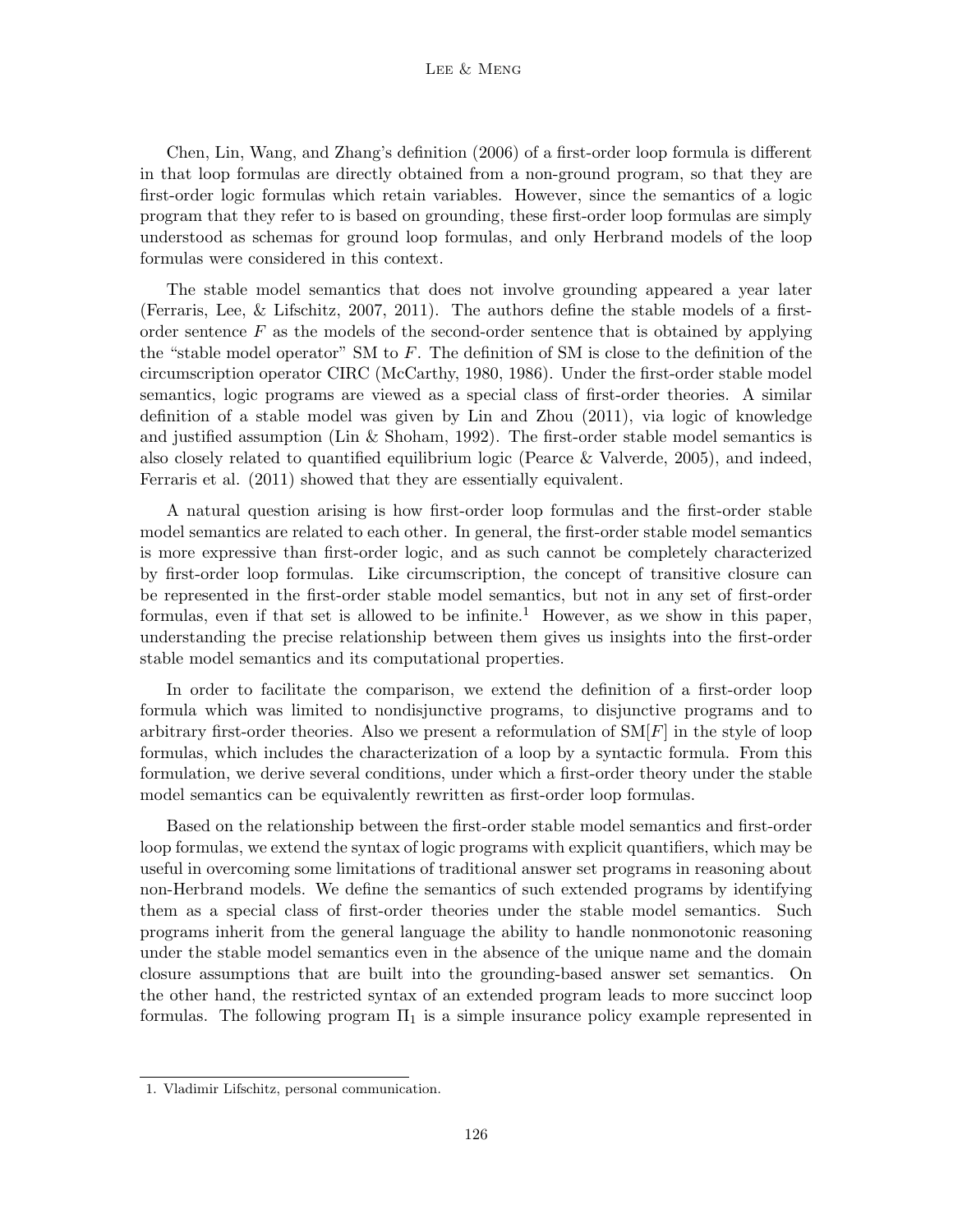this syntax.

$$
HasWife(x) \leftarrow \exists y \ Spouse(x, y)
$$
  
\n
$$
HasWife(x) \leftarrow Man(x), Married(x)
$$
  
\n
$$
Married(x) \leftarrow Man(x), HasWife(x)
$$
  
\n
$$
\exists w \ Discount(x, w) \leftarrow Married(x), not \exists z \text{Accident}(x, z).
$$

The second and the third rules express that  $Married(x)$  and  $HasWife(x)$  are synonymous to each other when x is a Man. The last rule states that x is eligible for some discount plan (with the name unknown) if  $x$  is married and has no record of accident. The quantifier in the first rule can be dropped without affecting the meaning, but the other quantifiers cannot. We will say that a program  $\Pi$  entails a query  $F$  (under the stable model semantics) if every stable model of  $\Pi$  satisfies F. For example,

- $\Pi_1$  conjoined with  $\Pi_2 = \{Man(John)\}\$ entails each of  $\neg \exists x \text{ Married}(x)$  and  $\neg \exists xy \ Discount(x, y).$
- $\Pi_1 \cup \Pi_2$  conjoined with  $\Pi_3 = {\exists y \; Spouse(John, y)}$  entails neither  $\neg \exists x \; Married(x)$ nor  $\neg \exists xy \text{ Discount}(x, y)$ , but entails each of  $\exists x \text{ America}(x), \exists xy \text{Discount}(x, y)$ , and  $\forall xy(Discount(x, y) \rightarrow x = John).$
- $\Pi_1 \cup \Pi_2 \cup \Pi_3$  conjoined with  $\Pi_4 = \{\exists z \text{ Accident}(John, z)\}\$  does not entail  $\forall xy(Discount(x, y) \rightarrow x = John)$ , but entails  $\neg \exists w \ Discount(John, w)$ .

The nonmonotonic reasoning of this kind requires non-Herbrand models since the names (or identifiers) of discount plans, spouses and accident records may be unknown. However, the traditional answer set semantics is limited to Herbrand models due to the reference to grounding. By turning the program into first-order loop formulas we can automate the example reasoning using a first-order theorem prover.

The paper is organized as follows. The next section reviews the first-order stable model semantics by Ferraris et al. (2007, 2011). Section 3 reviews the theorem on first-order loop formulas by Chen et al. (2006) and extends it to disjunctive programs and to arbitrary first-order sentences, limiting attention to Herbrand stable models. Section 4 extends these results to allow non-Herbrand stable models as well (possibly allowing functions) under a certain semantic condition, and compare the first-order stable model semantics with loop formulas by reformulating the former in terms of the latter. In Section 5, we present a series of syntactic conditions that imply the semantic condition in Section 4. Section 6 provides an extension of logic programs that contain explicit quantifiers and shows how query answering for such extended programs can sometimes be reduced to entailment checking in first-order logic via loop formulas. In Section 7, the results are further extended to distinguish between intensional and non-intensional predicates. Related work is described in Section 8, and long proofs are given in Appendix A.

This article is an extended version of a conference paper by Lee and Meng (2008).

## 2. Review of the First-Order Stable Model Semantics

This review follows a journal paper by Ferraris et al. (2011) that extends a conference paper by the same authors (Ferraris et al., 2007) by distinguishing between intensional and non-intensional predicates.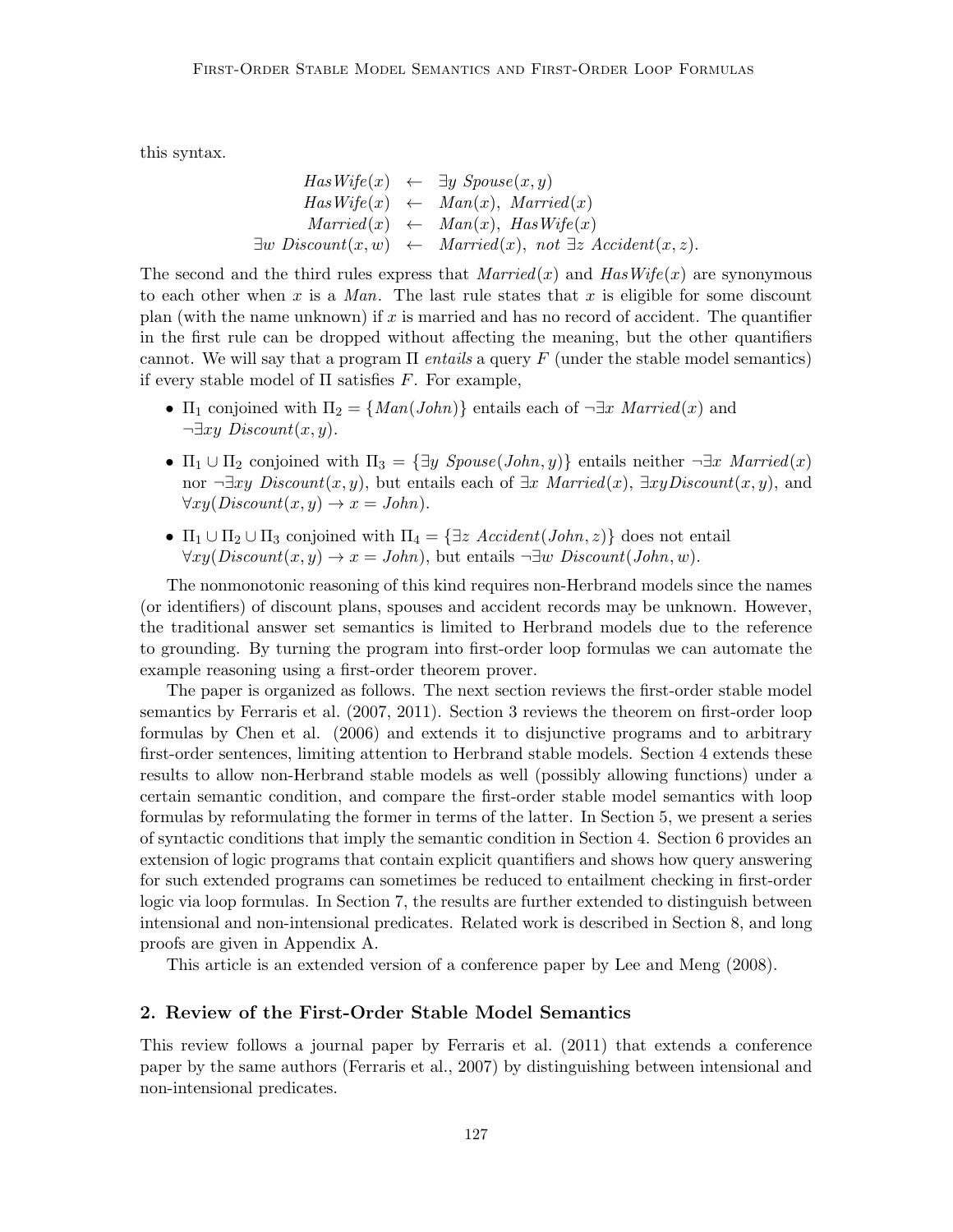#### LEE & MENG

A formula is defined the same as in first-order logic. A signature consists of function constants and predicate constants. Function constants of arity 0 are called object constants. We assume the following set of primitive propositional connectives and quantifiers:

$$
\perp
$$
 (falsity),  $\wedge$ ,  $\vee$ ,  $\rightarrow$ ,  $\forall$ ,  $\exists$ .

 $\neg F$  is an abbreviation of  $F \to \bot$ , symbol  $\top$  stands for  $\bot \to \bot$ , and  $F \leftrightarrow G$  stands for  $(F \to G) \wedge (G \to F)$ . We distinguish between atoms and atomic formulas as follows: an atom of a signature  $\sigma$  is an n-ary predicate constant followed by a list of n terms that can be formed from function constants in  $\sigma$  (including object constants) and object variables; atomic formulas of  $\sigma$  are atoms of  $\sigma$ , equalities between terms of  $\sigma$ , and the 0-place connective ⊥.

The stable models of F relative to a list of predicates  $\mathbf{p} = (p_1, \ldots, p_n)$  are defined via the *stable model operator with the intensional predicates* p, denoted by  $SM[F; p]$ <sup>2</sup> Let u be a list of distinct predicate variables  $u_1, \ldots, u_n$  of the same length as **p**. By  $\mathbf{u} = \mathbf{p}$  we denote the conjunction of the formulas  $\forall x(u_i(\mathbf{x}) \leftrightarrow p_i(\mathbf{x}))$ , where x is a list of distinct object variables of the same length as the arity of  $p_i$ , for all  $i = 1, \ldots, n$ . By  $\mathbf{u} \leq \mathbf{p}$  we denote the conjunction of the formulas  $\forall \mathbf{x}(u_i(\mathbf{x}) \to p_i(\mathbf{x}))$  for all  $i = 1, \ldots, n$ , and  $\mathbf{u} < \mathbf{p}$  stands for  $(\mathbf{u} \le \mathbf{p}) \wedge \neg(\mathbf{u} = \mathbf{p})$ . For any first-order sentence F, the expression  $\text{SM}[F; \mathbf{p}]$  stands for the second-order sentence

$$
F \wedge \neg \exists \mathbf{u} ((\mathbf{u} < \mathbf{p}) \wedge F^*(\mathbf{u})), \tag{1}
$$

where  $F^*(\mathbf{u})$  is defined recursively:

- $p_i(\mathbf{t})^* = u_i(\mathbf{t})$  for any list **t** of terms;
- $F^* = F$  for any atomic formula F (including  $\perp$  and equality) that does not contain members of **p**;
- $(F \wedge G)^* = F^* \wedge G^*$ ;
- $(F \vee G)^* = F^* \vee G^*;$
- $(F \to G)^* = (F^* \to G^*) \wedge (F \to G);$
- $(\forall x F)^* = \forall x F^*;$
- $(\exists x F)^* = \exists x F^*$ .

(There is no clause for negation here, because we treat  $\neg F$  as shorthand for  $F \to \bot$ .)

A model of a sentence  $F$  (in the sense of first-order logic) is called **p**-stable if it satisfies  $\text{SM}[F; \mathbf{p}]$ . We will often simply write  $\text{SM}[F]$  instead of  $\text{SM}[F; \mathbf{p}]$  when **p** is the list of all predicate constants occurring in F, and call a model of  $\text{SM}[F]$  simply a stable model of F. We distinguish between the terms "stable models" and "answer sets" as follows.<sup>3</sup> By  $\sigma(F)$ we denote the signature consisting of the function and predicate constants occurring in  $F$ .

<sup>2.</sup> The intensional predicates **p** are the predicates that we "intend to characterize" by  $F$ .

<sup>3.</sup> The distinction is useful because in the first-order setting, stable models are no longer Herbrand interpretations and may not be represented by sets of atoms.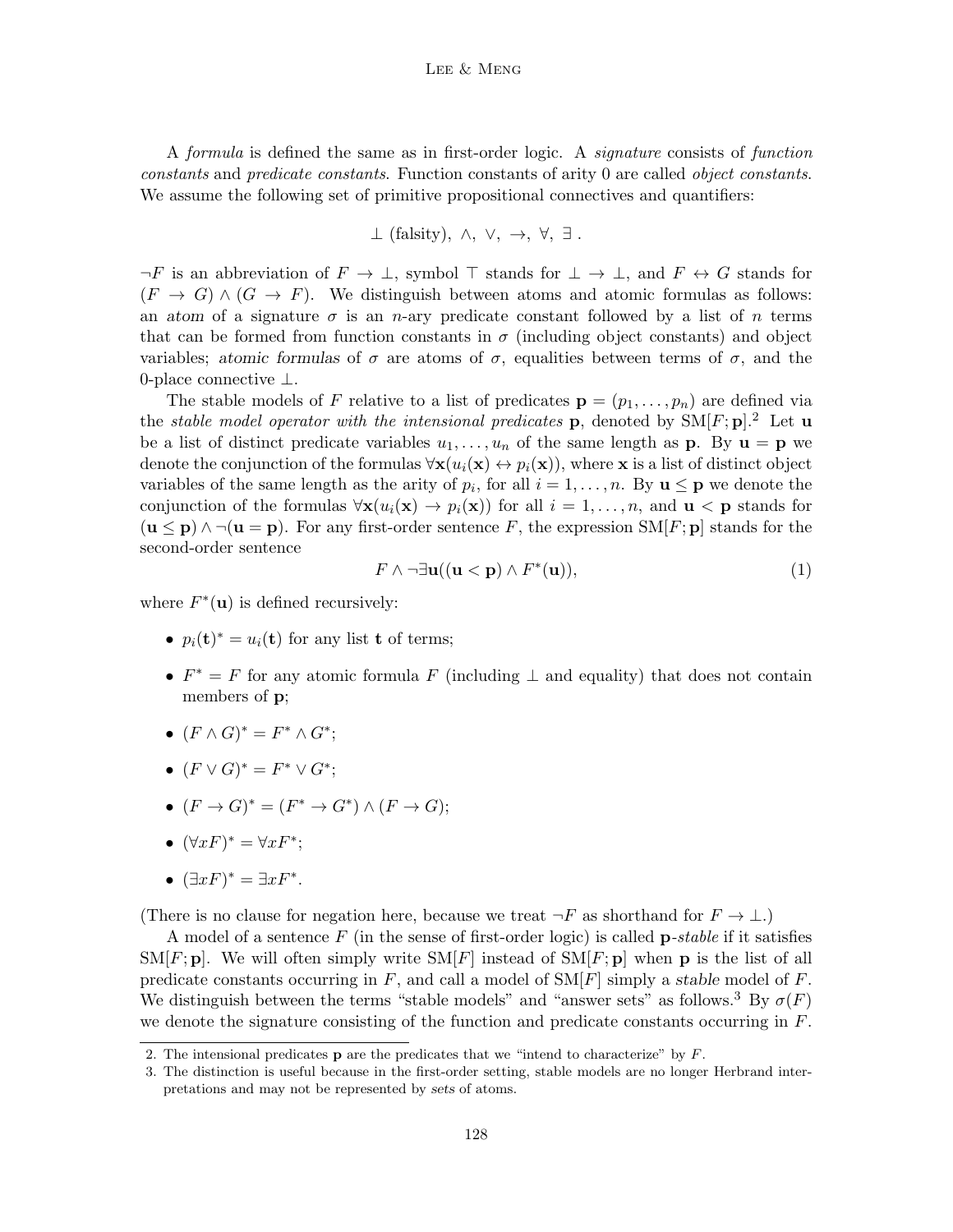If F contains at least one object constant, an Herbrand interpretation<sup>4</sup> of  $\sigma(F)$  that satisfies  $\text{SM}[F]$  is called an *answer set* of F. The answer sets of a logic program  $\Pi$  are defined as the answer sets of the  $FOL-representation$  of  $\Pi$  (i.e., the conjunction of the universal closures of implications corresponding to the rules).

**Example 1** For program  $\Pi$  that contains three rules

$$
p(a)
$$
  
q(b)  

$$
r(x) \leftarrow p(x), not \ q(x)
$$

the FOL-representation  $F$  of  $\Pi$  is

$$
p(a) \land q(b) \land \forall x((p(x) \land \neg q(x)) \to r(x))
$$
\n<sup>(2)</sup>

and  $\text{SM}[F]$  is

$$
p(a) \land q(b) \land \forall x ((p(x) \land \neg q(x)) \to r(x))
$$
  
 
$$
\land \neg \exists uvw(((u, v, w) < (p, q, r)) \land u(a) \land v(b))
$$
  
 
$$
\land \forall x (((u(x) \land (\neg v(x) \land \neg q(x))) \to w(x)) \land ((p(x) \land \neg q(x)) \to r(x))))
$$

which is equivalent to the first-order sentence

$$
\forall x(p(x) \leftrightarrow x = a) \land \forall x(q(x) \leftrightarrow x = b) \land \forall x(r(x) \leftrightarrow (p(x) \land \neg q(x)))
$$
\n(3)

(See Example 3 in the work of Ferraris et al., 2007). The stable models of F are any firstorder models of (3). The only answer set of F is the Herbrand model  $\{p(a), q(b), r(a)\}.$ 

### 3. First-Order Loop Formulas and Herbrand Models

We review the definition of a first-order loop formula for a nondisjunctive program given by Chen et al. (2006) and extend it to a disjunctive program and to an arbitrary first-order sentence.

## 3.1 Review of First-Order Loop Formulas Defined by Chen et al. (2006)

We call a formula negative if every occurrence of every predicate constant in it belongs to the antecedent of an implication. For instance, any formula of the form  $\neg F$  is negative because this expression is shorthand for  $F \to \bot$ . An equality  $t_1 = t_2$  is also negative because it contains no predicate constants.

A nondisjunctive program is a finite set of rules of the form

$$
A \leftarrow B, N,\tag{4}
$$

<sup>4.</sup> Recall that an Herbrand interpretation of a signature  $\sigma$  (containing at least one object constant) is an interpretation of  $\sigma$  such that its universe is the set of all ground terms of  $\sigma$ , and every ground term represents itself. An Herbrand interpretation can be identified with the set of ground atoms to which it assigns the value true.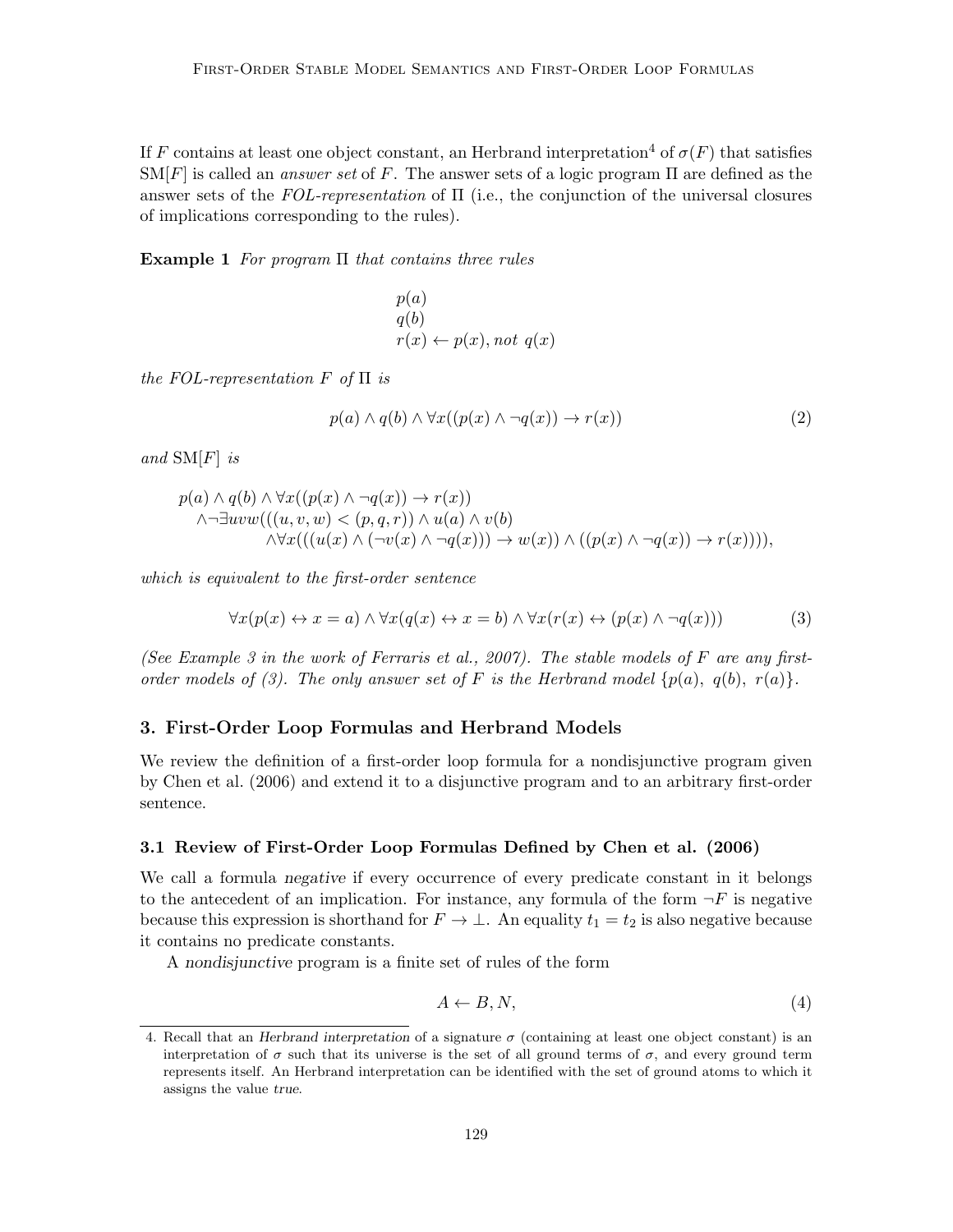where  $A$  is an atom,  $B$  is a set of atoms, and  $N$  is a negative formula. The rules may contain function constants of positive arity.<sup>5</sup>

We will say that a nondisjunctive program is in *normal form* if, for all rules (4) in it, A is of the form  $p(x)$  where x is a list of distinct variables. It is clear that every program can be turned into normal form using equality in the body. For instance,  $p(a, b) \leftarrow q(a)$  can be rewritten as  $p(x, y) \leftarrow x=a, y=b, q(a)$ .

Let Π be a nondisjunctive program and let  $Norm(\Pi)$  be a normal form of  $\Pi$ . By  $\sigma(\Pi)$  we denote the signature consisting of function and predicate constants occurring in Π. Given a finite set Y of atoms, we assume that  $Norm(\Pi)$  does not contain variables in Y, by renaming the variables in  $Norm(\Pi)$ . The *(first-order) external support formula* of Y for  $\Pi$ , denoted by  $ES_{\Pi}(Y)$ , is the disjunction of

$$
\bigvee_{\theta:A\theta\in Y}\exists \mathbf{z}\bigg(B\theta\wedge N\theta\wedge \bigwedge_{\substack{p(\mathbf{t})\in B\theta\\p(\mathbf{t}')\in Y}}(\mathbf{t}\neq \mathbf{t}')\bigg)\tag{5}
$$

for all rules (4) in  $Norm(\Pi)$ ,<sup>6</sup> where  $\theta$  is a substitution that maps variables in A to terms occurring in  $Y$ , and  $z$  is the list of all variables that occur in

$$
A\theta \leftarrow B\theta, N\theta
$$

but not in  $Y$ .

The (first-order) loop formula of Y for  $\Pi$ , denoted by  $LF_{\Pi}(Y)$ , is the universal closure of

$$
\bigwedge Y \to ES_{\Pi}(Y). \tag{6}
$$

(The expression  $\bigwedge Y$  in the antecedent stands for the conjunction of all elements of Y.) When  $\Pi$  is a propositional program,  $LF_{\Pi}(Y)$  is equivalent to a conjunctive loop formula as defined by Ferraris et al. (2006).

The definition of a first-order dependency graph and the definition of a first-order loop are as follows. We say that an atom  $p(\mathbf{t})$  depends on an atom  $q(\mathbf{t}')$  in a rule (4) if  $p(\mathbf{t})$  is A and  $q(t')$  is in B. The *(first-order)* dependency graph of  $\Pi$  is an infinite directed graph  $(V, E)$  such that

- *V* is the set of atoms of signature  $\sigma(\Pi)$ ;<sup>7</sup>
- $(p(\mathbf{t})\theta, q(\mathbf{t}')\theta)$  is in E if  $p(\mathbf{t})$  depends on  $q(\mathbf{t}')$  in a rule of  $\Pi$  and  $\theta$  is a substitution that maps variables in **t** and **t'** to terms (including variables) of  $\sigma(\Pi)$ .

A nonempty subset L of V is called a *(first-order)* loop of  $\Pi$  if the subgraph of the first-order dependency graph of  $\Pi$  induced by  $L$  is strongly connected.

<sup>5.</sup> The original definition by Chen et al. (2006) does not allow function constants of positive arity.

<sup>6.</sup> For any lists of terms  $\mathbf{t} = (t_1, \ldots, t_n)$  and  $\mathbf{t}' = (t'_1, \ldots, t'_n)$  of the same length,  $\mathbf{t} = \mathbf{t}'$  stands for  $(t_1 = t'_1) \wedge \cdots \wedge (t_n = t'_n).$ 

<sup>7.</sup> Note that V is infinite since infinitely many object variables can be used to form atoms.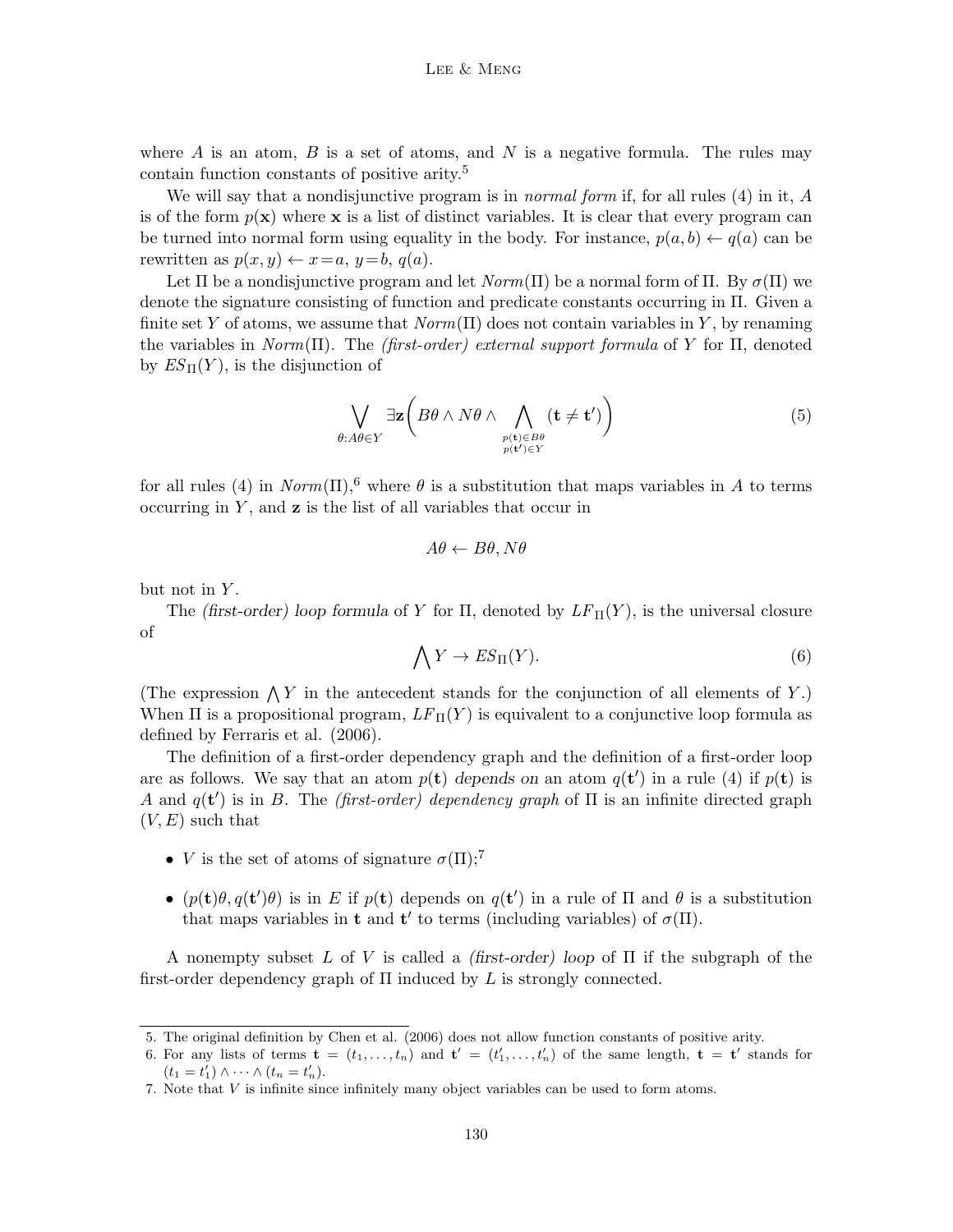Example 2 Let  $\Pi$  be the following program:

$$
p(x) \leftarrow q(x)
$$
  
\n
$$
q(y) \leftarrow p(y)
$$
  
\n
$$
p(z) \leftarrow not \ r(z).
$$
\n(7)

The following sets of atoms are first-order loops (among many others):  $Y_1 = \{p(u)\}, Y_2 =$  ${q(u)}$ ,  $Y_3 = {r(u)}$ ,  $Y_4 = {p(u), q(u)}$ . Their loop formulas are

$$
LF_{\Pi}(Y_1) = \forall u(p(u) \rightarrow (q(u) \vee \neg r(u))),
$$
  
\n
$$
LF_{\Pi}(Y_2) = \forall u(q(u) \rightarrow p(u)),
$$
  
\n
$$
LF_{\Pi}(Y_3) = \forall u(r(u) \rightarrow \bot),
$$
  
\n
$$
LF_{\Pi}(Y_4) = \forall u(p(u) \wedge q(u) \rightarrow (q(u) \wedge u \neq u) \vee (p(u) \wedge u \neq u) \vee \neg r(u)).
$$

**Example 3** Let  $\Pi$  be the one-rule program

$$
p(x) \leftarrow p(y). \tag{8}
$$

Its finite first-order loops are  $Y_k = \{p(x_1), \ldots, p(x_k)\}\$  where  $k > 0$ . Formula  $LF_{\Pi}(Y_k)$  is

$$
\forall x_1 \ldots x_k \Big( p(x_1) \wedge \ldots \wedge p(x_k) \rightarrow \exists y (p(y) \wedge (y \neq x_1) \wedge \ldots \wedge (y \neq x_k)) \Big). \tag{9}
$$

The following is a reformulation of Theorem 1 from the work of Chen et al. (2006).

**Theorem 1** Let  $\Pi$  be a nondisjunctive program that contains at least one object constant but no function constants of positive arity, and let I be an Herbrand interpretation of  $\sigma(\Pi)$ that satisfies  $\Pi$ <sup>8</sup>. The following conditions are equivalent to each other:

- (a) I is a stable model of  $\Pi$ ;
- (b) for every nonempty finite set Y of atoms of  $\sigma(\Pi)$ , I satisfies  $LF_{\Pi}(Y)$ ; <sup>9</sup>
- (c) for every finite first-order loop Y of  $\Pi$ , I satisfies  $LF_{\Pi}(Y)$ .

The sets of first-order loop formulas considered in conditions (b) and (c) above have obvious redundancies. For instance, the loop formula of  $\{p(x)\}\$ is equivalent to the loop formula of  $\{p(y)\}\$ ; the loop formula of  $\{p(x), p(y)\}\$  entails the loop formula of  $\{p(z)\}\$ . Following the definition by Chen et al. (2006), given two sets of atoms  $Y_1$  and  $Y_2$ , we say that  $Y_1$  subsumes  $Y_2$  if there is a substitution  $\theta$  that maps variables in  $Y_1$  to terms so that  $Y_1\theta = Y_2.$ 

**Proposition 1** (Chen et al., 2006, Proposition 7) For any nondisjunctive program  $\Pi$  and any loops  $Y_1$  and  $Y_2$  of  $\Pi$ , if  $Y_1$  subsumes  $Y_2$ , then  $LF_{\Pi}(Y_1)$  entails  $LF_{\Pi}(Y_2)$ .

Therefore in condition (c) from Theorem 1, it is sufficient to consider a set  $\Gamma$  of loops such that, for every loop L of  $\Pi$ , there is a loop L' in  $\Gamma$  that subsumes L. Chen et al. (2006) called such  $\Gamma$  a *complete* set of loops. In Example 2, set  $\{Y_1, Y_2, Y_3, Y_4\}$  is a finite complete set of loops of program (7). Program (8) in Example 3 has no finite complete set of loops.

<sup>8.</sup> We say that I satisfies  $\Pi$  if I satisfies the FOL-representation of  $\Pi$ .

<sup>9.</sup> Note that Y may contain variables.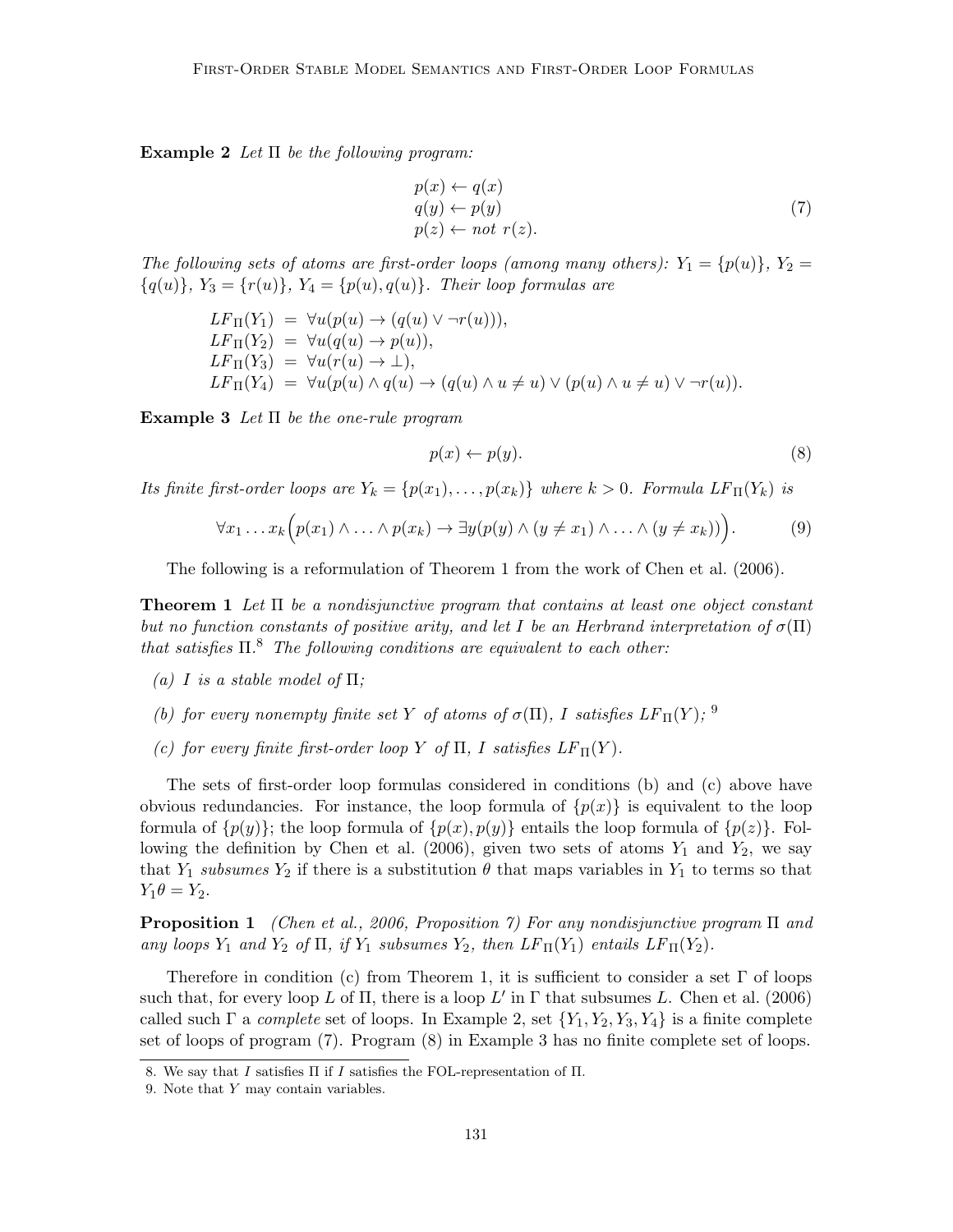## 3.2 Extension to Disjunctive Programs

A disjunctive program is a finite set of rules of the form

$$
A \leftarrow B, N,\tag{10}
$$

where  $A$  and  $B$  are sets of atoms, and  $N$  is a negative formula. Similar to a nondisjunctive program, we say that a disjunctive program is in normal form if, for all rules (10) in it, all atoms in A are of the form  $p(x)$  where x is a list of distinct variables.

Let  $\Pi$  be a disjunctive program and let  $Norm(\Pi)$  be a normal form of  $\Pi$ . Given a finite set Y of atoms, we first rename variables in  $Norm(\Pi)$  so that no variables in  $Norm(\Pi)$ occur in Y. The (first-order) external support formula of Y for  $\Pi$ , denoted by  $ES_{\Pi}(Y)$ , is the disjunction of

$$
\bigvee_{\theta:A\theta\cap Y\neq\emptyset}\exists\mathbf{z}\Big(B\theta\wedge N\theta\wedge\bigwedge_{\substack{p(\mathbf{t})\in B\theta\\p(\mathbf{t}')\in Y}}(\mathbf{t}\neq\mathbf{t}')\wedge\neg\big(\bigvee_{p(\mathbf{t})\in A\theta}(p(\mathbf{t})\wedge\bigwedge_{p(\mathbf{t}')\in Y}\mathbf{t}\neq\mathbf{t}')\big)\Big)\qquad(11)
$$

for all rules (10) in  $Norm(\Pi)$ , where  $\theta$  is a substitution that maps variables in A to terms occurring in Y or to themselves, and  $z$  is the list of all variables that occur in

$$
A\theta \leftarrow B\theta, N\theta
$$

but not in Y. The (first-order) loop formula of Y for  $\Pi$ , denoted by  $LF_{\Pi}(Y)$ , is the universal closure of

$$
\bigwedge Y \to ES_{\Pi}(Y).
$$

Clearly, (11) is equivalent to (5) when  $\Pi$  is nondisjunctive. When  $\Pi$  and Y are propositional,  $LF_{\Pi}(Y)$  is equivalent to the conjunctive loop formula for a disjunctive program as defined by Ferraris et al. (2006).

**Example 4** Let  $\Pi$  be the program

$$
p(x,y) \; ; \; p(y,z) \; \leftarrow \; q(x)
$$

and let  $Y = \{p(u, v)\}\$ . Formula  $LF_{\Pi}(Y)$  is the universal closure of

$$
p(u, v) \rightarrow \exists z (q(u) \land \neg(p(v, z) \land ((v, z) \neq (u, v))))
$$
  
 
$$
\lor \exists x (q(x) \land \neg(p(x, u) \land ((x, u) \neq (u, v))))
$$

Similar to the nondisjunctive case, we say that  $p(\mathbf{t})$  depends on  $q(\mathbf{t}')$  in  $\Pi$  if there is a rule (10) in  $\Pi$  such that  $p(\mathbf{t})$  is in A and  $q(\mathbf{t}')$  is in B. The definitions of a first-order dependency graph and a first-order loop are extended to disjunctive programs in a straightforward way. Using these extended notions, the following theorem extends Theorem 1 to a disjunctive program. It is also a generalization of the main theorem by Ferraris et al. (2006) which was restricted to a propositional disjunctive program.

**Theorem 1**<sup>d</sup> Let  $\Pi$  be a disjunctive program that contains at least one object constant but no function constants of positive arity, and let I be an Herbrand interpretation of  $\sigma(\Pi)$  that satisfies  $\Pi$ . The following conditions are equivalent to each other: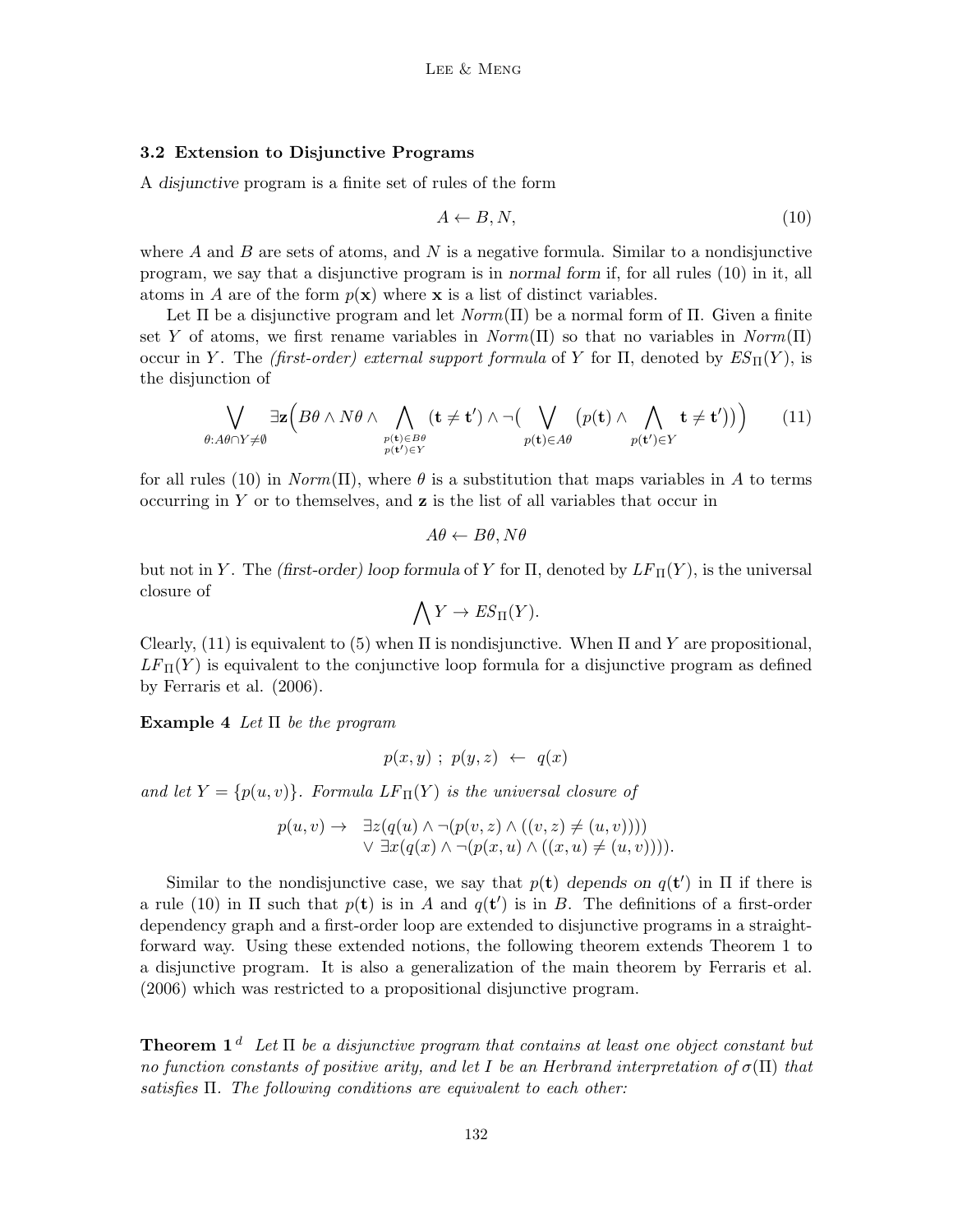- (a) I is a stable model of  $\Pi$ ;
- (b) for every nonempty finite set Y of atoms of  $\sigma(\Pi)$ , I satisfies  $LF_{\Pi}(Y)$ ;
- (c) for every finite first-order loop Y of  $\Pi$ , I satisfies  $LF_{\Pi}(Y)$ .

#### 3.3 Extension to Arbitrary Sentences

In this section we extend the definition of a first-order loop formula to an arbitrary firstorder sentence.

As with a propositional loop formula defined for an arbitrary propositional theory (Ferraris et al., 2006), it is convenient to introduce a formula whose negation is close to ES. We define formula  $NES_F(Y)$  ("Negation of (First-order) External Support Formula"), where F is a first-order formula and Y is a finite set of atoms, as follows. As before we assume that no variables in  $Y$  occur in  $F$ , by renaming variables.

- $NES_{p_i(\mathbf{t})}(Y) = p_i(\mathbf{t}) \wedge \bigwedge_{p_i(\mathbf{t}') \in Y} \mathbf{t} \neq \mathbf{t}';$
- $NES_{t_1=t_2}(Y) = (t_1 = t_2);$
- $NES_1(Y) = \perp;$
- $NES_{F \wedge G}(Y) = NES_{F}(Y) \wedge NES_{G}(Y);$
- $NES_{F\vee G}(Y) = NES_F(Y) \vee NES_G(Y);$
- $NES_{F\rightarrow G}(Y) = (NES_F(Y) \rightarrow NES_G(Y)) \wedge (F \rightarrow G);$
- $NES_{\forall rG}(Y) = \forall xNES_G(Y);$
- $NES_{\exists rG}(Y) = \exists xNES_G(Y).$

The *(first-order)* loop formula of Y for F, denoted by  $LF_F(Y)$ , is the universal closure of

$$
\bigwedge Y \to \neg NES_F(Y). \tag{12}
$$

Note that the definition of  $NES$  looks similar to the definition of  $F^*$  given in Section 2. When F and Y are propositional,  $LF_F(Y)$  is equivalent to a conjunctive loop formula for a propositional formula that is defined by Ferraris et al. (2006). The following lemma tells us that the definition of a loop formula in this section generalizes the definition of a loop formula for a disjunctive program in the previous section.

**Lemma 1** Let  $\Pi$  be a disjunctive program in normal form, F an FOL-representation of Π, and Y a finite set of atoms. Formula  $NES_F(Y)$  is equivalent to  $\neg ES_{\Pi}(Y)$  under the assumption F.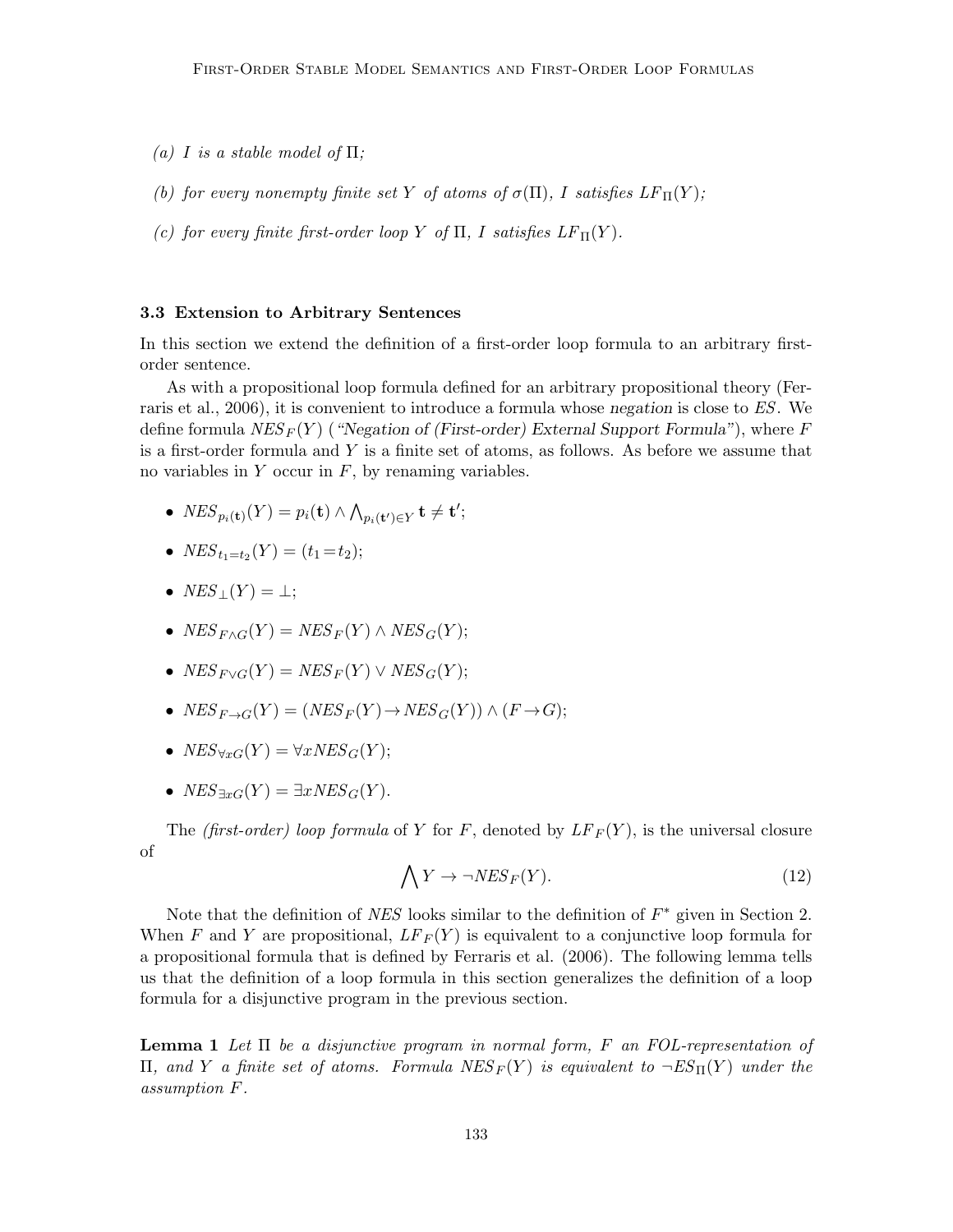In order to extend the first-order dependency graph to an arbitrary formula, we introduce a few notions. We say that an occurrence of a subformula  $G$  in a formula  $F$  is *positive* if the number of implications in  $F$  containing that occurrence in the antecedent is even; it is strictly positive if that number is 0. A rule of a first-order formula  $F$  is an implication that occurs strictly positively in  $F$ . We will say that a formula is *rectified* if it has no variables that are both bound and free, and if all quantifiers in the formula refer to different variables. Any formula can be easily rewritten into a rectified formula by renaming bound variables.

We say that an atom  $p(\mathbf{t})$  depends on an atom  $q(\mathbf{t}')$  in an implication  $G \to H$  if

- $p(t)$  has a strictly positive occurrence in H, and
- $q(t')$  has a positive occurrence in G that does not belong to any negative subformula of  $G$ <sup>10</sup>

The definition of a first-order dependency graph is extended to formulas as follows. The (first-order) dependency graph of a rectified formula F is the infinite directed graph  $(V, E)$ such that

- *V* is the set of atoms of signature  $\sigma(F)$ ;
- $(p(\mathbf{t})\theta, q(\mathbf{t}')\theta)$  is in E if  $p(\mathbf{t})$  depends on  $q(\mathbf{t}')$  in a rule of F and  $\theta$  is a substitution that maps variables in **t** and **t'** to terms of  $\sigma(F)$ .

Note that the rectified formula assumption is required in order to distinguish between dependency graphs of formulas such as

$$
\forall x (p(x) \to q(x))
$$

and

$$
\forall x \, p(x) \to \forall x \, q(x).
$$

Once the definition of a dependency graph is given, a loop of a first-order formula is defined in the same way as with a disjunctive program. Theorem 1 can be extended to first-order sentences using these extended notions.

**Theorem 1**<sup>f</sup> Let F be a rectified sentence that contains at least one object constant but no function constants of positive arity, and let I be an Herbrand interpretation of  $\sigma(F)$  that satisfies F. The following conditions are equivalent to each other:

- (a) I is a stable model of F (i.e., I satisfies  $SM[F]$ );
- (b) for every nonempty finite set Y of atoms of  $\sigma(F)$ , I satisfies  $LF_F(Y)$ ;
- (c) for every finite first-order loop Y of F, I satisfies  $LF_F(Y)$ .

**Example 2 (continued)** Consider the FOL-representation  $F$  of the program in Example 2, for which  ${Y_1, Y_2, Y_3, Y_4}$  is a complete set of loops. Under the assumption F,

<sup>10.</sup> Recall the definition of a negative formula in Section 3.1.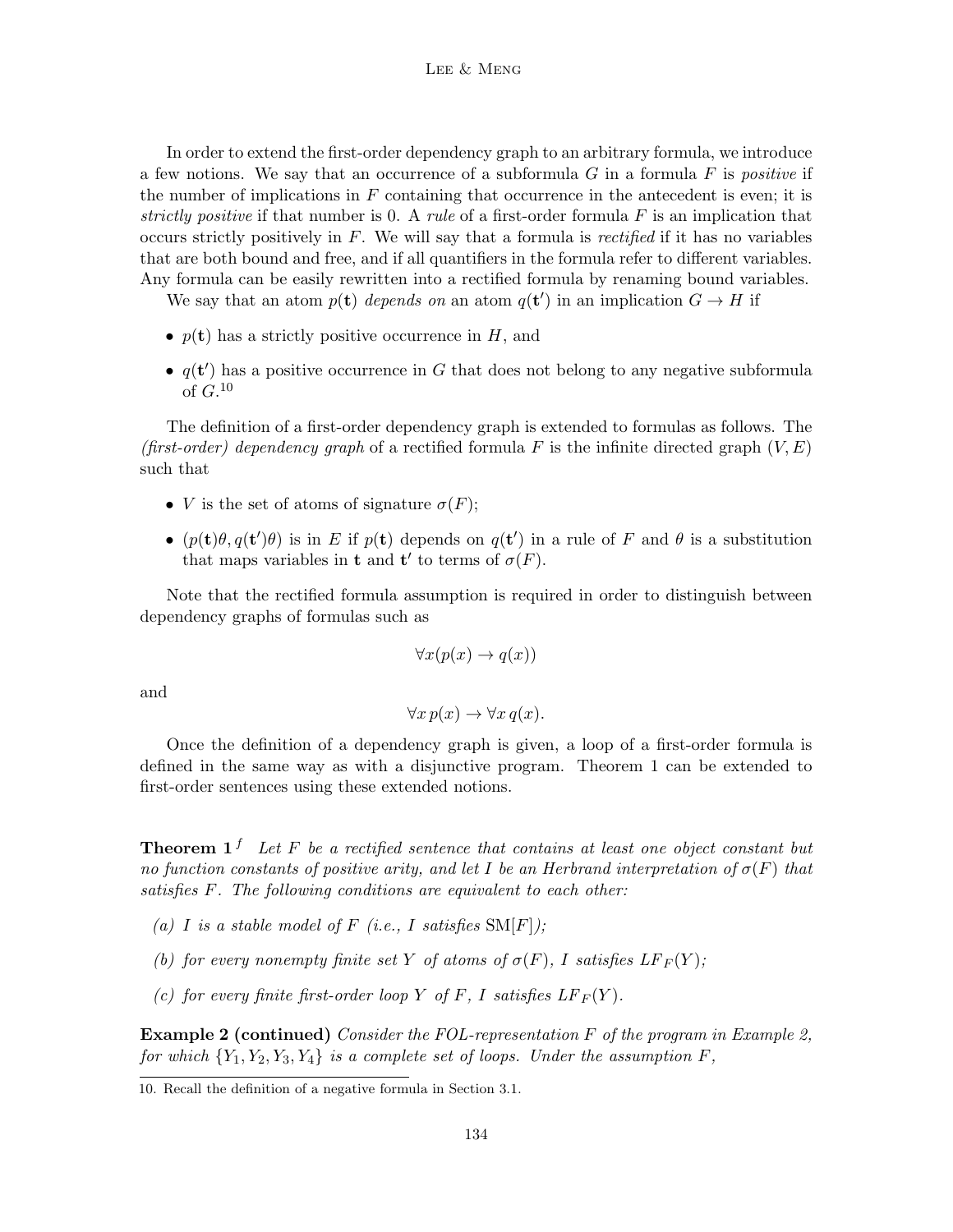•  $LF_F(Y_1)$  is equivalent to the universal closure of

$$
p(u) \to \neg (\forall x (q(x) \to p(x) \land x \neq u) \land \forall y (p(y) \land y \neq u \to q(y))
$$

$$
\land \forall z (\neg r(z) \to p(z) \land z \neq u) \Big);
$$

•  $LF_F(Y_2)$  is equivalent to the universal closure of

$$
q(u) \to \neg (\forall x (q(x) \land x \neq u \to p(x)) \land \forall y (p(y) \to q(y) \land y \neq u))
$$

•  $LF_F(Y_3)$  is equivalent to the universal closure of

$$
r(u) \to \bot;
$$

•  $LF_F(Y_4)$  is equivalent to the universal closure of

$$
p(u) \land q(u) \rightarrow \neg (\forall x (q(x) \land x \neq u \rightarrow p(x) \land x \neq u) \land \forall y (p(y) \land y \neq u \rightarrow q(y) \land y \neq u) \land \forall z (\neg r(z) \rightarrow p(z) \land z \neq u)).
$$

Proposition 1 can be straightforwardly extended to arbitrary sentences even without restricting the attention to loops.

**Proposition 1**<sup>f</sup> For any sentence F and any nonempty finite sets of atoms  $Y_1$  and  $Y_2$ of  $\sigma(F)$ , if  $Y_1$  subsumes  $Y_2$ , then  $LF_F(Y_1)$  entails  $LF_F(Y_2)$ .

**Proof.** Note that  $LF_F(Y_1)$  is

$$
\forall \mathbf{z} \big( \bigwedge Y_1 \to \neg NES_F(Y_1) \big), \tag{13}
$$

where **z** is the set of all variables in  $Y_1$ . If  $Y_1$  subsumes  $Y_2$ , by definition, there is a substitution  $\theta$  from variables in  $Y_1$  to terms in  $Y_2$  such that  $Y_1\theta = Y_2$ . It is clear that (13) entails

$$
\forall \mathbf{z}' \big( \bigwedge Y_1 \theta \to \neg NES_F(Y_1 \theta) \big), \tag{14}
$$

where  $z'$  is the set of all variables in  $Y_1\theta$ . (14) is exactly  $LF_F(Y_2)$ .

Theorem 2 from the work of Ferraris et al. (2006) is a special case of Theorem  $1<sup>f</sup>$  when F is restricted to a propositional formula.

**Corollary 1** (Ferraris et al., 2006, Thm. 2) For any propositional formula F, the following formulas are equivalent to each other under the assumption F.

- $(a)$  SM[F];
- (b) the conjunction of  $LF_F(Y)$  for all nonempty sets Y of atoms occurring in F;
- (c) the conjunction of  $LF_F(Y)$  for all (ground) loops Y of F.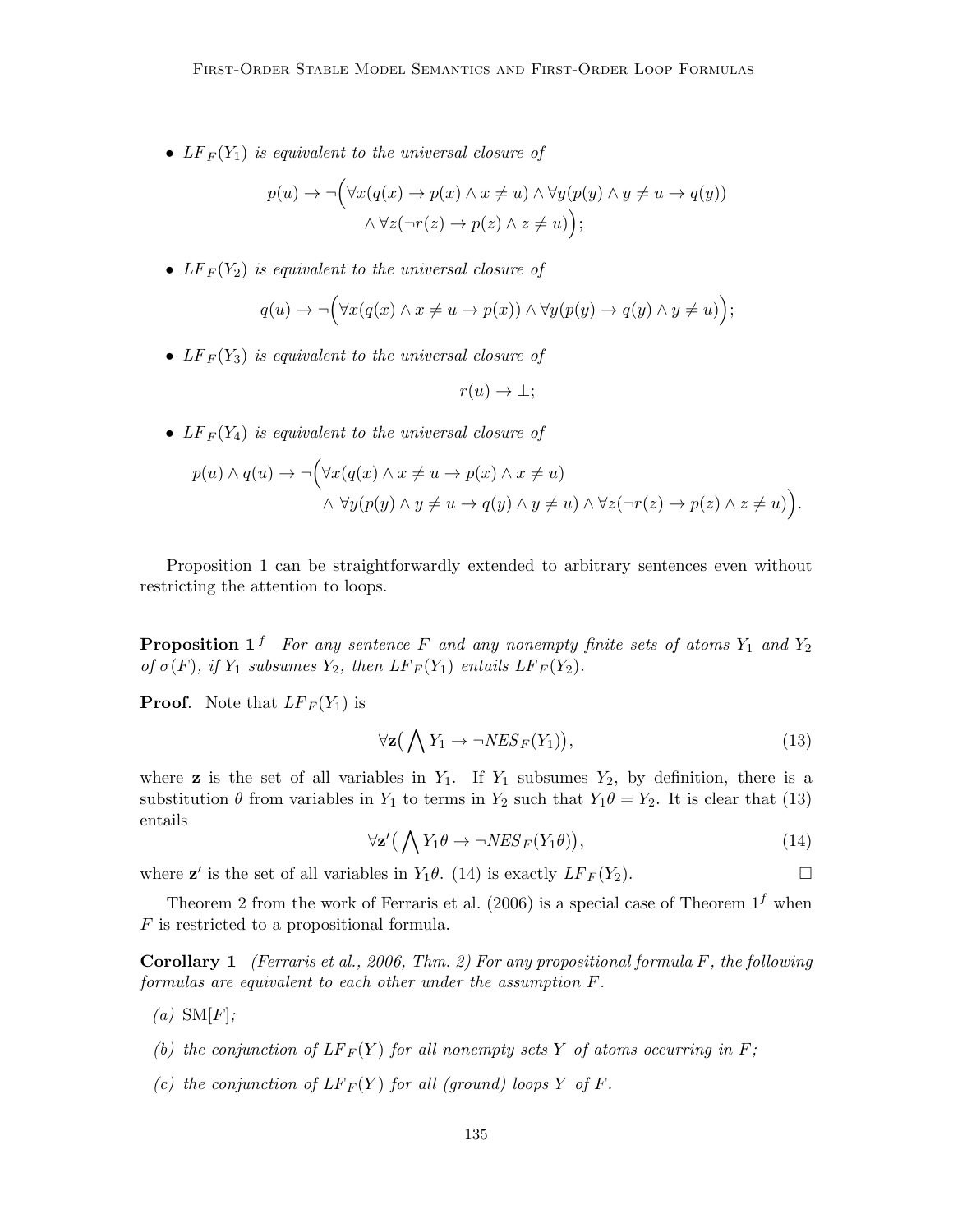## 4. Comparing First-Order Stable Model Semantics and First-Order Loop Formulas

The theorems in the previous section were restricted to Herbrand stable models. This section extends the results to allow non-Herbrand stable models as well, and compare the idea of loop formulas with SM by reformulating the latter in the style of loop formulas.

#### 4.1 Loop Formulas Relative to an Interpretation

Recall that Theorem 1 and its extensions do not allow function constants of positive arity and are limited to Herbrand models of the particular signature obtained from the given theory. Indeed, the statements become wrong if these conditions are dropped.

**Example 5** The following program contains a unary function constant  $f$ .

$$
p(a)
$$
  

$$
p(x) \leftarrow p(f(x)).
$$

The loops of this program are all singleton sets of atoms, and their loop formulas are satisfied by the Herbrand model  $\{p(a), p(f(a)), p(f(f(a))), \ldots\}$  of the program, but this model is not stable.

Example 3 (continued) The mismatch can happen even in the absence of function constants of positive arity. Consider the program in Example 3 and an interpretation  $I$  such that the universe is the set of all integers, and  $p<sup>I</sup>$  contains all integers. Interpretation I satisfies all first-order loop formulas (9), but it is not a stable model.

These examples suggest that the mismatch between the first-order stable model semantics and the first-order loop formulas is related to the presence of an infinite path in the dependency graph that visits infinitely many vertices. In the following we will make this idea more precise, and extend Theorem  $1<sup>f</sup>$  to allow non-Herbrand interpretations under a certain condition.

First, we define a dependency graph relative to an interpretation. Let  $F$  be a rectified formula whose signature is  $\sigma$  and let I be an interpretation of  $\sigma$ . For each element  $\xi$  of the universe |I| of I, we introduce a new symbol  $\xi^{\diamond}$ , called an *object name*. By  $\sigma^I$  we denote the signature obtained from  $\sigma$  by adding all object names  $\xi^{\diamond}$  as additional object constants. We will identify an interpretation I of signature  $\sigma$  with its extension to  $\sigma^I$  defined by  $I(\xi^{\diamond}) = \xi$ (For details, see the work of Lifschitz, Morgenstern, & Plaisted, 2008).

The dependency graph of F w.r.t. I is the directed graph  $(V, E)$  where

- *V* is the set of all atoms of the form  $p_i(\xi^{\diamond})$  where  $p_i$  belongs to  $\sigma(F)$  and  $\xi^{\diamond}$  is a list of object names for  $|I|$ , and
- $(p_i(\xi^{\circ}), p_j(\eta^{\circ}))$  is in E if there are atoms  $p_i(\mathbf{t}), p_j(\mathbf{t}')$  such that  $p_i(\mathbf{t})$  depends on  $p_j(\mathbf{t}')$ in a rule of F and there is a substitution  $\theta$  that maps variables in t and t' to object names such that  $(\mathbf{t}\theta)^I = \boldsymbol{\xi}$  and  $(\mathbf{t}'\theta)^I = \boldsymbol{\eta}$ .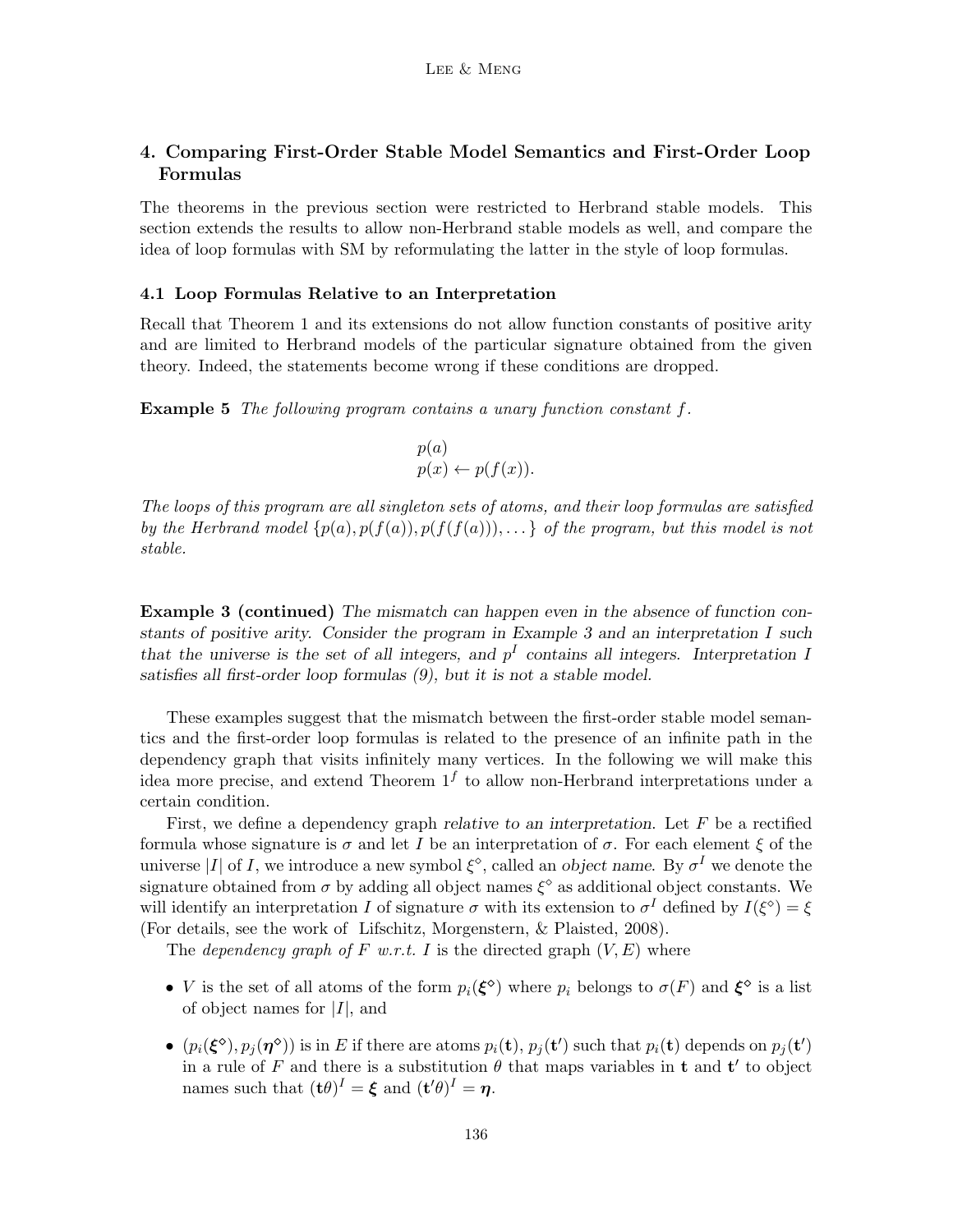We call a nonempty subset L of V a loop of F w.r.t. I if the subgraph of the dependency graph of F w.r.t. I that is induced by L is strongly connected. We say that F is bounded w.r.t. I if every infinite path in the dependency graph of  $F$  w.r.t. I whose vertices are satisfied by I visits only finitely many vertices. If F is bounded w.r.t. I, then, clearly, every loop L of F w.r.t. I such that  $I \models L$  is finite. The definition is extended to a non-rectified formula by first rewriting it as a rectified formula. It also applies to the program syntax by referring to its FOL-representation.

**Theorem 2** Let F be a rectified sentence of a signature  $\sigma$  (possibly containing function constants of positive arity), and let I be an interpretation of  $\sigma$  that satisfies F. If F is bounded w.r.t. I, then the following conditions are equivalent to each other:

- (a)  $I \models SM[F];$
- (b) for every nonempty finite set Y of atoms formed from predicate constants in  $\sigma(F)$  and object names for |I|, I satisfies  $LF_F(Y)$ ;
- (c) for every finite loop Y of F w.r.t. I, I satisfies  $LF_F(Y)$ .

The condition that  $F$  is bounded w.r.t. I is sufficient for ensuring the equivalence among  $(a)$ ,  $(b)$ , and  $(c)$ , but it is not a necessary condition. For instance, consider F to be

$$
\forall x \, p(x) \land \forall xy (p(x) \to p(y))
$$

and I to be a model of F whose universe is infinite. Formula F is not bounded w.r.t. I, but I satisfies every loop formula, as well as  $SM[F]$ .

When I is an Herbrand model of  $\sigma(F)$ , the dependency graph of F w.r.t. I is isomorphic to the subgraph of the first-order dependency graph of  $F$  that is induced by vertices containing ground atoms. A set of ground atoms of  $\sigma(F)$  is a loop of F iff it is a loop of F w.r.t. I. Hence Theorem 2 is essentially a generalization of Theorem  $1<sup>f</sup>$ .

Note that the programs considered in Examples 3 and 5 are not bounded w.r.t. the interpretations considered there.

Clearly, if the universe of I is finite, then  $F$  is bounded w.r.t. I. This fact leads to the following corollary.

**Corollary 2** For any rectified sentence F and any model I of F whose universe is finite, conditions  $(a)$ ,  $(b)$ , and  $(c)$  of Theorem 2 are equivalent to each other.

In view of Proposition  $1<sup>f</sup>$  and Corollary 2, if the size of the universe is known to be a finite number n, it is sufficient to consider at most  $2^{|\mathbf{p}|}-1$  loop formulas, where **p** is the set of all predicate constants occurring in the sentence. Each loop formula is to check the external support of  $\bigcup_{p\in K}\{p(\mathbf{x}_1),\ldots,p(\mathbf{x}_{n^r})\}$  for each K where

- $K$  is a nonempty subset of  $p$ ;
- *r* is the arity of *p* and each  $\mathbf{x}_i$  is a list of variables of the length *r* such that all variables in  $\mathbf{x}_1, \ldots, \mathbf{x}_{n^r}$  are pairwise distinct.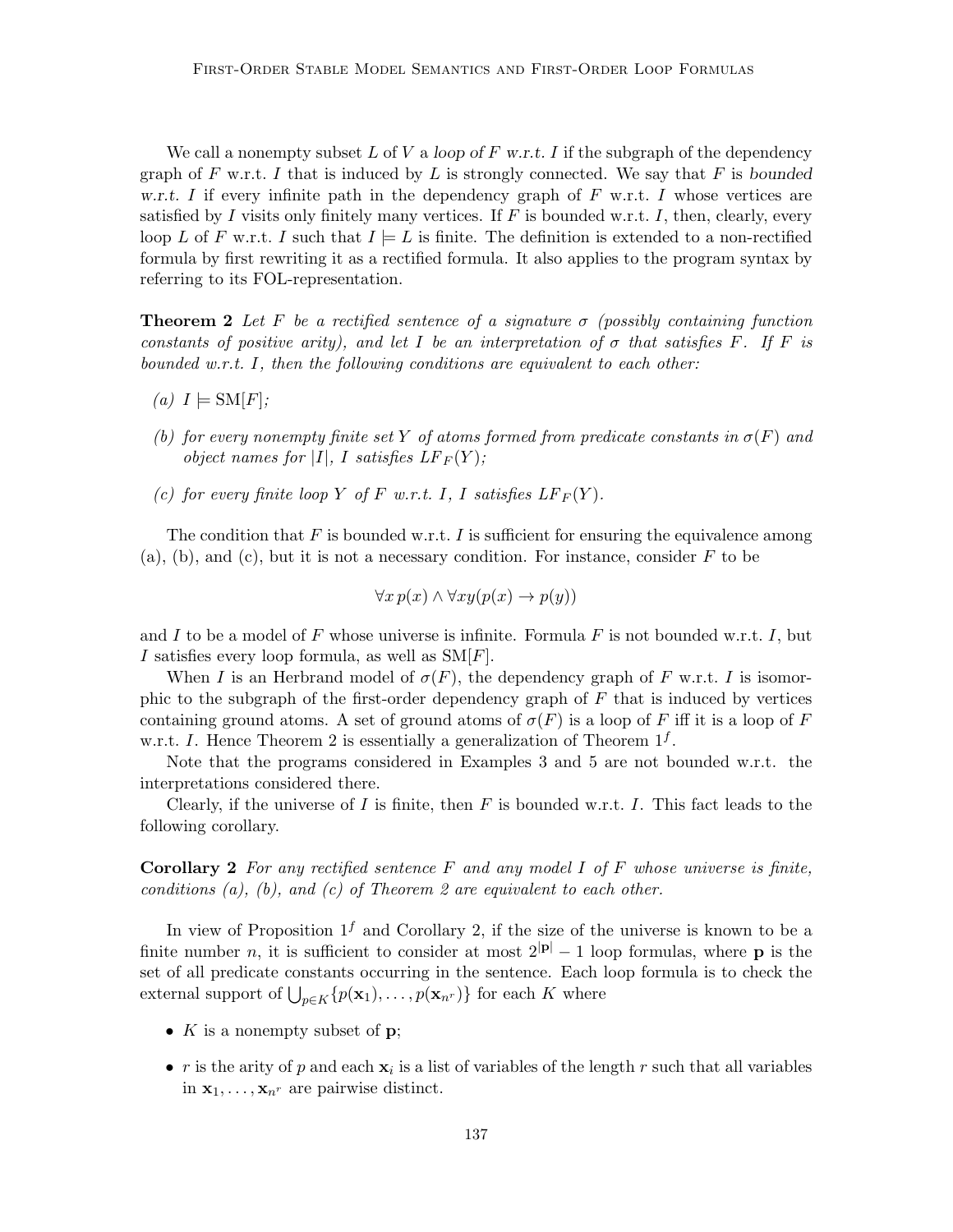For instance, consider program (8). If the size of the universe is known to be 3, it is sufficient to consider only one loop formula (9) where  $k = 3$ .

Theorem  $1^f$  essentially follows from Corollary 2 as the Herbrand universe of  $\sigma(F)$  is finite when  $F$  contains no function constants of positive arity.

Another corollary to Theorem 2 is acquired when  $F$  has only "trivial" loops. We say that a formula F is atomic-tight w.r.t. I if every path in the dependency graph of F w.r.t. I whose vertices are satisfied by  $I$  is finite. Clearly, this is a special case of boundedness condition, and every loop L of an atomic-tight formula F w.r.t. I such that  $I \models L$  is a singleton. The following is a corollary to Theorem 2, which tells us the condition under which stable models can be characterized by loop formulas of singleton loops only. By  $SLF[F]$  ("loop formulas of singletons") we denote

 ${LF_F(\{p(\mathbf{x})\}) \mid p \text{ is a predicate constant in } \sigma(F), \text{ and } \mathbf{x} \text{ is a list}}$ of distinct object variables whose length is the same as the arity of  $p$ . (15)

**Corollary 3** Let F be a rectified sentence (possibly containing function constants of positive arity), and let I be a model of F. If F is atomic-tight w.r.t. I, then I satisfies  $\text{SM}[F]$  iff I satisfies SLF[F].

 $SLF[F]$  is similar to Clark's completion. In the propositional case, the relationship between the loop formulas of singletons and the completion is studied by Lee (2005). Below we describe their relationship in the first-order case. A sentence  $F$  is in Clark normal form (Ferraris et al., 2011) if it is a conjunction of formulas of the form

$$
\forall \mathbf{x}(G \to p(\mathbf{x})),\tag{16}
$$

one for each predicate constant p occurring in  $F$ , where  $\bf{x}$  is a list of distinct variables, and G has no free variables other than  $x$ . The *completion* of a sentence  $F$  in Clark normal form, denoted by  $\text{Comp}[F]$ , is obtained from F by replacing each conjunctive term (16) with

$$
\forall \mathbf{x}(p(\mathbf{x}) \leftrightarrow G).
$$

Any nondisjunctive program can be turned into Clark normal form (Ferraris et al., 2011, Section 6.1).

Corollary 4 Let F be the FOL-representation of a nondisjunctive program  $\Pi$ , and let F' be the Clark normal form of F as obtained by the process described in the work of Ferraris et al. (2011, Section 6.1). If F is atomic-tight w.r.t. an interpretation I, then  $I \models SM[F]$ iff  $I \models \mathrm{Comp}[F']$ .

**Proof.** Since F is atomic-tight w.r.t. I, by Corollary 3,  $I \models SM[F]$  iff  $I \models F \land SLF[F]$ . It is sufficient to show that, for each predicate constant  $p$  occurring in  $F$ , under the assumption that  $F$  is atomic-tight w.r.t.  $I$ ,

$$
I \models \forall \mathbf{x} \left( p(\mathbf{x}) \to \bigvee_{p(\mathbf{t}') \leftarrow B, N \in \Pi} \exists \mathbf{z} \left( (\mathbf{x} = \mathbf{t}') \land B \land N \land \bigwedge_{p(\mathbf{t}) \in B} (\mathbf{t} \neq \mathbf{x}) \right) \right) \tag{17}
$$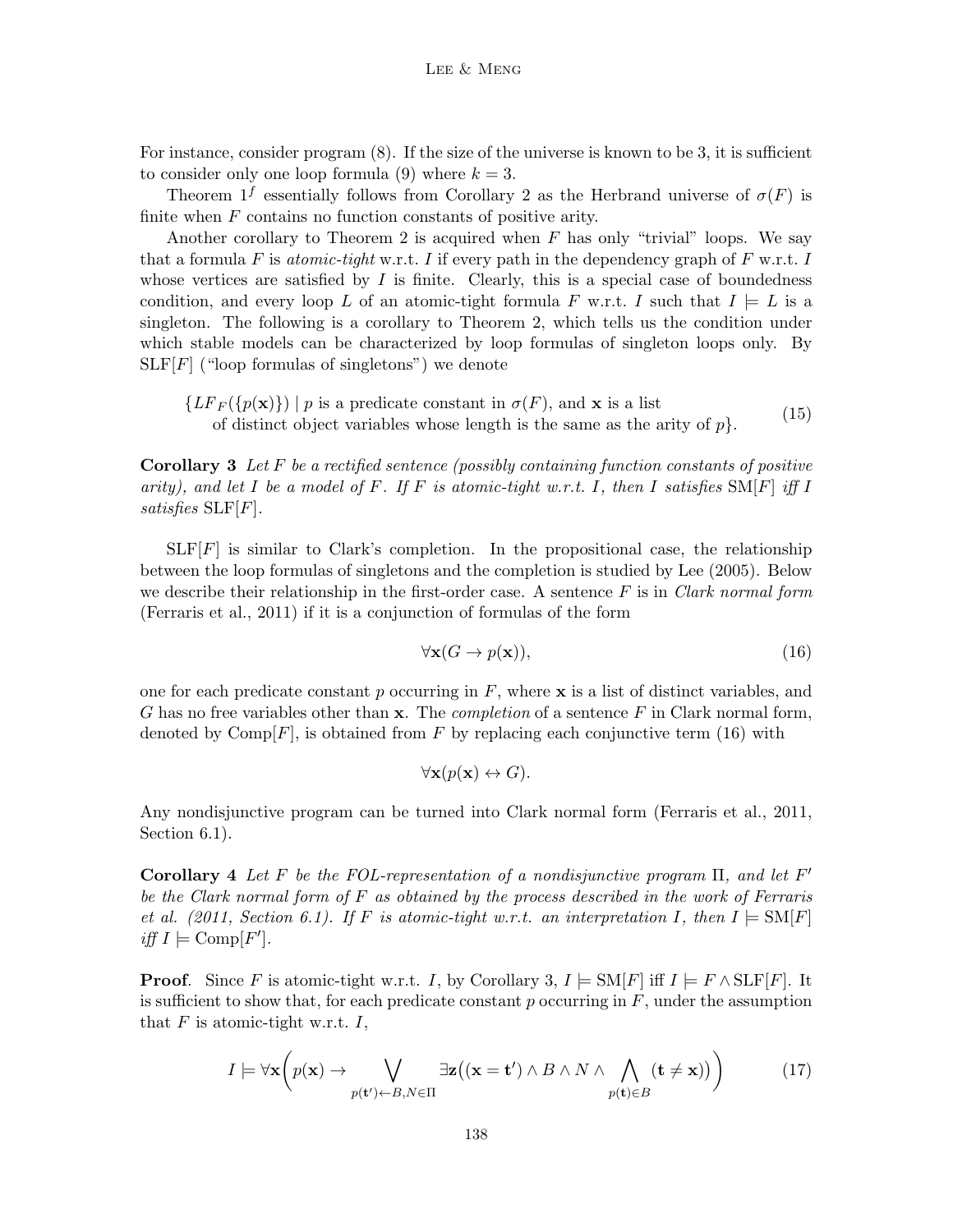iff

$$
I \models \forall \mathbf{x} \bigg( p(\mathbf{x}) \to \bigvee_{p(\mathbf{t}') \leftarrow B, N \in \Pi} \exists \mathbf{z} ((\mathbf{x} = \mathbf{t}') \land B \land N) \bigg), \tag{18}
$$

where **z** is the list of all free variables in  $p(\mathbf{x}) \leftarrow (\mathbf{x} = \mathbf{t}'), B, N$  that are not in **x**.

Note that (17) is equivalent to saying that

$$
I \models \forall \mathbf{x} \bigg( p(\mathbf{x}) \to \bigvee_{p(\mathbf{t}') \leftarrow B, N \in \Pi} \exists \mathbf{z} \big( (\mathbf{x} = \mathbf{t}') \land B \land N \land \bigwedge_{p(\mathbf{t}) \in B} (\mathbf{t} \neq \mathbf{t}') \big) \bigg). \tag{19}
$$

From the assumption that F is atomic-tight w.r.t. I, it follows that, for any rule  $p(\mathbf{t}') \leftarrow$ B, N in  $\Pi$  and any atom of  $p(\mathbf{t})$  in  $B, I \models \forall \mathbf{y}(\mathbf{t} \neq \mathbf{t}')$ , where y is the list of all variables in t and  $t'$  (otherwise we find a singleton loop with a self-cycle, which contradicts that  $F$  is atomic tight w.r.t. I). Consequently, (19) is equivalent to (18).

For example, let  $F$  be the FOL-representation of the program

$$
p(b) \leftarrow p(a) \n\leftarrow a \neq b
$$
\n(20)

 $\text{SLF}[p(a) \to p(b)]$  is  $\forall x (p(x) \to x = b \land p(a) \land x \neq a)$ , while Comp $[\forall x (x = b \land p(a) \to p(x))]$ is  $\forall x(p(x) \leftrightarrow x = b \land p(a))$ . The additional conjunctive term  $x \neq a$  can be dropped when we consider any model I of F, for which  $a^I \neq b^I$ .

Corollary 4 is an enhancement of Theorem 11 from the work of Ferraris et al. (2011), which states the equivalence between  $\text{SM}[F]$  and  $\text{Comp}[F]$  for any tight sentence F in Clark normal form. (Tight sentences are defined in a similar way, but in terms of a predicate dependency graph, whose vertices are predicate constants instead of atoms.) Every tight sentence is atomic-tight w.r.t. any model of the sentence. On the other hand, program (20) is atomic-tight w.r.t. any model of the program, but is not tight.

Theorem 2 tells us that one of the limitations of first-order loop formulas is that, even if infinitely many first-order loop formulas are considered, they cannot ensure the external support of a certain infinite set that forms an infinite path in the dependency graph of  $F$ w.r.t. I. In the next section, by reformulating  $\text{SM}[F]$ , we show that the definition of  $\text{SM}[F]$ essentially encompasses loop formulas, ensuring the external support of any sets of atoms, including those "difficult" infinite sets.

## 4.2 A Reformulation of SM

As before, let F be a first-order formula of a signature  $\sigma$ , let  $\mathbf{p} = (p_1, \ldots, p_n)$  be the list of all predicate constants occurring in  $F$ , and let **u** and **v** be lists of predicate variables of the same length as **p**. We define  $NSES_F(u)$  ("Negation of Second-Order External Support Formula") recursively as follows.

- $\bullet \ \ NSES_{p_i(\textbf{t})}(\textbf{u}) = p_i(\textbf{t}) \wedge \neg u_i(\textbf{t});$
- $NSES_{t_1=t_2}(\mathbf{u}) = (t_1 = t_2);$
- $NSES_+(\mathbf{u}) = \perp;$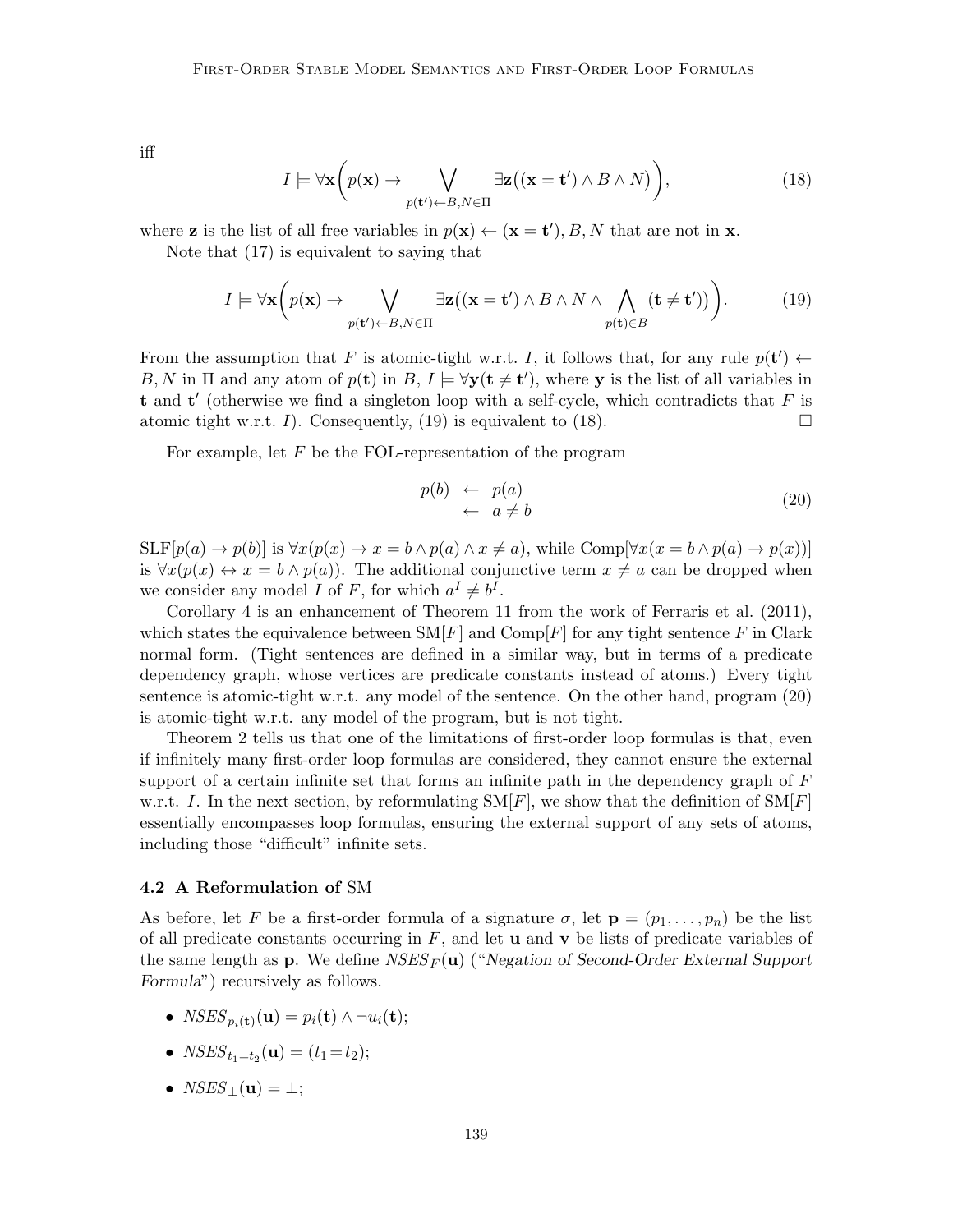- $NSES_{F\wedge G}(\mathbf{u}) = NSES_F(\mathbf{u}) \wedge NSES_G(\mathbf{u});$
- $NSES_{F\vee G}(\mathbf{u}) = NSES_F(\mathbf{u}) \vee NSES_G(\mathbf{u});$
- $NSES_{F\rightarrow G}(\mathbf{u}) = (NSES_F(\mathbf{u}) \rightarrow NSES_G(\mathbf{u})) \wedge (F \rightarrow G);$
- $NSES_{\forall xF}(\mathbf{u}) = \forall x NSES_F(\mathbf{u});$
- $NSES_{\exists xF}(\mathbf{u}) = \exists xNSES_F(\mathbf{u}).$

**Lemma 2** Let F be a rectified sentence of a signature  $\sigma$ , I an interpretation of  $\sigma$ , p the list of predicate constants occurring in  $F$ ,  $q$  a list of predicate names  $^{11}$  of the same length as p and Y a set of atoms formed from predicate constants from  $\sigma(F)$  and object names such that

$$
p_i(\xi^{\diamond}) \in Y \text{ iff } I \models q_i(\xi^{\diamond}),
$$

where  $\xi^{\diamond}$  is a list of object names. If Y is finite, then

$$
I \models NSES_F(\mathbf{q}) \quad iff \quad I \models NES_F(Y).
$$

**Proof.** By induction on F. We only list the case when F is an atom. The other cases are straightforward. Let F be an atom  $p_i(\xi^{\diamond})$ .

$$
I \models \text{NSES}_F(\mathbf{q})
$$
  
iff  $I \models p_i(\xi^{\diamond}) \land \neg q_i(\xi^{\diamond})$   
iff  $I \models p_i(\xi^{\diamond})$  and  $p_i(\xi^{\diamond}) \notin Y$   
iff  $I \models p_i(\xi^{\diamond})$  and for all  $\eta^{\diamond}$  such that  $p_i(\eta^{\diamond}) \in Y$ , it holds that  $\xi^{\diamond} \neq \eta^{\diamond}$   
iff  $I \models p_i(\xi^{\diamond}) \land \bigwedge_{p_i(\eta^{\diamond}) \in Y} \xi^{\diamond} \neq \eta^{\diamond}$   
iff  $I \models \text{NES}_F(Y)$ .

 $\text{SM}[F]$  can be written in terms of *NSES* as follows. By *Nonempty*(**u**) we denote the formula

$$
\exists \mathbf{x}^1 u_1(\mathbf{x}^1) \vee \cdots \vee \exists \mathbf{x}^n u_n(\mathbf{x}^n),
$$

where each  $x^i$  is a list of distinct variables whose length is the same as the arity of  $p_i$ .

**Proposition 2** For any sentence  $F$ ,  $SM[F]$  is equivalent to

$$
F \wedge \forall \mathbf{u}((\mathbf{u} \le \mathbf{p}) \wedge \text{Nonempty}(\mathbf{u}) \rightarrow \neg \text{NSES}_F(\mathbf{u})). \tag{21}
$$

 $\Box$ 

Now we represent the notion of a loop by a second-order formula. Given a rectified formula F, by  $E_F(\mathbf{v}, \mathbf{u})$  we denote

$$
\bigvee_{(p_i(\mathbf{t}),p_j(\mathbf{t}'))\;:\atop{p_i(\mathbf{t})\;\mathrm{depends~on}~p_j(\mathbf{t}')} \text{in a rule of }F} \exists \mathbf{z}(v_i(\mathbf{t}) \land u_j(\mathbf{t}') \land \neg v_j(\mathbf{t}')),
$$

<sup>11.</sup> Like object names, for every  $n > 0$ , each subset of  $|I|^n$  has a name, which is an *n*-ary predicate constant not from the underlying signature.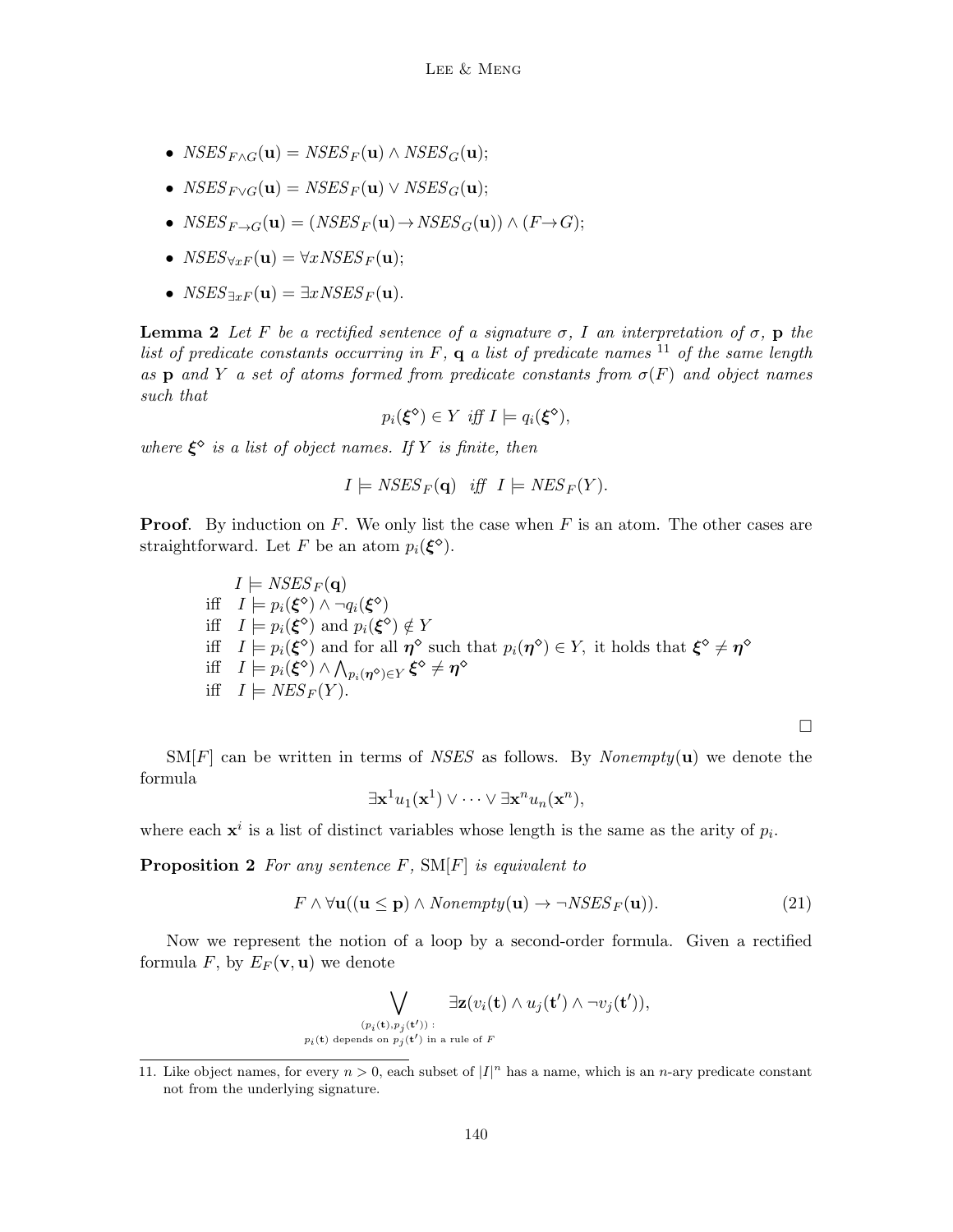where **z** is the list of all object variables in **t** and **t'**. By  $Loop_F(\mathbf{u})$  we denote the second-order formula

$$
Nonempty(\mathbf{u}) \land \forall \mathbf{v} ((\mathbf{v} < \mathbf{u}) \land Nonempty(\mathbf{v}) \to E_F(\mathbf{v}, \mathbf{u})). \tag{22}
$$

Formula  $(22)$  represents the concept of a loop without referring to the notion of a dependency graph explicitly. This is based on the following observation. Consider a finite propositional program Π. A nonempty set U of atoms that occur in Π is a loop of Π iff, for every nonempty proper subset V of U, there is an edge from an atom in V to an atom in  $U \setminus V$ in the dependency graph of Π (Gebser et al., 2006).

Recall the definition of a dependency graph relative to an interpretation. Let  $F$  be a rectified sentence of a signature  $\sigma$ , and let I be an interpretation of  $\sigma$ . The following proposition describes the relationship between formula (22) and a loop of  $F$  w.r.t. I.

**Proposition 3** Let  $q$  be a list of predicate names corresponding to  $p$ , and let Y be a set of atoms in the dependency graph of F w.r.t. I such that

$$
p_i(\xi^{\diamond}) \in Y \text{ iff } I \models q_i(\xi^{\diamond}),
$$

where  $\xi^{\diamond}$  is a list of object names. Then  $I \models Loop_F(\mathbf{q})$  iff Y is a loop of F w.r.t. I.

One might expect that, similar to the equivalence between conditions (a) and (c) from Theorem 2, formula  $\text{SM}[F]$  is equivalent to the following formula:

$$
F \wedge \forall \mathbf{u}((\mathbf{u} \le \mathbf{p}) \wedge \text{Loop}_F(\mathbf{u}) \rightarrow \neg \text{NSES}_F(\mathbf{u})).\tag{23}
$$

However, the equivalence does not hold in general, as the following example illustrates.

Example 6 Consider the FOL-representation F of the following program

$$
p(x, y) \leftarrow q(x, z)
$$
  
 
$$
q(x, z) \leftarrow p(y, z),
$$

and an interpretation I whose universe is the set of all nonnegative integers such that

$$
pI = \{(m, m) | m \text{ is a nonnegative integer}\},
$$
  

$$
qI = \{(m, m+1) | m \text{ is a nonnegative integer}\}.
$$

Formula F is not bounded w.r.t. I since the dependency graph of  $F$  w.r.t. I contains an infinite path such as

$$
\langle p(0^{\circ}, 0^{\circ}), q(0^{\circ}, 1^{\circ}), p(1^{\circ}, 1^{\circ}), q(1^{\circ}, 2^{\circ}), \ldots \rangle. \tag{24}
$$

The interpretation I satisfies every loop formula of every finite loop of  $F$  w.r.t. I, but it is not a stable model.

In the example, what distinguishes the set

$$
\{p(0^{\circ}, 0^{\circ}), q(0^{\circ}, 1^{\circ}), p(1^{\circ}, 1^{\circ}), q(1^{\circ}, 2^{\circ}), \dots\}
$$
\n(25)

from a loop is that, for every loop contained in (25), there is an outgoing edge in the dependency graph. This is an instance of what we call "unbounded set." Given a dependency graph of  $F$  w.r.t.  $I$ , we say that a nonempty set  $Y$  of vertices is unbounded w.r.t.  $I$  if, for every subset Z of Y that is a loop, there is an edge from a vertex in Z to a vertex in  $Y \setminus Z$ .

The following proposition tells us how an unbounded set can be characterized by a second-order formula.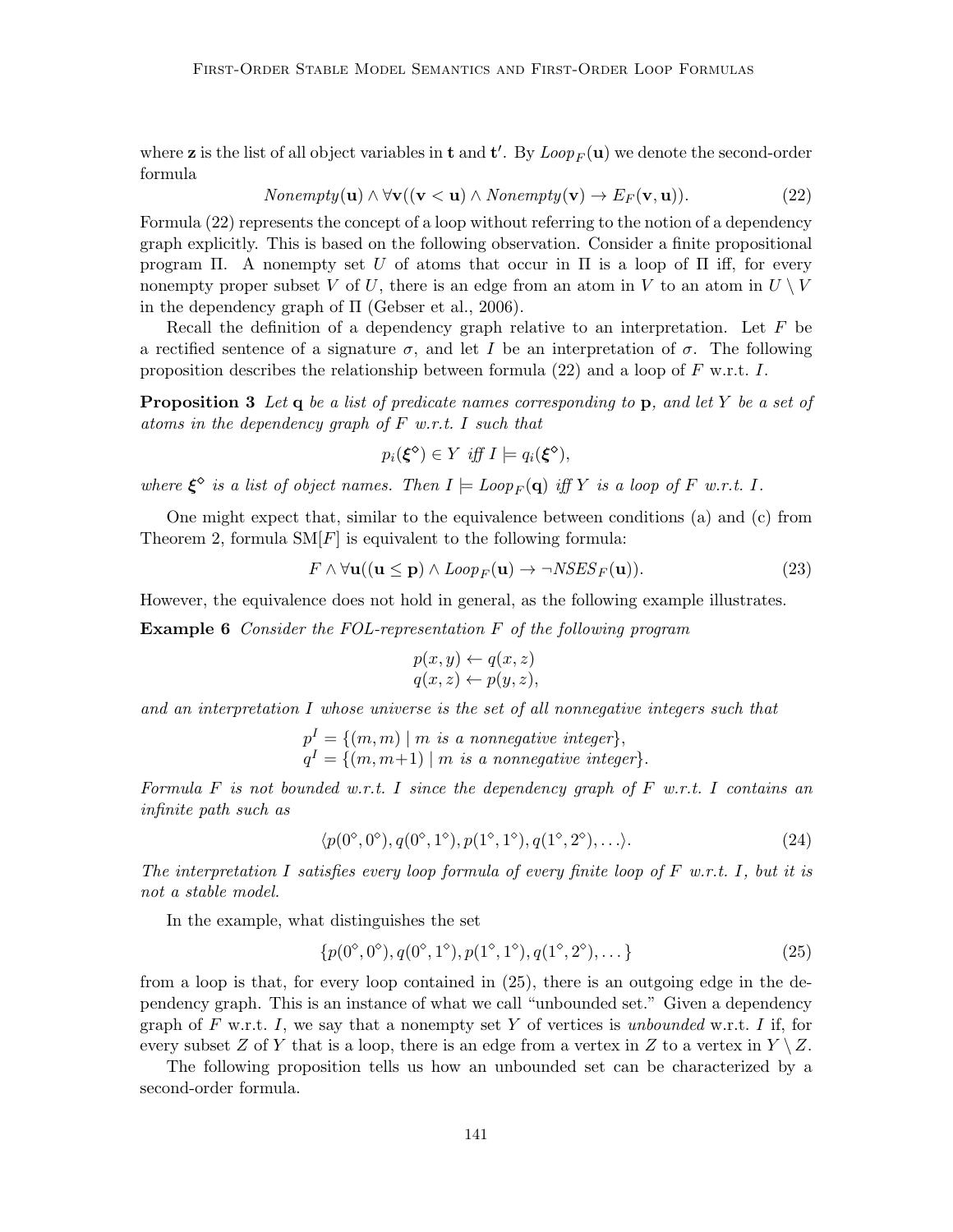**Proposition 4** Let  $q$  be a list of predicate names corresponding to  $p$ , and let  $Y$  be a set of atoms in the dependency graph of  $F$  w.r.t. I such that

$$
p_i(\xi^{\diamond}) \in Y \text{ iff } I \models q_i(\xi^{\diamond}),
$$

where  $\xi^{\diamond}$  is a list of object names. Then

$$
I \models \text{Nonempty}(\mathbf{q}) \land \forall \mathbf{v} ((\mathbf{v} \leq \mathbf{q}) \land \text{Loop}_F(\mathbf{v}) \to E_F(\mathbf{v}, \mathbf{q}))
$$

iff Y is an unbounded set of F w.r.t.  $I$ .

In order to check the stability of a model, we need to check the external support of every loop and every unbounded set. An *extended loop* of  $F$  w.r.t.  $I$  is a loop or an unbounded set of F w.r.t. I. We define  $Ext\text{-}Loop_F(\mathbf{u})$  as

$$
Loop_F(\mathbf{u}) \vee (Nonempty(\mathbf{u}) \wedge \forall \mathbf{v} ((\mathbf{v} \leq \mathbf{u}) \wedge Loop_F(\mathbf{v}) \to E_F(\mathbf{v}, \mathbf{u}))).
$$
 (26)

From Propositions 3 and 4, it follows that  $I \models Ext\text{-}Loop_F(\mathbf{q})$  iff Y is an extended loop of  $F$  w.r.t.  $I$ .

If we replace  $Loop_F(\mathbf{u})$  with  $Ext\text{-}Loop_F(\mathbf{u})$  in (23), the formula is equivalent to SM[F], as the following theorem states.

**Theorem 3** For any rectified sentence  $F$ , the following sentences are equivalent to each other:

 $(a)$  SM[F];

(b) 
$$
F \wedge \forall \mathbf{u}((\mathbf{u} \leq \mathbf{p}) \wedge \text{Nonempty}(\mathbf{u}) \rightarrow \neg \text{NSES}_F(\mathbf{u}));
$$

(c)  $F \wedge \forall \mathbf{u}((\mathbf{u} \leq \mathbf{p}) \wedge Ext\text{-}Loop_F(\mathbf{u}) \rightarrow \neg NSES_F(\mathbf{u})).$ 

In the following example we use the following fact to simplify the formulas.

Proposition 5 For any negative formula F, formula

$$
NSES_F({\bf u}) \leftrightarrow F
$$

is logically valid.

Example 2 (continued) Consider program (7) from Example 2:

$$
p(x) \leftarrow q(x)
$$
  
\n
$$
q(y) \leftarrow p(y)
$$
  
\n
$$
p(z) \leftarrow not \ r(z).
$$

Let  $F$  be the FOL-representation of the program:

$$
\forall x \big( q(x) \to p(x) \big) \land \forall y \big( p(y) \to q(y) \big) \land \forall z \big( \neg r(z) \to p(z) \big).
$$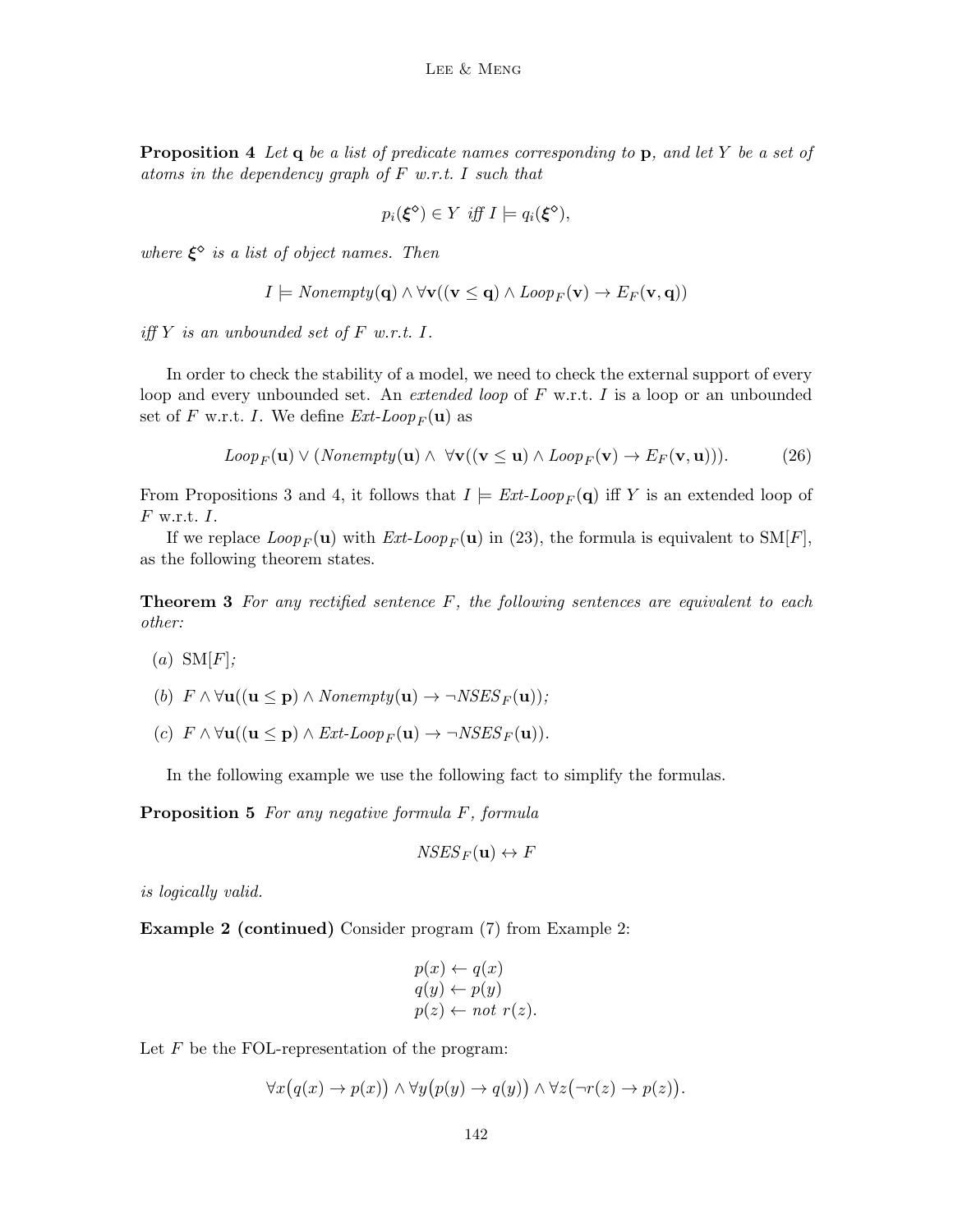1.  $\text{SM}[F]$  is equivalent to

$$
F \wedge \neg \exists u_1 u_2 u_3 ((u_1, u_2, u_3) < (p, q, r)) \wedge \forall x (u_2(x) \rightarrow u_1(x)) \wedge \forall y (u_1(y) \rightarrow u_2(y)) \wedge \forall z (\neg r(z) \rightarrow u_1(z))).
$$

## 2. Formula in Theorem 3 (b):

$$
F \wedge \forall \mathbf{u}(\mathbf{u} \leq \mathbf{p} \wedge \text{Nonempty}(\mathbf{u}) \rightarrow \neg \text{NSES}_F(\mathbf{u}))
$$

is equivalent to

$$
F \wedge \forall u_1 u_2 u_3 ((u_1, u_2, u_3) \le (p, q, r) \wedge (\exists x \ u_1(x) \vee \exists x \ u_2(x) \vee \exists x \ u_3(x))
$$
  
\n
$$
\rightarrow \neg(\forall x [q(x) \wedge \neg u_2(x) \rightarrow p(x) \wedge \neg u_1(x)]
$$
  
\n
$$
\wedge \forall y [p(y) \wedge \neg u_1(y) \rightarrow q(y) \wedge \neg u_2(y)]
$$
  
\n
$$
\wedge \forall z [\neg r(z) \rightarrow p(z) \wedge \neg u_1(z)])).
$$
\n(27)

3. Formula in Theorem 3 (c): Similar to (27) except that

 $\exists x u_1(x) \vee \exists x u_2(x) \vee \exists x u_3(x)$ 

in (27) is replaced with  $Ext\text{-}Loop_F(\mathbf{u})$ , which is

$$
Loop_F(\mathbf{u}) \vee [(\exists x \, u_1(x) \vee \exists x \, u_2(x) \vee \exists x \, u_3(x))\wedge \forall v_1v_2v_3(((v_1, v_2, v_3) \le (u_1, u_2, u_3)) \wedge Loop_F(\mathbf{v})\rightarrow (\exists x (v_1(x) \wedge u_2(x) \wedge \neg v_2(x)) \vee \exists y (v_2(y) \wedge u_1(y) \wedge \neg v_1(y))))],
$$

where  $Loop_F({\bf u})$  is

$$
(\exists x u_1(x) \lor \exists x u_2(x) \lor \exists x u_3(x))
$$
  

$$
\land \forall v_1 v_2 v_3(((\exists x v_1(x) \lor \exists x v_2(x) \lor \exists x v_3(x)) \land (v_1, v_2, v_3) < (u_1, u_2, u_3))
$$
  

$$
\rightarrow (\exists x (v_1(x) \land u_2(x) \land \neg v_2(x)) \lor \exists y (v_2(y) \land u_1(y) \land \neg v_1(y))))
$$

The proof of Theorem 2 follows from Theorem 3 using the following lemma.

**Lemma 3** Let F be a rectified sentence of a signature  $\sigma$  (possibly containing function constants of positive arity), and let I be an interpretation of  $\sigma$  that satisfies F. If F is bounded w.r.t. I,

$$
I \models \exists \mathbf{u}(\mathbf{u} \leq \mathbf{p} \land \text{Ext-Loop}_F(\mathbf{u}) \land \text{NSES}_F(\mathbf{u}))
$$

iff there is a finite loop Y of F w.r.t. I such that

$$
I \models \Big( \bigwedge Y \wedge \mathit{NES}_F(Y) \Big).
$$

## 5. Representing First-Order Stable Model Semantics by First-Order Loop Formulas

We noted in the previous section that if a sentence is bounded w.r.t. a model, then loop formulas can be used to check the stability of the model. In this section, we provide a few syntactic counterparts of the boundedness condition.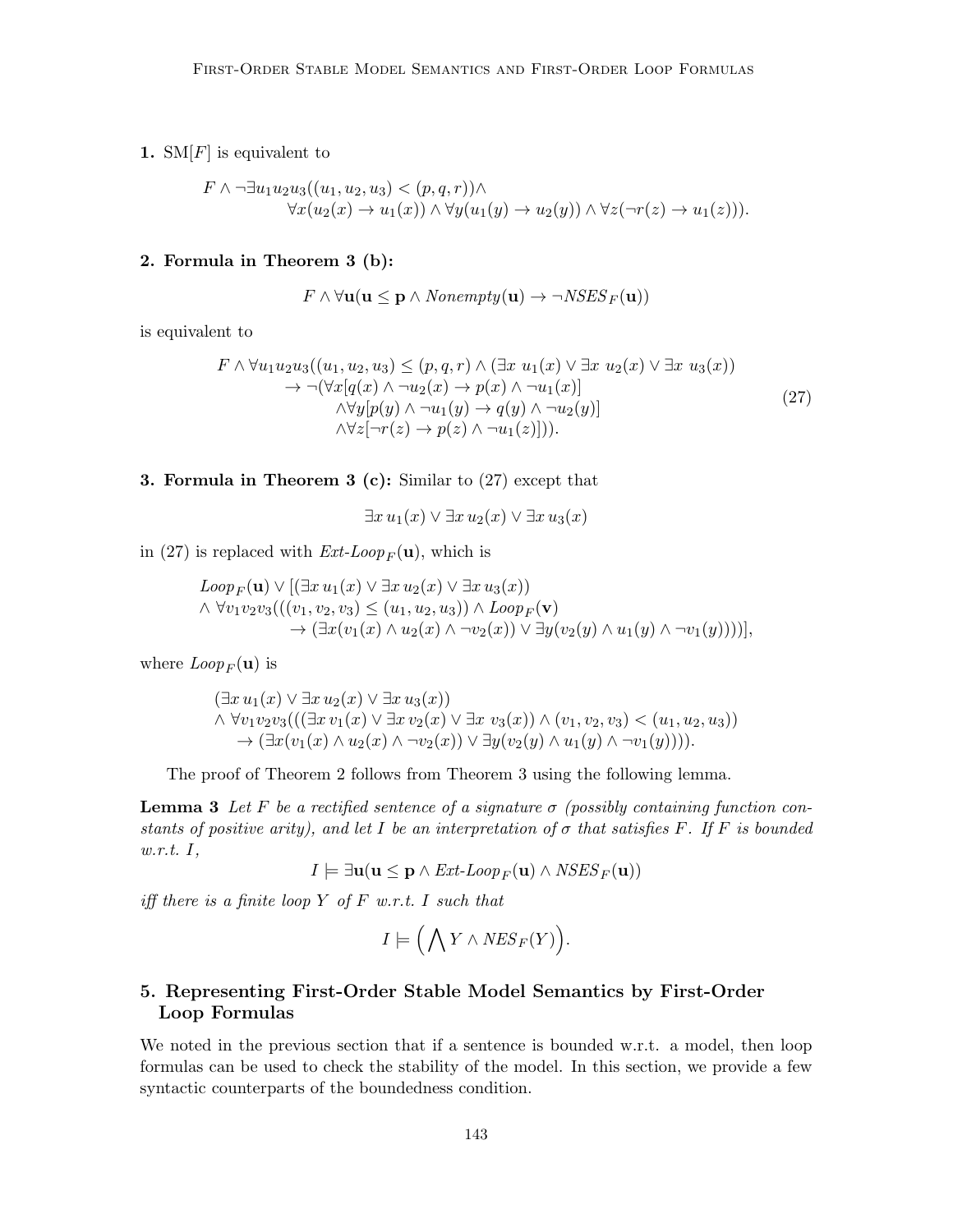## 5.1 Bounded Formulas

We say that a rectified formula F is *bounded* if every infinite path in the first-order dependency graph of  $F$  visits only finitely many vertices. If  $F$  is bounded, then, clearly, every loop of  $F$  is finite. Again, the definition is extended to a non-rectified formula by first rewriting it as a rectified formula. It also applies to a program by referring to its FOL-representation.

One might wonder if the syntactic notion of boundedness ensures the semantic notion of boundedness: that is, if a formula is bounded, then it is bounded w.r.t. any interpretation. However, the following example tells us that this is not the case in general.

Example 7 Consider the FOL-representation F of the following program

$$
p(a) \leftarrow q(x) q(x) \leftarrow p(b),
$$
 (28)

and an interpretation I whose universe |I| is the set of all nonnegative integers,  $a^I = b^I = 0$ ,  $p^I = \{0\}$  and  $q^I = |I|$ . Formula (28) is bounded according to the above definition, but not bounded w.r.t. I: the dependency graph of  $F$  w.r.t. I contains an infinite path such as

$$
\langle p(0^{\circ}), q(1^{\circ}), p(0^{\circ}), q(2^{\circ}), \ldots \rangle.
$$

## 5.1.1 Bounded Formulas and Clark's Equational Theory

On the other hand, such a relationship holds if the interpretation satisfies Clark's equational theory (1978). Clark's equational theory of a signature  $\sigma$ , denoted by  $CET_{\sigma}$ , is the union of the universal closures of the following formulas

$$
f(x_1, \ldots, x_m) \neq g(y_1, \ldots, y_n), \tag{29}
$$

for all pairs of distinct function constants  $f, g$ ,

$$
f(x_1,...,x_n) = f(y_1,...,y_n) \to (x_1 = y_1 \land ... \land x_n = y_n),
$$
\n(30)

for all function constants  $f$  of arity  $> 0$ , and

$$
t \neq x,\tag{31}
$$

where  $t$  is any term which contains the variable  $x$ .

**Proposition 6** If a rectified formula F of a signature  $\sigma$  is bounded, then F is bounded w.r.t. any interpretation of  $\sigma$  that satisfies  $CET_{\sigma}$ .

The following lemma relates loops and loop formulas of different notions of dependency graphs.

**Proposition 7** For any rectified sentence F of a signature  $\sigma$  and for any interpretation I of  $\sigma$  that satisfies  $CET_{\sigma}$ , I is a model of

 ${LF_F(Y) | Y$  is a finite first-order loop of F}

iff I is a model of

$$
\{LF_F(Y) | Y \text{ is a finite loop of } F \text{ w.r.t. } I\}.
$$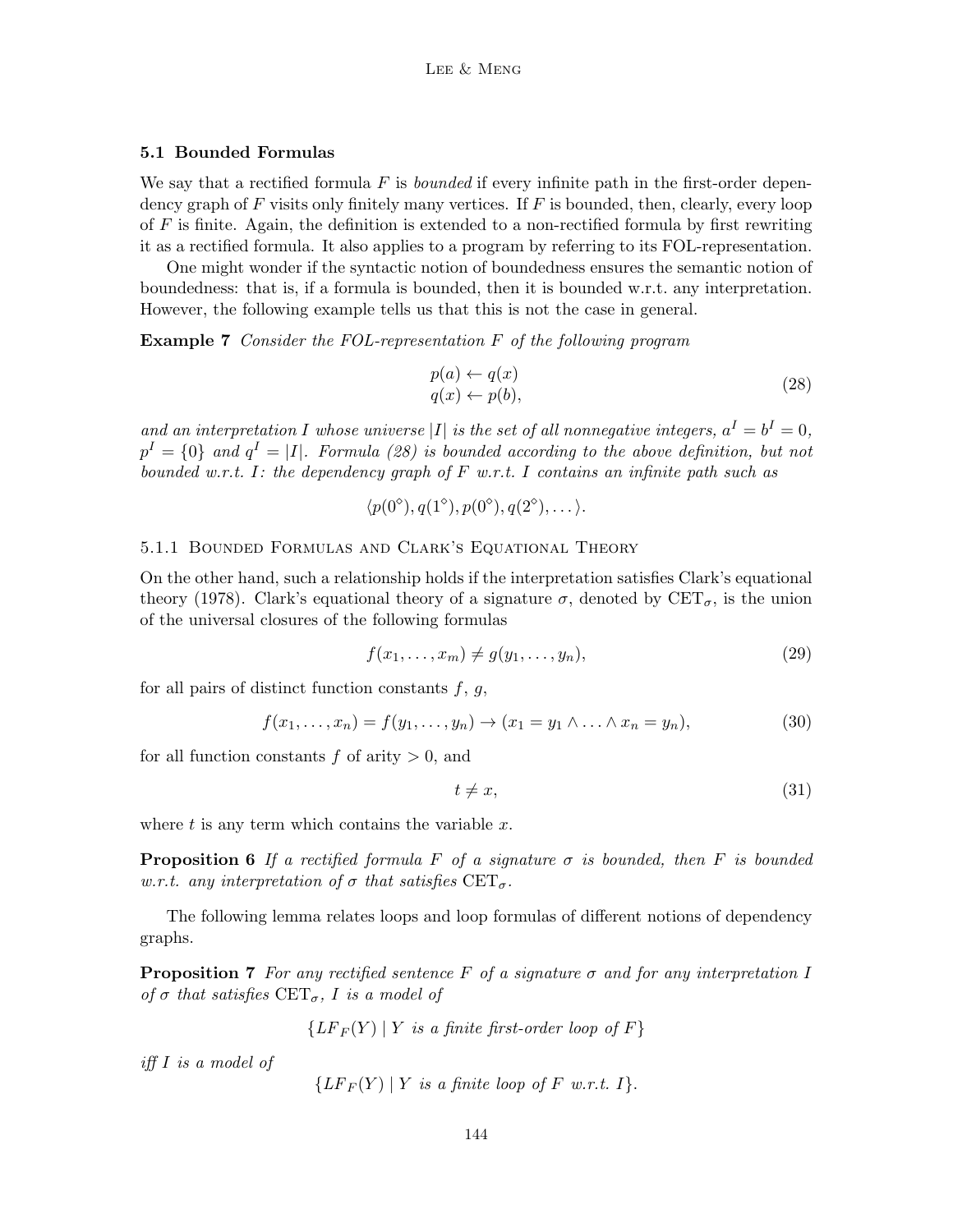The following theorem follows from Theorem 2, Proposition 6 and Proposition 7.

**Theorem 4** Let F be a rectified sentence of a signature  $\sigma$  (possibly containing function constants of positive arity), and let I be an interpretation of  $\sigma$  that satisfies F and  $CET_{\sigma}$ . If  $F$  is bounded, then the following conditions are equivalent to each other:

- (a)  $I \models SM[F]$ ;
- (b) for every nonempty finite set Y of atoms of  $\sigma(F)$ , I satisfies  $LF_F(Y)$ ;
- (c) for every finite first-order loop Y of F, I satisfies  $LF_F(Y)$ .

**Proof.** By Proposition 6, if F is bounded then F is bounded w.r.t. any interpretation that satisfies  $CET_{\sigma}$ . Then the equivalence between (a) and (b) follows from the equivalence between (a) and (b) of Theorem 2. The equivalence between (a) and (c) follows from the equivalence between (a) and (c) of Theorem 2 and by Proposition 7.  $\Box$ 

As every Herbrand interpretation of  $\sigma$  satisfies CET<sub> $\sigma$ </sub>, Theorem 4 applies to Herbrand interpretations as a special case.

The theorem also applies to logic programs, since they can be viewed as a special case of formulas. For example, consider the following program, which is bounded.

$$
p(f(x)) \leftarrow q(x)
$$
  
\n
$$
q(x) \leftarrow p(x), r(x)
$$
  
\n
$$
p(a)
$$
  
\n
$$
r(a)
$$
  
\n
$$
r(f(a)).
$$
\n(32)

The set  $\{p(a), p(f(a)), p(f(f(a))), q(a), q(f(a)), r(a), r(f(a))\}$  is an answer set of (32). In accordance with Theorem 4, it is also the Herbrand interpretation of the signature obtained from the program that satisfies the FOL-representation of (32) and the loop formulas, which are the universal closures of

$$
p(z) \to (q(x) \land z = f(x)) \lor z = a
$$
  
\n
$$
q(z) \to p(z) \land r(z)
$$
  
\n
$$
r(z) \to z = a \lor z = f(a).
$$

Consider another example program by Bonatti  $(2004)$ , where  $a, \ldots, z$ , nil are object constants.

$$
letter(a) \n... \nletter(z) \natomic([x]) \leftarrow letter(x) \natomic([x|y]) \leftarrow letter(x), atomic(y).
$$
\n(33)

The expression  $[x|y]$  is a list whose head is x and whose tail is y, which stands for a function  $cons(x, y)$ . The expression [x] stands for  $cons(x, \text{nil})$  where nil is a special symbol for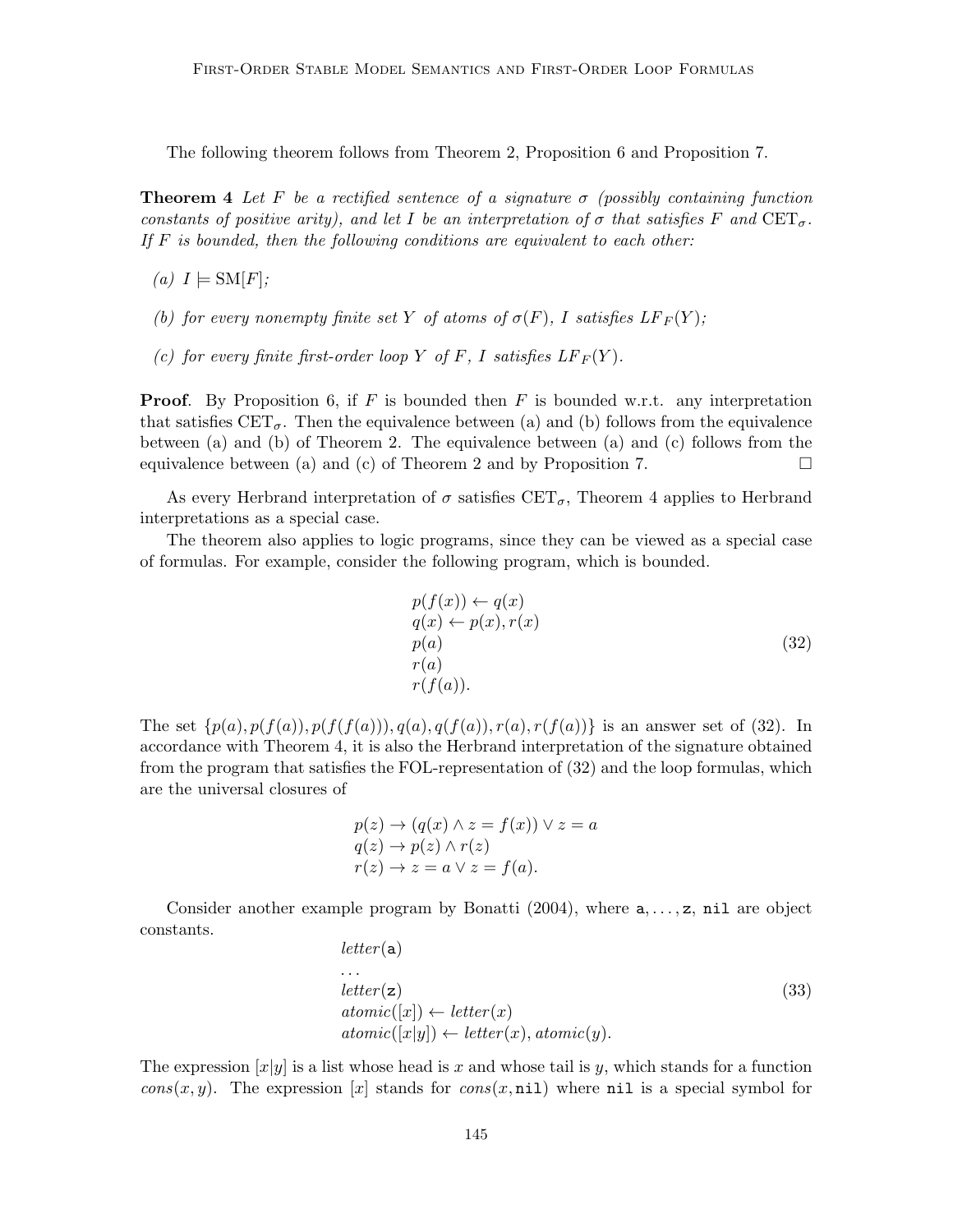the empty list. This program is bounded. The only answer set of the program is the only Herbrand interpretation of the FOL-representation of (33) and the universal closures of

$$
letter(u) \rightarrow u = \mathbf{a} \lor ... \lor u = \mathbf{z}
$$
  
atomic(u) \rightarrow  $\exists v$  (letter(v) \land u = cons(v, nil))  
 $\lor \exists xy$  (letter(x) \land atomic(y) \land y \neq u \land u = cons(x, y)).

In fact, the definitions of standard list processing predicates, such as member, append, and reverse (Bonatti, 2004, Figure 1) are bounded, so they can be represented by first-order formulas on Herbrand interpretations.<sup>12</sup>

We say that a formula  $F$  is *atomic-tight* if the first-order dependency graph of  $F$  has no infinite paths. Every tight sentence is atomic-tight, but not vice versa. For example, the FOL-representations of programs (32) and (33) are atomic-tight, but are not tight. Similar to Proposition 6, if F is atomic-tight, then F is atomic-tight w.r.t. any interpretation that satisfies  $CET_{\sigma}$ , so that the following statement is derived from Corollary 3.

Corollary 5 Let F be a rectified sentence of a signature  $\sigma$  (possibly containing function constants of positive arity), and let I be an interpretation of  $\sigma$  that satisfies F and  $CET_{\sigma}$ . If F is atomic-tight, then I satisfies  $\text{SM}[F]$  iff I satisfies  $\text{SLF}[F]$ .

The statement of Corollary 5 is restricted to interpretations that satisfy  $CET_{\sigma}$ . Indeed, the statement becomes wrong if this restriction is dropped. For example, program (28) in Example 7 is atomic-tight, but the non-stable model considered there satisfies all loop formulas, including those of singleton loops.

#### 5.1.2 Bounded Formulas and Normal Form

Normal form is another syntactic condition that can be imposed so that the syntactic notion of boundedness ensures the semantic notion of boundedness. We say that a formula is in normal form if every strictly positive occurrence of an atom is of the form  $p(x)$ , where x is a list of distinct variables. It is clear that every formula can be turned into normal form using equality.

**Proposition 8** If a rectified formula F in normal form is bounded, then F is bounded w.r.t. any interpretation.

**Proposition 9** If a rectified sentence F in normal form is bounded, then for any interpretation I, I is a model of

 ${LF_F(Y) | Y$  is a finite first-order loop of F}

iff I is a model of

 ${LF_F(Y) | Y$  is a finite loop of F w.r.t. I.

The following theorem follows from Theorem 2, Proposition 8 and Proposition 9.

<sup>12.</sup> They actually satisfy a stronger condition called "finitely recursive" (Bonatti, 2004). See Section 8 for more details.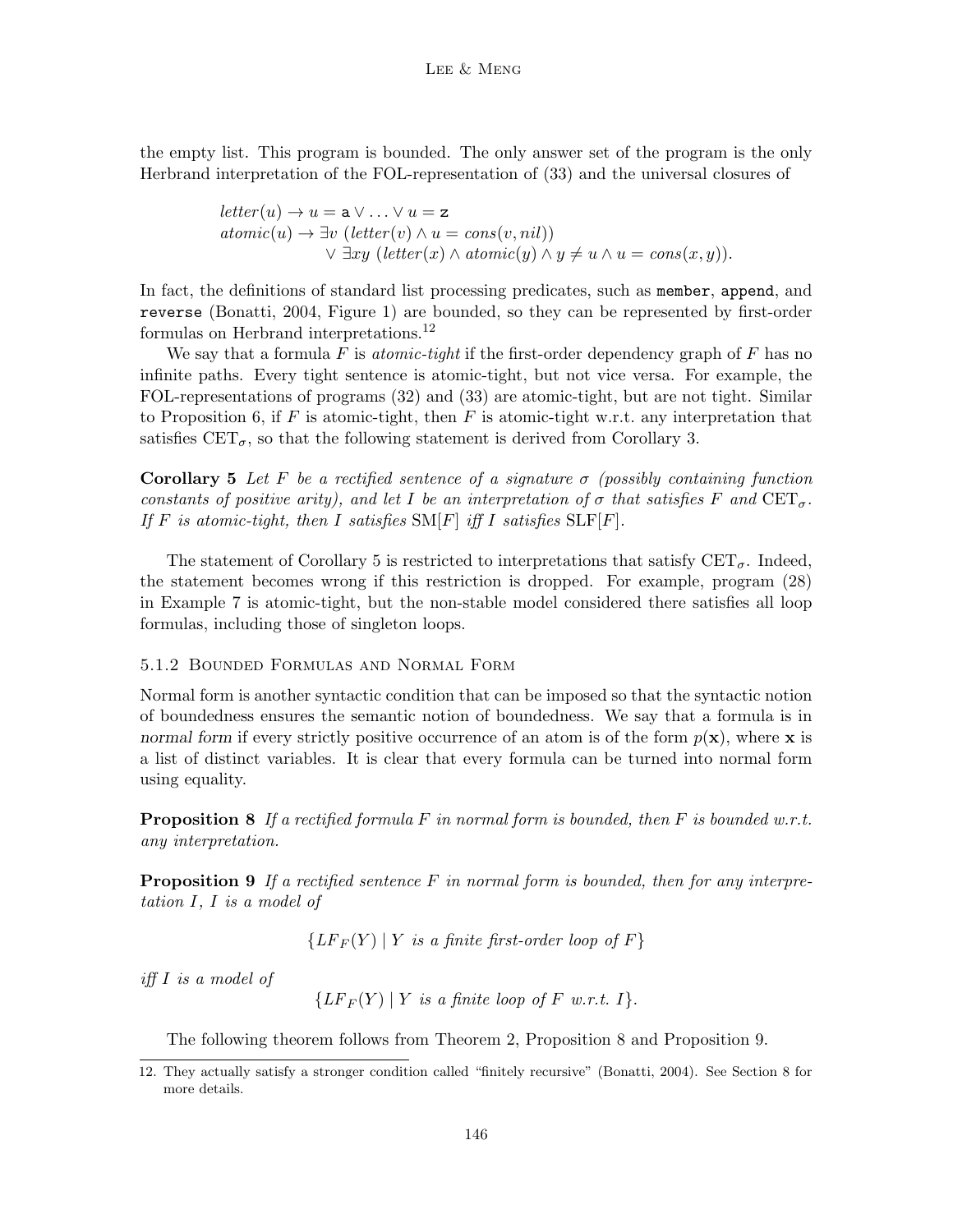**Theorem 5** Let  $F$  be a rectified sentence in normal form (possibly containing function constants of positive arity). If  $F$  is bounded, then the following formulas are equivalent to each other:

- $(a)$  SM[F];
- (b)  $\{F\} \cup \{LF_F(Y) | Y \text{ is a nonempty finite set of atoms of } \sigma(F)\};$
- (c)  $\{F\} \cup \{LF_F(Y) | Y \text{ is a finite first-order loop of } F\}.$

**Proof.** By Proposition 8, if F is bounded then F is bounded w.r.t. any interpretation I. Then the equivalence between (a) and (b) follows from the equivalence between (a) and (b) of Theorem 2. The equivalence between (a) and (c) follows from the equivalence between (a) and (c) of Theorem 2 and by Proposition 9.

Consider a program in normal form

$$
p(x) \leftarrow x = a, \ q(a)
$$
  
 
$$
q(y) \leftarrow p(b)
$$
 (34)

and an interpretation I such that  $|I| = \{1\}$ ,  $a^I = b^I = 1$  and  $p^I = q^I = \{1\}$ . This interpretation does not satisfy Clark's equational theory, and is not a stable model. In accordance with Theorem 5, I does not satisfy the loop formula of the loop  $\{p(b), q(a)\}\$ , which is

$$
p(b) \land q(a) \to (b = a \land q(a) \land a \neq a) \lor (p(b) \land b \neq b).
$$

On the other hand, consider another program in non-normal form that has the same stable models as (34):

$$
p(a) \leftarrow q(a) q(y) \leftarrow p(b)
$$
 (35)

Program (35) has a finite complete set of loops,  $\{\{p(z)\}, \{q(z)\}\}\;$ ; their loop formulas are the universal closures of

$$
p(z) \to z = a \land q(a)
$$
  

$$
q(z) \to p(b)
$$

and I satisfies all loop formulas. This example illustrates the role of normal form assumption in Theorem 5 (in place of Clark's equational theory in Theorem 4).

Note that a normal form conversion may turn a bounded sentence into a non-bounded sentence. For instance, the normal form of the bounded program (32) is

$$
p(y) \leftarrow y = f(x), q(x)
$$
  
\n
$$
q(x) \leftarrow p(x), r(x)
$$
  
\n
$$
p(x) \leftarrow x = a
$$
  
\n
$$
r(x) \leftarrow x = a
$$
  
\n
$$
r(x) \leftarrow x = f(a),
$$
  
\n(36)

which is not bounded.

Unlike in Corollary 5, if a program is in normal form, atomic-tightness is not more general than tightness. It is not difficult to check that a program in normal form is atomictight iff it is tight.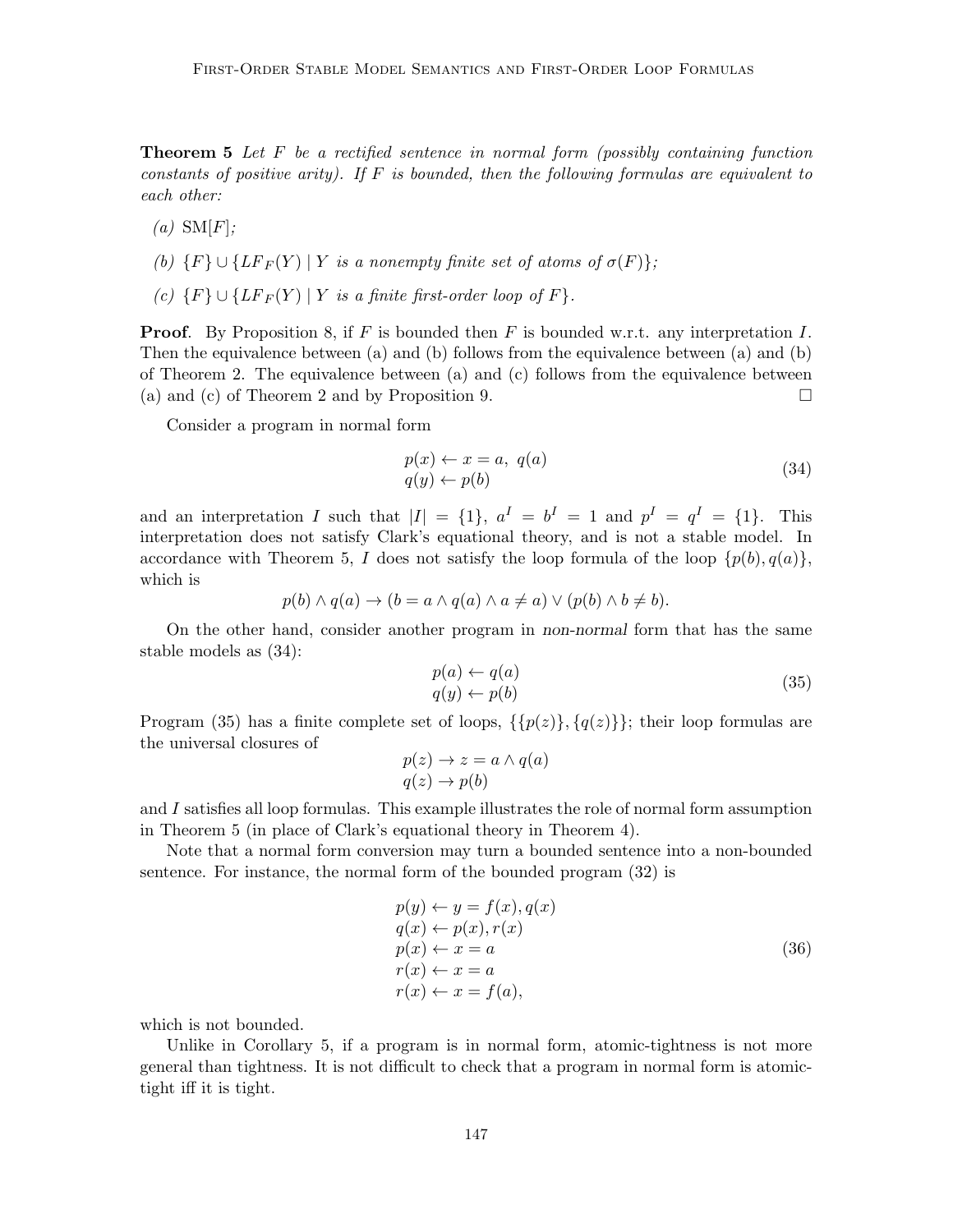5.1.3 Decidability of Boundedness and Finite Complete Set of Loops

In general, checking whether  $F$  is bounded is not decidable, but it becomes decidable if  $F$ contains no function constants of positive arity. The same is the case for checking whether F is atomic-tight.

**Proposition 10** For any rectified sentence  $F$  (allowing function constants of positive arity),

- (a) checking whether  $F$  is bounded is not decidable;
- (b) checking whether  $F$  is atomic-tight is not decidable.

If  $F$  contains no function constants of positive arity,

- $(c)$  checking whether F is bounded is decidable;
- (d) checking whether  $F$  is atomic-tight is decidable.

The proof of Proposition 10 (c) is based on the following fact and the straightforward extension of Theorem 2 by Chen et al. (2006) to first-order formulas, which asserts that checking if  $F$  has a finite complete set of loops is decidable.

**Proposition 11** For any rectified formula F that contains no function constants of positive arity, F is bounded iff F has a finite complete set of loops.

Note that Proposition 11 does not hold if  $F$  is allowed to contain function constants of positive arity. For instance,

$$
p(x) \leftarrow p(f(x))
$$

is not bounded, but has a finite complete set of loops  $\{\{p(x)\}\}.$ 

The following corollary follows from Theorem 4 and Proposition 11.

**Corollary 6** Let F be a rectified sentence of a signature  $\sigma$  that has no function constants of positive arity, and let I be an interpretation of  $\sigma$  that satisfies F and CET<sub> $\sigma$ </sub>. If F has a finite complete set of loops, then conditions (a), (b), and (c) of Theorem 4 are equivalent to each other.

The following corollary follows from Theorem 5 and Proposition 11.

**Corollary 7** Let  $F$  be a rectified sentence in normal form that has no function constants of positive arity. If F has a finite complete set of loops, formulas in  $(a)$ ,  $(b)$ , and  $(c)$  of Theorem 5 are equivalent to each other.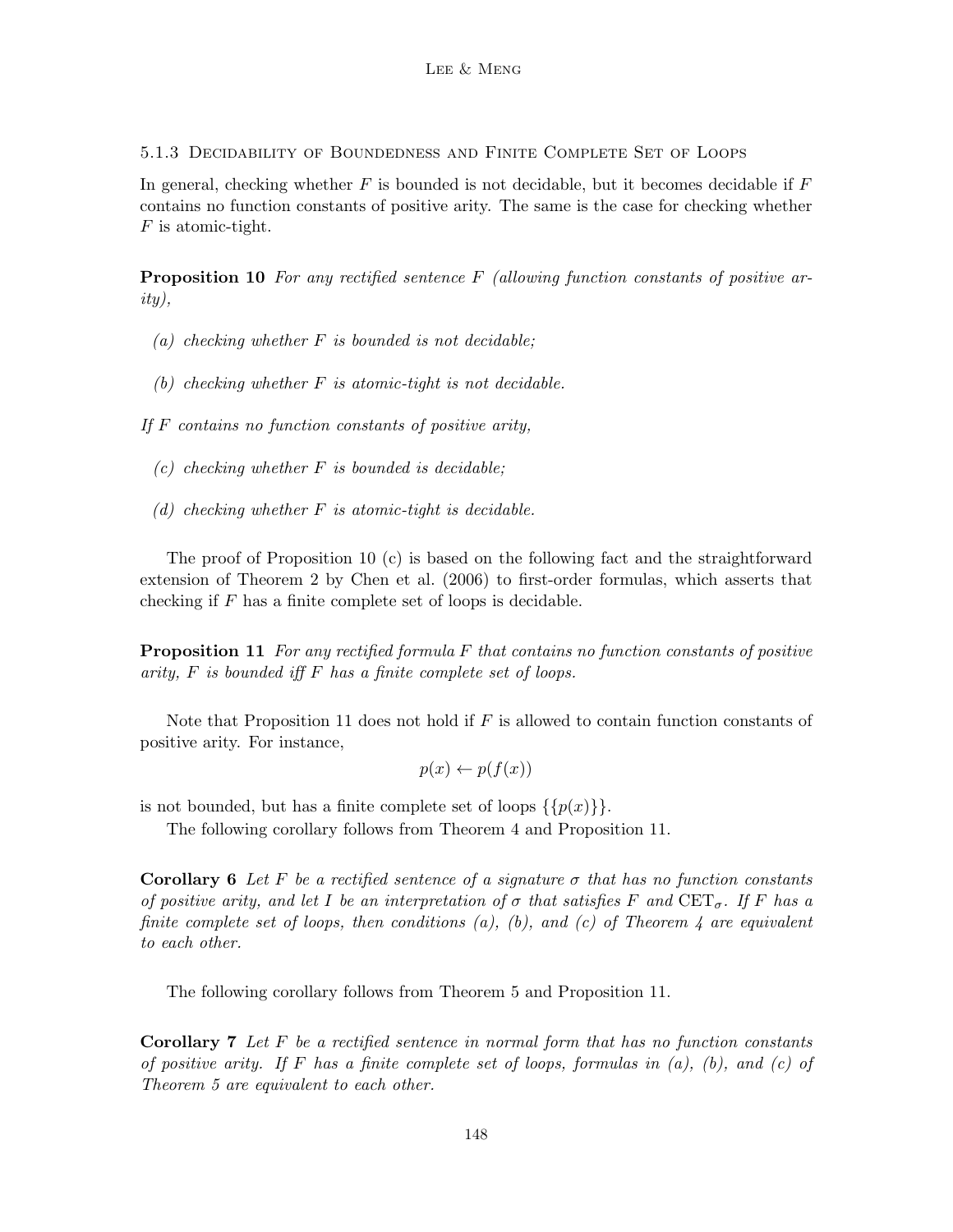#### 5.2 Semi-Safe Formulas

Semi-safety is another decidable syntactic condition that ensures that  $SM[F]$  can be expressed by first-order sentences.

We assume that there are no function constants of positive arity. According to Lee, Lifschitz, and Palla (2009), a semi-safe sentence has the "small predicate property": the relation represented by any of its predicate constants  $p$  can hold for a tuple of arguments only if each member of the tuple is represented by an object constant occurring in  $F$ . We will show that any semi-safe sentence under the stable model semantics can be turned into a sentence in first-order logic.

First, we review the notion of semi-safety by Lee et al.  $(2009).^{13}$  As a preliminary step, we assign to every formula F a set  $\text{RV}(F)$  of its restricted variables as follows:

- For an atomic formula  $F$ ,
	- if F is an equality between two variables, then  $RV(F) = \emptyset$ ;
	- otherwise,  $RV(F)$  is the set of all variables occurring in F;
- $RV(G \wedge H) = RV(G) \cup RV(H);$
- $RV(G \vee H) = RV(G) \cap RV(H);$
- RV $(G \rightarrow H) = \emptyset$ ;
- RV $(QvG) = RV(G) \setminus \{v\}$  where  $Q \in \{\forall, \exists\}.$

We say that a variable x is restricted in F if  $x \in \text{RV}(F)$ . A rectified formula F is semisafe if every strictly positive occurrence of every variable x belongs to a subformula  $G \to H$ where  $x$  is restricted in  $G$ .

If a sentence has no strictly positive occurrence of a variable, then it is obviously semisafe. The FOL-representation of a disjunctive program is semi-safe if, for each rule (10) of the program, every variable occurring in the head of the rule occurs in  $B$  as well.

Example 8 The FOL-representation of (8) is not semi-safe. Formula

$$
p(a) \land q(b) \land \forall xy((p(x) \lor q(y)) \to p(y))
$$

is not semi-safe, while

$$
p(a) \land q(b) \land \forall xy((p(x) \land q(y)) \to p(y))
$$
\n(37)

is semi-safe.

For any finite set **c** of object constants,  $in_c(x)$  stands for the formula

$$
\bigvee_{c \in \mathbf{c}} x = c.
$$

<sup>13.</sup> The definition here is slightly more general in that it does not refer to prenex form. Instead we require a formula to be rectified.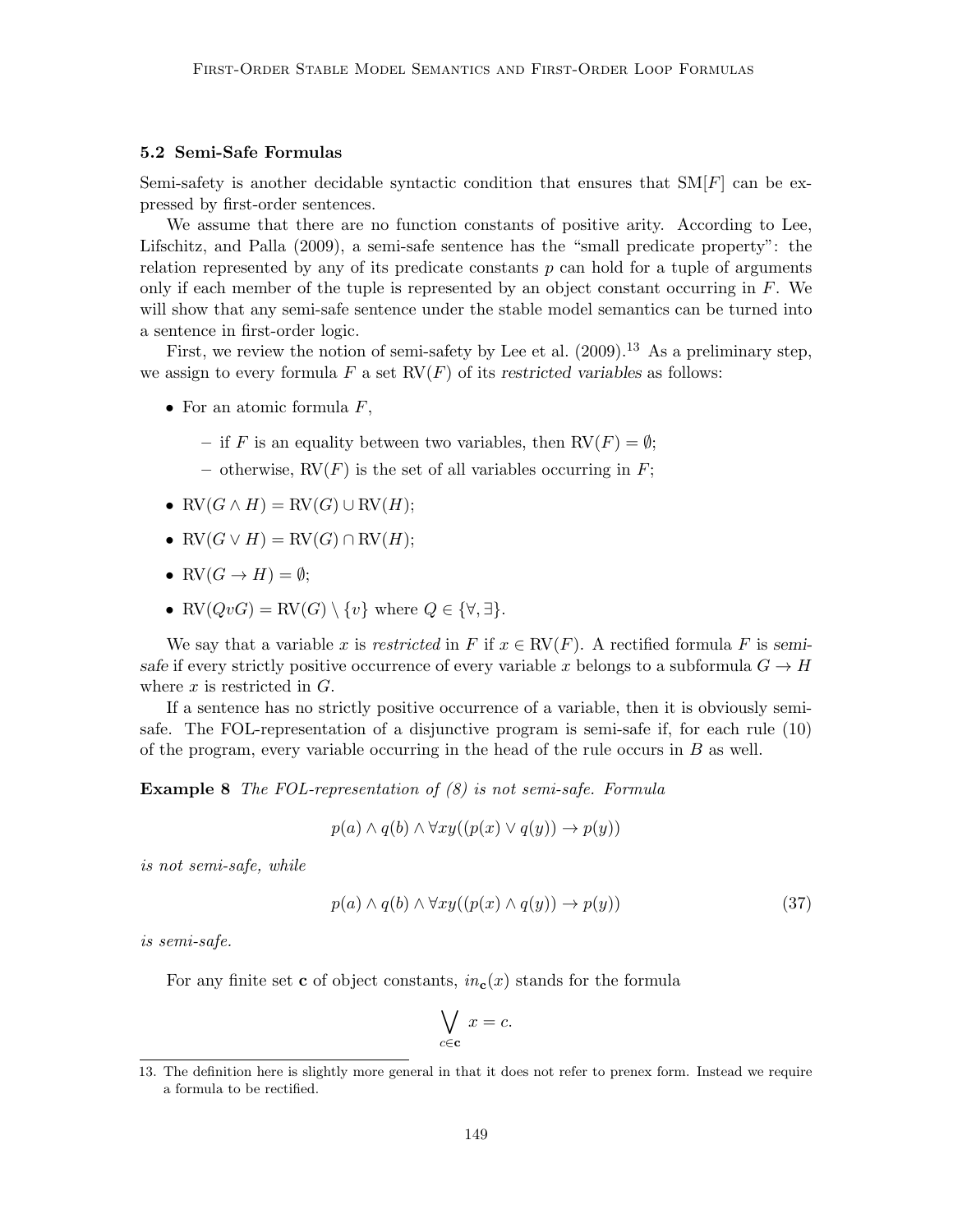The small predicate property can be expressed by the conjunction of the sentences

$$
\forall v_1, \ldots, v_n \Big( p(v_1, \ldots, v_n) \to \bigwedge_{i=1, \ldots, n} in_{\mathbf{c}}(v_i) \Big)
$$

for all predicate constants p occurring in F, where  $v_1, \ldots, v_n$  are distinct variables. We denote this conjunction of the sentences by  $SPP_c$ . By  $c(F)$  we denote the set of all object constants occurring in F.

**Proposition 12** (Lee et al., 2009) For any semi-safe sentence F, formula  $SM[F]$  entails  $SPP_{\mathbf{c}(F)}$ .

For example, for the semi-safe sentence (37), SM[(37)] entails

$$
\forall x \Big( p(x) \to (x = a \lor x = b)) \land \forall x (q(x) \to (x = a \lor x = b)). \tag{38}
$$

The following proposition tells us that for a semi-safe sentence  $F$ , formula  $\text{SM}[F]$  can be equivalently rewritten as a first-order sentence.

**Theorem 6** Let F be a rectified sentence that has no function constants of positive arity. If F is semi-safe, then  $\text{SM}[F]$  is equivalent to the conjunction of F,  $SPP_{c(F)}$  and a finite number of first-order loop formulas.

**Proof.** If F is semi-safe, then  $\text{SM}[F]$  entails  $SPP_{\mathbf{c}(F)}$ . So it is sufficient to prove that under the assumption  $SPP_{\mathbf{c}(F)}$ ,  $\text{SM}[F]$  is equivalent to the conjunction of F and a finite number of first-order loop formulas. It follows from  $I \models SPP_{\mathbf{c}(F)}$  that F is bounded w.r.t. I. Since every finite loop of  $F$  w.r.t. I can be represented by a finite set of atoms whose terms are object variables, it follows from Theorem 2 that I satisfies  $SM[F]$  iff I satisfies the loop formulas of those sets.

For example,  $SM[(37)]$  is equivalent to the conjunction of F, (38) and the universal closures of

$$
p(z) \rightarrow z = a \lor (p(x) \land q(z) \land z \neq x)
$$
  

$$
q(z) \rightarrow z = b
$$

Note that the condition on a finite complete set of loops in Corollaries 6 and 7, and the condition on semi-safety in Theorem 6 do not entail each other. For instance, formula (37) is semi-safe, but has no finite complete set of first-order loops, while  $\exists x p(x)$  has a finite complete set of loops  $\{p(x)\}\$ , but it is not semi-safe. Also program  $\Pi_1$  in Section 1 has a finite complete set of loops, but it is not semi-safe due to  $w$  in the fourth rule.

## 6. Programs with Explicit Quantifiers

In the following we extend the syntax of a logic program by allowing explicit quantifiers. A rule with quantifiers is of the form

$$
H \leftarrow G,\tag{39}
$$

where  $G$  and  $H$  are first-order formulas such that every occurrence of every implication in G and H belongs to a negative formula. A *program with quantifiers* is a finite set of rules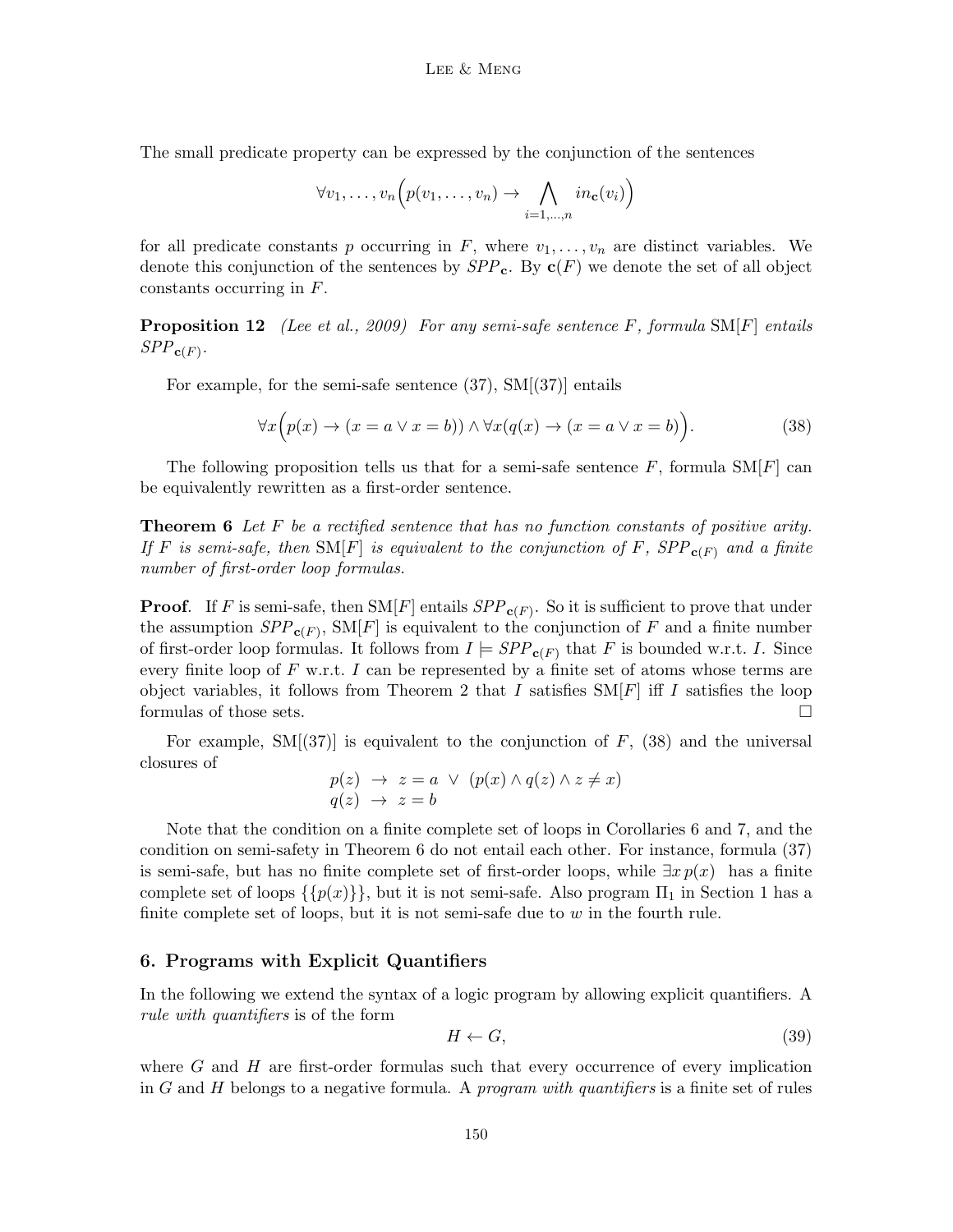with quantifiers. Program  $\Pi_1$  in Section 1 is an example. The semantics of such a program is defined by identifying the program with its FOL-representation under the stable model semantics. By restricting the syntax of a program like the one above, in comparison with the syntax of an arbitrary formula, we are able to write a more succinct loop formulas, as we show below.

Let F be a formula and Y a finite set of atoms. By  $F_Y$  we denote the formula obtained from F by replacing every occurrence of every atom  $p(\mathbf{t})$  in F that does not belong to a negative formula with  $p(\mathbf{t}) \wedge \bigwedge_{p(\mathbf{t'}) \in Y} \mathbf{t} \neq \mathbf{t'}$ . Let  $\Pi$  be a program with quantifiers. Given a finite set Y of atoms of  $\sigma(\Pi)$ , we first rename variables in  $\Pi$  so that no variables in  $\Pi$ occur in Y. We define the formula  $QES_{\Pi}(Y)$  ("External Support Formula for Programs with Quantifiers") to be the disjunction of

$$
\exists \mathbf{z} (G_Y \wedge \neg H_Y) \tag{40}
$$

for every rule  $(39)$  such that H contains a strictly positive occurrence of a predicate constant that occurs in  $Y$ , and  $\mathbf{z}$  is the list of all free variables in the rule that do not occur in  $Y$ .

The loop formula of Y for  $\Pi$  is the universal closure of

$$
\bigwedge Y \to QES_{\Pi}(Y). \tag{41}
$$

The following proposition tells us that  $(41)$  is equivalent to  $(12)$  when the notions are applied to a program with explicit quantifiers. It also shows that (41) is a generalization of the definition of a loop formula for a disjunctive program.

**Proposition 13** Let  $\Pi$  be a program with quantifiers, F the FOL-representation of  $\Pi$ , and Y a finite set of atoms. Under the assumption  $\Pi$ , formula  $QES_{\Pi}(Y)$  is equivalent to  $\neg NES_F(Y)$ . If  $\Pi$  is a disjunctive program in normal form, then  $QES_{\Pi}(Y)$  is also equivalent to  $ES_{\Pi}(Y)$  under the assumption  $\Pi$ .

Note that the size of  $(41)$  for each Y is polynomial to the size of the given program. This is not the case when we apply (12) to the FOL-representation of the program, due to the expansion of NES for nested implications. On the other hand, the syntactic condition imposed on the rule with quantifiers avoids such an exponential blow up, as the following lemma tells us.

**Lemma 4** Let  $F$  be a formula such that every occurrence of an implication in  $F$  belongs to a negative formula and let Y be a set of atoms. NES  $_F(Y)$  is equivalent to  $F_Y$ .

**Proof.** By induction on F.

Example 2 (continued) First-Order Loop Formula when  $\Pi$  is understood as an extended program (Using  $QES_{\Pi}(Y)$ ): Under the assumption  $\Pi$ ,

•  $LF_{\Pi}(Y_1)$  is equivalent to the universal closure of

$$
p(u) \to (\exists x (q(x) \land \neg(p(x) \land x \neq u)) \lor \exists z (\neg r(z) \land \neg(p(z) \land z \neq u))).
$$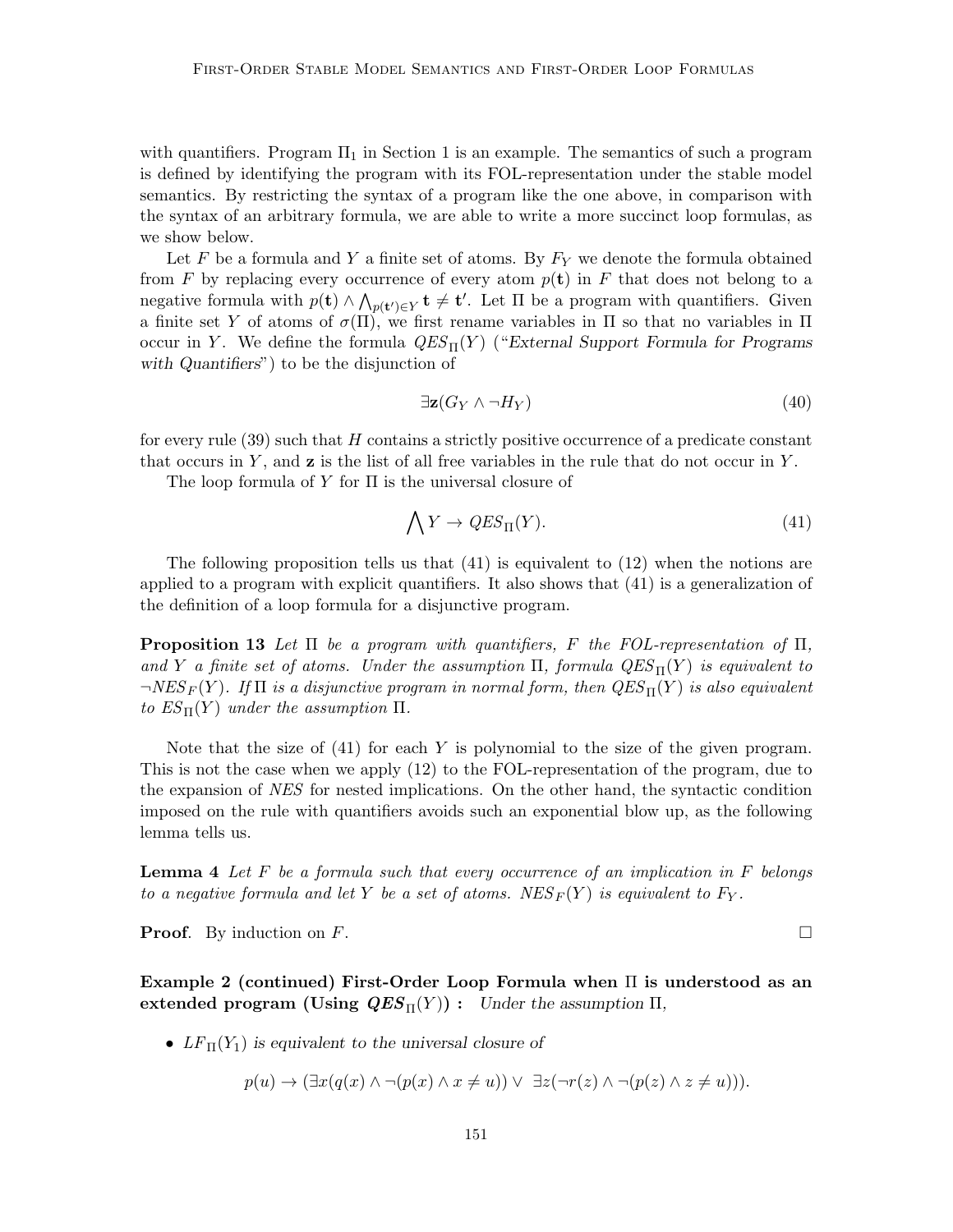•  $LF_{\Pi}(Y_2)$  is equivalent to the universal closure of

$$
q(u) \to \exists y (p(y) \land \neg (q(y) \land y \neq u)).
$$

•  $LF_{\Pi}(Y_3)$  is equivalent to the universal closure of

$$
r(u)\to\bot.
$$

•  $LF_{\Pi}(Y_4)$  is equivalent to the universal closure of

$$
(p(u) \land q(u)) \rightarrow (\exists x ((q(x) \land x \neq u) \land \neg (p(x) \land x \neq u))
$$
  
 
$$
\lor \exists y ((p(y) \land y \neq u) \land \neg (q(y) \land y \neq u))
$$
  
 
$$
\lor \exists z (\neg r(z) \land \neg (p(z) \land z \neq u))).
$$

A finite set  $\Gamma$  of sentences entails a sentence  $F$  under the stable model semantics (symbolically,  $\Gamma \models_{\text{SM}} F$ , if every stable model of  $\Gamma$  satisfies F.

If  $\text{SM}[F]$  can be reduced to a first-order sentence, as described in Theorem 5 and Theorem 6, then

$$
\Gamma \models_{\text{SM}} F \text{ iff } \Gamma \cup \Delta \models F,
$$

where  $\Delta$  is the set of first-order loop formulas required (and possibly including  $SPP_{c(F)}$ ) when Theorem 6 is applied). This fact allows us to use first-order theorem provers to reason about query entailment under the stable model semantics.

**Example 9** Consider program  $\Pi_1$  in Section 1, which has the following finite complete set of loops:  $\{Man(u)\}, \{Spouse(u, v)\}, \{HasWife(u)\}, \{Married(u)\}, \{Accident(u, v)\},$  ${Discount(u, v)}$ , and  ${HasWife(u), Married(u)}$ . Their loop formulas for  $\Pi_1 \cup \Pi_2 \cup \Pi_3$  are equivalent to the universal closure of

 $Man(u) \rightarrow \neg (Man(John) \wedge John \neq u);$ 

 $Spouse(u, v) \rightarrow \neg(\exists y(Spouse(John, y) \land (John, y) \neq (u, v)));$ 

 $HasWife(u) \rightarrow \exists x (\exists y \ Spouse(x, y) \land \neg (HasWife(x) \land x \neq u))$  $\vee \exists x (Man(x) \wedge Married(x) \wedge \neg (HasWife(x) \wedge x \neq u));$ 

 $Married(u) \rightarrow \exists x (Man(x) \land HasWife(x) \land \neg (Married(x) \land x \neq u));$ 

 $Accident(u, v) \rightarrow \bot;$ 

 $Discount(u, v) \rightarrow$  $\exists x \big( \text{Married}(x) \land \neg \exists z \text{Accident}(x, z) \land \neg (\exists w (\text{Discount}(x, w) \land (x, w) \neq (u, v))) \big);$ 

 $Married(u) \wedge HasWife(u) \rightarrow$  $\exists x (\exists y \, Spouse(x, y) \land \neg (HasWife(x) \land (x \neq u)))$  $\vee \exists x (Man(x) \land \textit{Married}(x) \land x \neq u \land \neg (\textit{HasWife}(x) \land x \neq u))$  $\vee \exists x (Man(x) \wedge HasWife(x) \wedge x \neq u \wedge \neg (Married(x) \wedge x \neq u)).$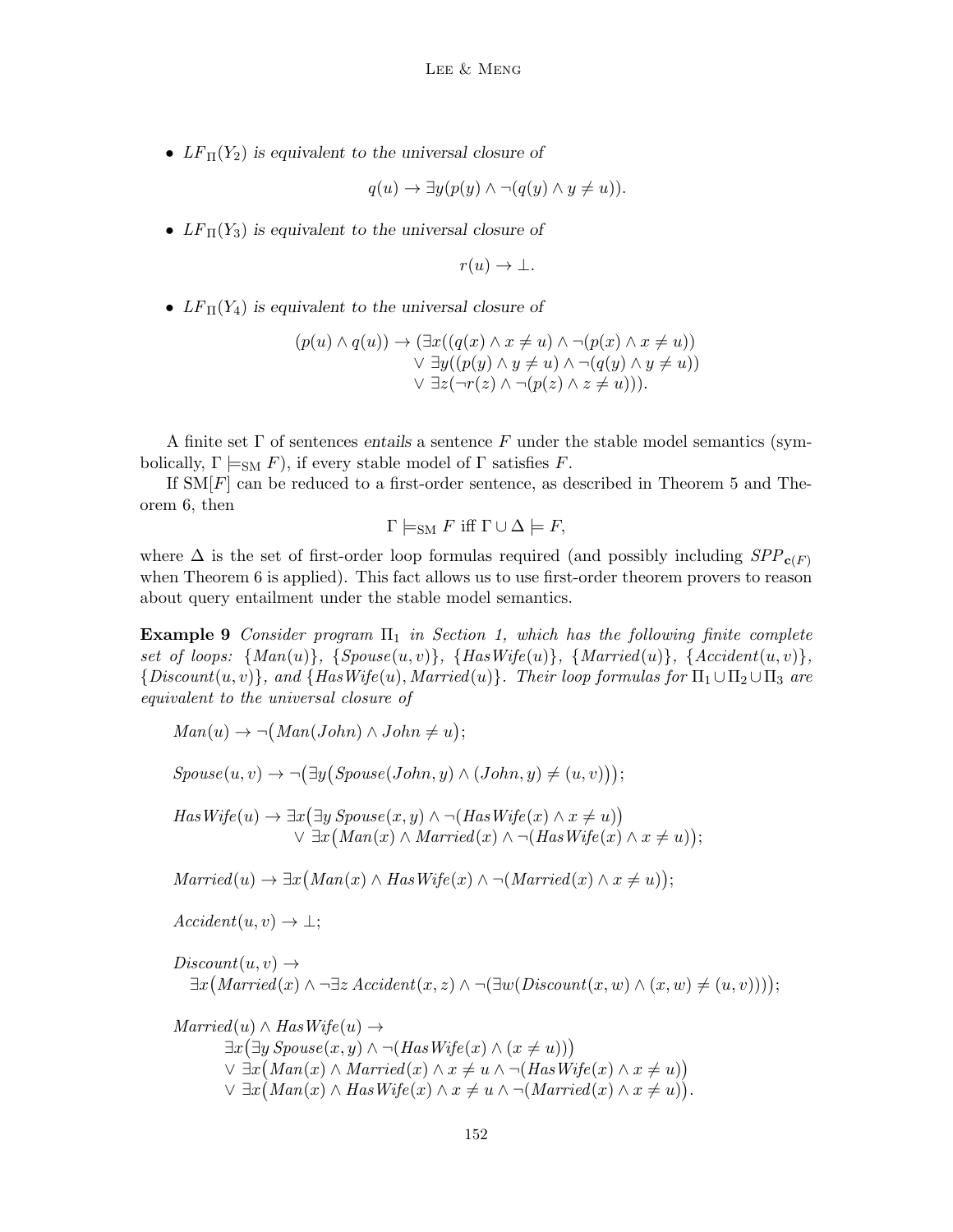These loop formulas, conjoined with the FOL-representation of  $\Pi_1 \cup \Pi_2 \cup \Pi_3$ , entail under first-order logic each of  $\exists x \; Married(x)$  and  $\forall xy(Discount(x, y) \rightarrow x = John)$ . We verified the answers using a first-order theorem prover Vampire  $^{14}$ .

## 7. Extension to Allow Extensional Predicates

The definition of a stable model in the journal paper by Ferraris et al. (2011), reviewed in Section 2, is more general than the definition in their conference paper (Ferraris et al., 2007) in that it allows us to distinguish between intensional and non-intensional (a.k.a. extensional) predicates. Similar to Datalog, intensional (output) predicates are characterized in terms of extensional (input) predicates. For instance, consider Example 9 again, but now assume that Man and Spouse are non-intensional.  $\Pi_1 \cup \Pi_2 \cup \Pi_3$  still entails  $\exists xyDiscount(x, y)$ but no longer entails  $\forall xy(Discount(x, y) \rightarrow x = John)$  because there may be a person other than John who has a spouse.

The results in the earlier sections can be extended to this general semantics in view of Proposition 14 below, which characterizes  $\text{SM}[F; \mathbf{p}]$  in terms of  $\text{SM}[F]$ . By  $pr(F)$  we denote the list of all predicate constants occurring in  $F$ ; by *Choice*( $\mathbf{p}$ ) we denote the conjunction of "choice formulas"  $\forall x(p(x) \lor \neg p(x))$  for all predicate constants p in p, where x is a list of distinct object variables; by  $False(p)$  we denote the conjunction of  $\forall x\neg p(x)$  for all predicate constants  $p$  in  $p$ . We sometimes identify a list with the corresponding set when there is no confusion.

**Proposition 14** For any list p of predicate constants, formula  $SM[F; p]$  is equivalent to

$$
SM[F \wedge Choice(pr(F)\backslash \mathbf{p}) \wedge False(\mathbf{p}\backslash pr(F))]
$$
\n(42)

and to

$$
SM[F^{\neg \neg} \land Choice(pr(F)\backslash \mathbf{p}) \land False(\mathbf{p} \backslash pr(F))],
$$
\n(43)

where  $F^{-}$  is obtained from F by replacing every atom of the form  $q(t)$  in F such that q does not belong to p by  $\neg\neg q(\mathbf{t})$ .

This proposition allows us to extend the results established for  $\text{SM}[F]$  to  $\text{SM}[F; \mathbf{p}]$ . For instance, Theorem 3 can be extended to  $SM[F; \mathbf{p}]$  by first rewriting it into the form  $SM[G]$ , where  $G$  is

$$
F^{-} \wedge Choice(pr(F)\backslash \mathbf{p}) \wedge False(\mathbf{p}\backslash pr(F)). \tag{44}
$$

In the next three corollaries,  $\sigma$  is a signature, F is a rectified sentence of  $\sigma$  (possibly containing function constants of positive arity),  $\bf{p}$  is any finite list of predicate constants from  $\sigma$ , and G is (44).

The first corollary follows from Theorem 2 and Proposition 14.

**Corollary 8** For any interpretation I of  $\sigma$  that satisfies F, if G is bounded w.r.t. I, then the following conditions are equivalent to each other:

(a)  $I \models SM[F; \mathbf{p}];$ 

<sup>14.</sup> http://www.vampire.fm .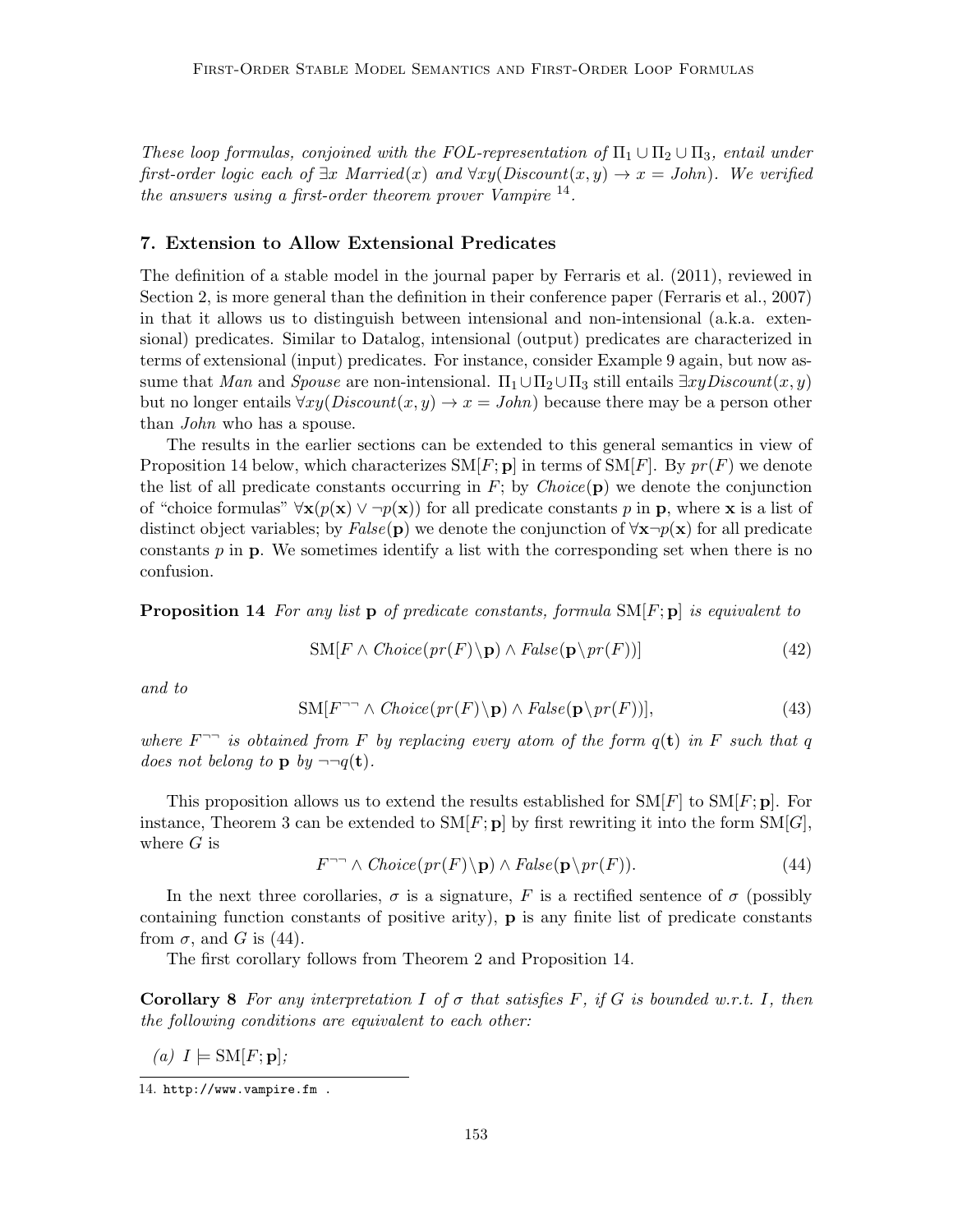- (b) for every nonempty finite set Y of atoms formed from predicate constants in p and object names for |I|, I satisfies  $LF_F(Y)$ ;
- (c) for every finite loop Y of G w.r.t. I whose predicate constants are contained in  $\mathbf{p}$ , I satisfies  $LF_F(Y)$ .

The next corollary follows from Theorem 4 and Proposition 14.

**Corollary 9** If G is bounded, then, for any interpretation I of  $\sigma$  that satisfies F and  $CET_{\sigma}$ , the following conditions are equivalent to each other:

- (a)  $I \models SM[F; \mathbf{p}];$
- (b) for every nonempty finite set Y of atoms of  $\sigma(G)$  whose predicate constants are contained in  $\mathbf{p}, I$  satisfies  $LF_F(Y)$ ;
- (c) for every finite first-order loop Y of G whose predicate constants are contained in  $\mathbf{p}$ , I satisfies  $LF_F(Y)$ .

The last corollary follows from Theorem 5 and Proposition 14.

Corollary 10 If G is in normal form and is bounded, then the following formulas are equivalent to each other:

- (a)  $SM[F; \mathbf{p}];$
- (b)  $\{F\} \cup \{LF_F(Y) | Y \text{ is a nonempty finite set of atoms of } \sigma(G) \text{ whose predicate }$ constants are contained in  $p$ ;
- (c)  $\{F\} \cup \{LF_F(Y) | Y \text{ is a finite first-order loop of } G \text{ whose predicate constants are }$ contained in p}.

Example 10 Consider Example 9 again, assuming that Man and Spouse are extensional. Let F be the FOL-presentation of  $\Pi_1 \cup \Pi_2 \cup \Pi_3$  and let G be the formula (44). The loops of  $G$  are the same as the loops of  $F$ . The loop formulas remain the same as before except for the following loop formulas of  $Man(u)$  and  $Spouse(u, v)$ :

$$
Man(u) \rightarrow \neg (Man(John) \land John \neq u) \lor \exists x \, \neg ((Man(x) \land x \neq u) \lor \neg Man(x));
$$

$$
Spouse(u, v) \rightarrow \neg(\exists y (Spouse(John, y) \land (John, y) \neq (u, v))) \vee \exists xy \neg((Spouse(x, y) \land (x, y) \neq (u, v)) \lor \neg Spouse(x, y)).
$$

These two formulas are tautologies. As a result, the loop formulas of all loops, conjoined with G, entail  $\exists xyDiscount(x, y)$ , but no longer entail  $\forall xy \ (Discount(x, y) \rightarrow x = John)$ .

In general, there are no loops of G that contain both intensional and extensional predicates. Also every loop of G that contains an extensional predicate is a singleton, and the loop formula of such a loop is a tautology.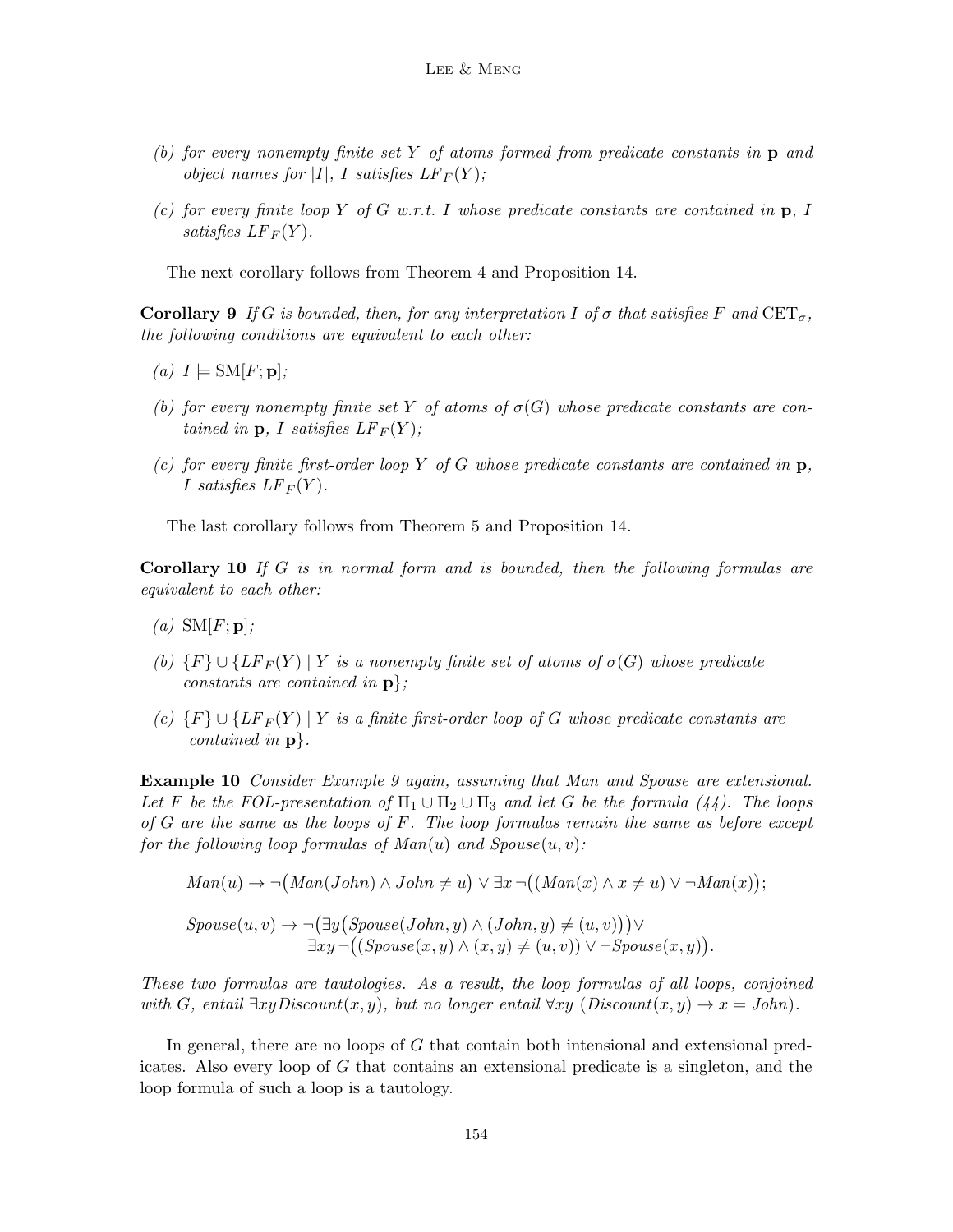Corollary 3 is extended to allow extensional predicates as in the following. By  $SLF[F; p]$ , we denote

 ${LF_F(\lbrace p(\mathbf{x}) \rbrace) \mid p \text{ is a predicate constant in } \mathbf{p}$ , and **x** is a list of distinct object variables whose length is the same as the arity of  $p$ .

We say that a formula  $F$  is  $\mathbf{p}\text{-}atomic\text{-}tight$  w.r.t. I if every infinite path in the dependency graph of F w.r.t. I whose vertices are satisfied by I contains an atom whose predicate constant is not in p.

**Corollary 11** Let F be a rectified sentence (possibly containing function constants of positive arity), and let I be a model of F. If F is **p**-atomic-tight w.r.t. I, then I satisfies  $\text{SM}[F; \mathbf{p}]$  iff I satisfies  $\text{SLF}[F; \mathbf{p}]$ .

The definition of semi-safety is extended to distinguish between intensional and nonintensional predicates as follows. Let  $F$  be a formula that has no function constants of positive arity. To every first-order formula F we assign a set  $RV_p(F)$  of restricted variables relative to p as follows.

- For an atomic formula F (including equality and  $\perp$ ),
	- $-$  if  $F$  is an equality between two variables, or is an atom whose predicate constant is not in **p**, then  $RV_p(F) = \emptyset$ ;
	- otherwise,  $RV_p(F)$  is the set of all variables occurring in F;
- $RV_{\mathbf{p}}(G \wedge H) = RV_{\mathbf{p}}(G) \cup RV_{\mathbf{p}}(H);$
- $RV_{\mathbf{p}}(G \vee H) = RV_{\mathbf{p}}(G) \cap RV_{\mathbf{p}}(H);$
- $RV_{\mathbf{p}}(G \to H) = \emptyset$ .
- RV<sub>p</sub> $(QvG) = RV_p(G) \setminus \{v\}$  where  $Q \in \{\forall, \exists\}.$

We say that a variable x is **p**-restricted in F if  $x \in \text{RV}_{p}(F)$ . A rectified formula F is semi-safe relative to  $\bf{p}$  if every strictly positive occurrence of every variable x belongs to a subformula  $G \to H$ , where x is **p**-restricted in G.

The small predicate property is generalized as follows. Formula  $SPP_c^{\mathbf{p}}$  is the conjunction of the sentences

$$
\forall v_1, \ldots, v_n \Big( p(v_1, \ldots, v_n) \to \bigwedge_{i=1, \ldots, n} in_{\mathbf{c}}(v_i) \Big)
$$

for all predicate constants p in **p**, where  $v_1, \ldots, v_n$  are distinct variables.

**Proposition 15** (Lee et al., 2009) For any semi-safe sentence F relative to p, formula  $\text{SM}[F; \mathbf{p}]$  entails  $\text{SPP}^{\mathbf{p}}_{\mathbf{c}(F)}$ .

The following proposition tells us that for a semi-safe sentence F, formula  $\text{SM}[F; \mathbf{p}]$  can be equivalently rewritten as a first-order sentence.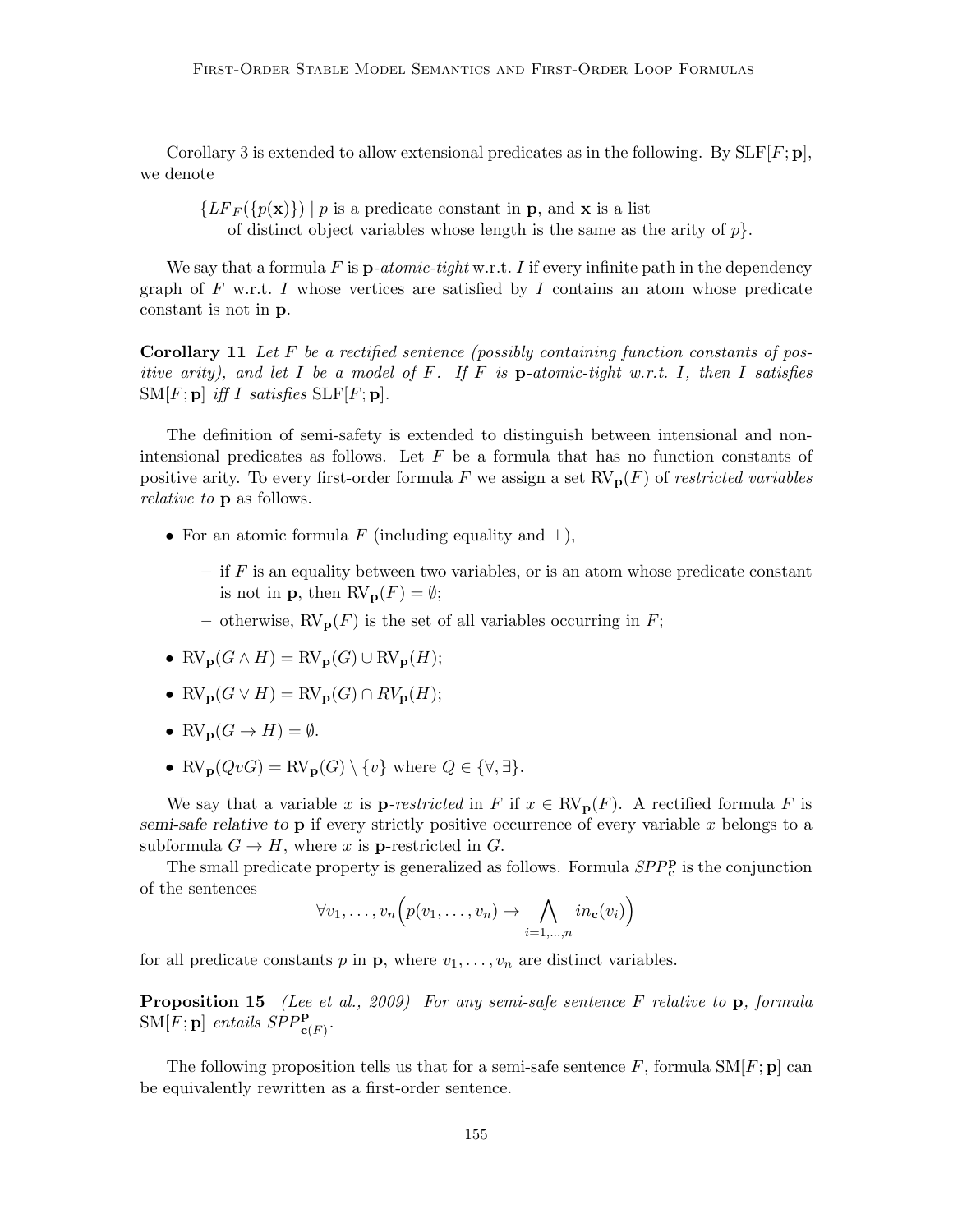**Theorem 7** Let F be a rectified sentence that has no function constants of positive arity. If F is semi-safe relative to  $\bf{p}$ , then SM[F;  $\bf{p}$ ] is equivalent to the conjunction of F, SPP $_{\bf{c}(F)}^{\bf{p}}$ and a finite number of first-order loop formulas.

**Proof.** Let F be a sentence of the signature  $\sigma$ . If F is semi-safe relative to p, then  $\text{SM}[F; \mathbf{p}]$ entails  $SPP^{\mathbf{p}}_{\mathbf{c}(F)}$ , so it is sufficient to prove that under the assumption  $SPP^{\mathbf{p}}_{\mathbf{c}(F)}$ ,  $SM[F; \mathbf{p}]$ is equivalent to the conjunction of  $F$  and a finite number of first-order loop formulas. By Proposition 14,  $SM[F; \mathbf{p}]$  is equivalent to  $SM[G]$ , where G is (44). Consider any interpretation I of  $\sigma$  that satisfies G and  $SPP^{\mathbf{p}}_{\mathbf{c}(F)}$ . Note that the dependency graph of G w.r.t. I contains no outgoing edges from a vertex whose predicate constant does not belong to p. Together with the fact that  $I \models SPP_{\mathbf{c}(F)}^{\mathbf{p}}$ , we conclude that each path in the dependency graph whose vertices are satisfied by  $I$  visits only finitely many vertices. Consequently,  $G$ is bounded w.r.t. I. Since every finite loop of  $G$  w.r.t. I can be represented by a finite set of atoms whose terms are object variables, it follows from Theorem 2 that I satisfies  $\text{SM}[G]$ iff I satisfies the loop formulas of those sets.  $\Box$ 

## 8. Related Work

The notion of a bounded program is related to the notion of a finitely recursive program studied by Bonatti (2004), where a different definition of a dependency graph was considered. The *atom dependency graph* of a nondisjunctive ground program defined by Bonatti is a directed graph such that the vertices are the set of ground atoms, and the edges go from the atom in the head to atoms in the body of every rule, including those in the negative body. A program is called *finitely recursive* if, for every atom, there are only finitely many atoms reachable from it in the atom dependency graph. It is clear that every finitely recursive program is bounded, but the converse does not hold. For instance, the program

$$
p(x) \leftarrow not \ p(f(x))
$$

is bounded, but is not finitely recursive because there are infinite paths that involve negative edges. Also the program

$$
p(a) \leftarrow q(f(x))
$$

is bounded, but is not finitely recursive because infinitely many atoms  $q(f(a)), q(f(f(a))), \ldots$ can be reached from  $p(a)$  in the atom dependency graph. Like bounded programs, checking finitely recursive programs is undecidable in the presence of function constants of positive arity.

Lin and Wang (2008) extended answer set semantics with functions by extending the definition of a reduct, and also provided loop formulas for such programs. We can provide an alternative account of their results by considering the notions there as special cases of the definitions presented in this paper. For simplicity, we assume non-sorted languages.<sup>15</sup> Essentially, they restricted attention to a special case of non-Herbrand interpretations such that object constants form the universe, and ground terms other than object constants are mapped to object constants. According to Lin and Wang, an  $LW$ -program P consists of

<sup>15.</sup> Lin and Wang (2008) consider essentially many-sorted languages. The result of this section can be extended to that case by considering many-sorted SM (Kim, Lee, & Palla, 2009).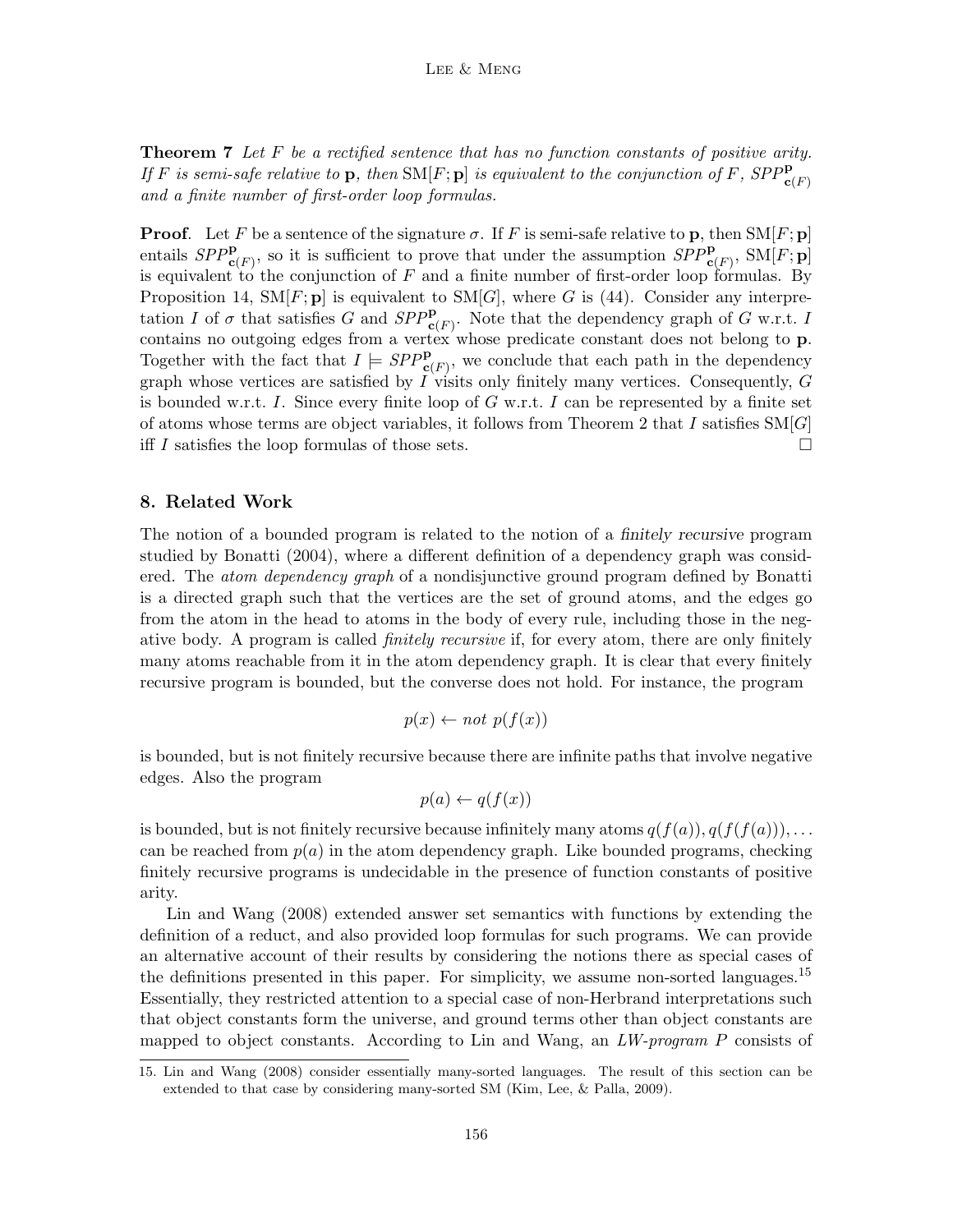type definitions and a set of rules. Type definitions introduce the domains for a many-sorted signature consisting of some object constants, and includes the evaluation of each function symbol of positive arity that maps a list of object constants to an object constant. Since we assume non-sorted languages, we consider only a single domain (universe). We say that an interpretation I is a  $P\text{-}interpretation$  if the universe is the set of object constants specified by P, object constants are evaluated to itself, and ground terms other than object constants are evaluated conforming to the type definitions of P.

**Proposition 16** Let P be an LW-program and let F be the FOL-representation of the set of rules in P. The following conditions are equivalent to each other:

- (a) I is an answer set of P according to Lin and Wang  $(2008)$ ;
- (b) I is a P-interpretation that satisfies  $SM[F]$ ;
- (c) I is a P-interpretation that satisfies F and the loop formulas of Y for all loops Y of F w.r.t. I.

The equivalence between (b) and (c) follows from Proposition 2 since the universe is finite. The equivalence between (a) and (c) follows from the fact that LW answer sets can be characterized by loop formulas that are defined by Lin and Wang (2008) and that these loop formulas are essentially the same as the loop formulas in (c).

Since the proposal of the first-order stable model semantics, there have been some papers about first-order definability of  $\text{SM}[F]$ . Zhang and Zhou (2010) show that, for a nondisjunctive program Π that has no function constants of positive arity, its first-order stable model semantics can be reformulated by a progression based semantics. They also showed that the programs whose answer sets can be found by a finite progression are exactly those that can be represented by first-order formulas. Some researchers have paid special attention to first-order definability of  $\text{SM}[F]$  on finite structures. Chen, Zhang, and Zhou (2010) show a game-theoretic characterization for the first-order indefinability of first-order answer set programs on finite structures. Asuncion, Lin, Zhang, and Zhou (2010) show first-order definability on finite structures by turning programs into modified completion using new predicates to record levels. Chen, Lin, Zhang, and Zhou (2011) present a condition called "loop-separable," which is more refined than finite complete set of loops under which the finite answer sets of a program can be captured by first-order sentences. However, like the condition of finite complete set of loops, this condition is disjoint with semi-safety. The following program is semi-safe but not loop-separable:

$$
p(x) \leftarrow p(y), q(x, y).
$$

However, all this work is limited to nondisjunctive programs that contain no function constants of positive arity. Our work is not limited to finite structures, and considers function constants of positive arity as well. Nonetheless the above papers on first-order definability are closely related to our work and more insights would be gained from the relationship between them.

The use of first-order theorem provers for the stable model semantics was already investigated by Sabuncu and Alpaslan (2007), but their results are limited in several ways. They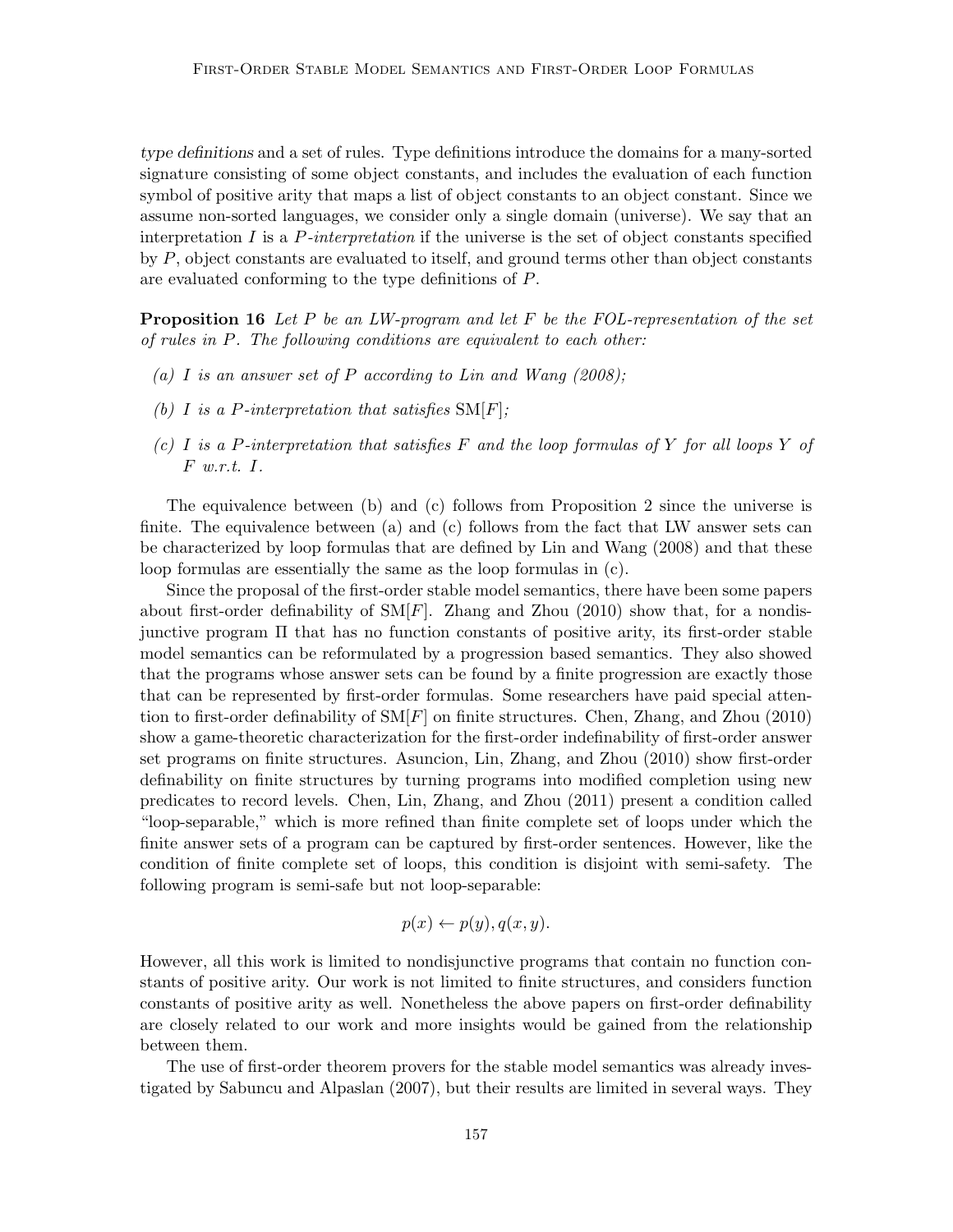considered nondisjunctive logic programs with "trivial" loops only, in which case the stable model semantics is equivalent to the completion semantics. They also restricted attention to Herbrand models.

## 9. Conclusion

This paper puts first-order loop formulas in the context of first-order reasoning and studies how they are related to first-order stable model semantics. The similarities and mismatches found in this paper provide useful insights into first-order reasoning with stable models. Future work is to find further restrictions that make first-order stable model reasoning decidable and computable in an efficient manner, like the conditions imposed in "finitary" programs (Bonatti, 2004). Recently, the first-order stable model semantics was shown to be used as a unifying nonmonotonic logic for integrating rules and ontologies (de Bruijn, Pearce, Polleres, & Valverde, 2010; Lee & Palla, 2011), in which ontology predicates are identified with extensional predicates. Based on the studied relationship between first-order stable model semantics and first-order loop formulas, one may find further restrictions that are tailored to the hybrid knowledge bases for efficient computation.

## Acknowledgments

We are grateful to Joseph Babb, Michael Bartholomew, Piero Bonatti, Vladimir Lifschitz, and Ravi Palla for useful discussions, and to the anonymous referees for their useful comments. The authors were partially supported by the National Science Foundation under Grant IIS-0916116 and by the IARPA SCIL program.

## Appendix A. Proofs

The proofs are presented in the order of dependencies. Theorem 3 is the main theorem. The proof of Theorem 2 uses Theorem 3. The proofs of Theorems 4 and 5 follow from Theorem 2. The proof of Lemma 1 follows from Proposition 13.

In the following, unless otherwise noted,  $F$  is a rectified first-order sentence,  $\bf{p}$  is the list of distinct predicate constants  $p_1, \ldots, p_n$  occurring in F, symbols **u**, **v** are lists of distinct predicate variables of the same length as  $\bf{p}$ , and symbols  $\bf{q}$ ,  $\bf{r}$  are lists of distinct predicate names of the same length as p.

#### A.1 Proof of Theorem 3

**Theorem 3** For any rectified sentence  $F$ , the following sentences are equivalent to each other:

- $(a)$  SM[F];
- (b)  $F \wedge \forall \mathbf{u}((\mathbf{u} \leq \mathbf{p}) \wedge \text{Nonempty}(\mathbf{u}) \rightarrow \neg \text{NSES}_F(\mathbf{u}))$ ;
- (c)  $F \wedge \forall \mathbf{u}((\mathbf{u} \leq \mathbf{p}) \wedge \text{Ext-Loop}_F(\mathbf{u}) \rightarrow \neg \text{NSES}_F(\mathbf{u})).$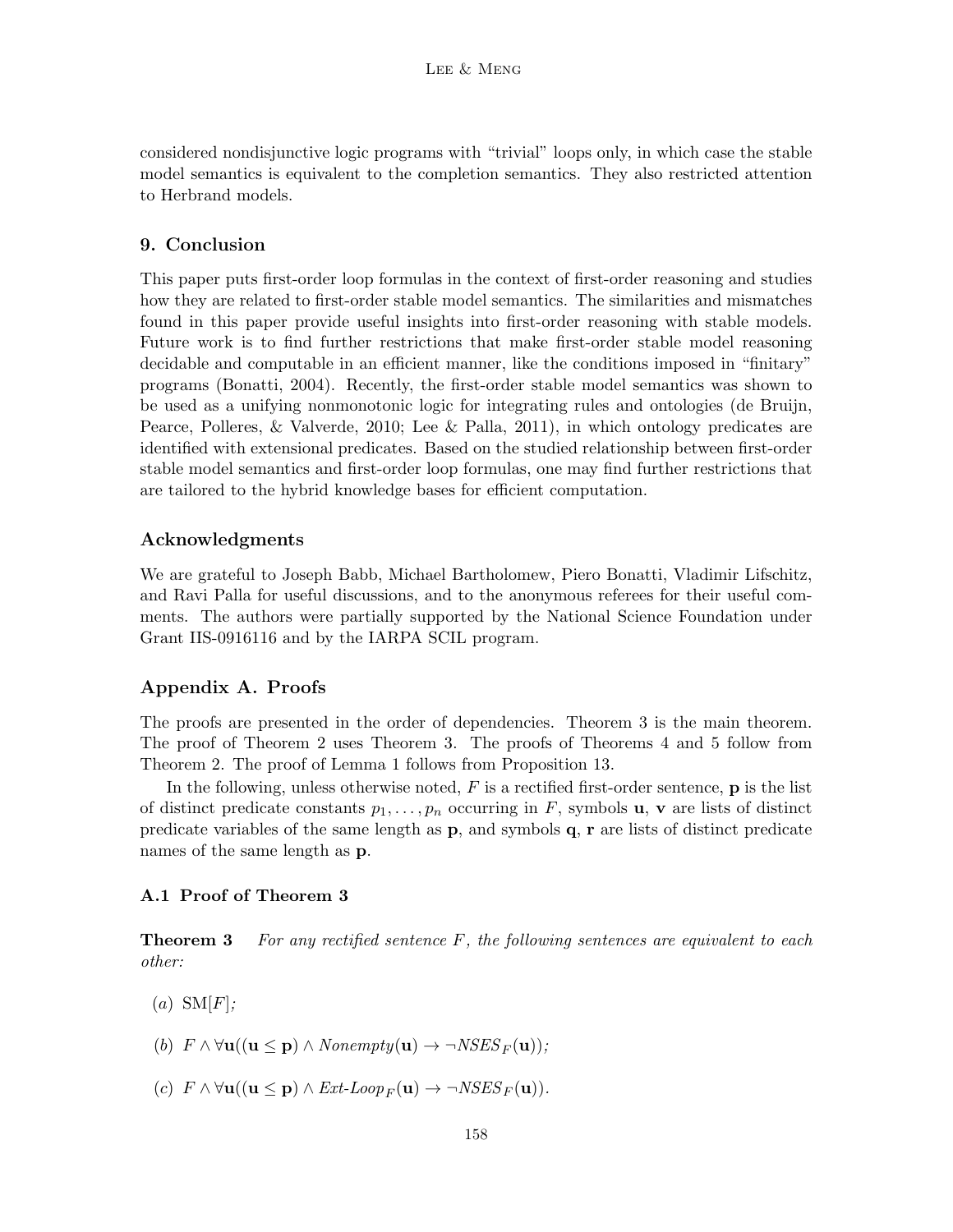The notation that we use in the proof involves predicate expressions (Lifschitz, 1994, Section 3.1) of the form

$$
\lambda \mathbf{x} F(\mathbf{x}),\tag{45}
$$

where  $F(\mathbf{x})$  is a formula. If e is (45) and  $G(p)$  is a formula containing a predicate constant p of the same arity as the length of  $x$  then  $G(e)$  stands for the result of replacing each atomic part of the form  $p(t)$  in  $G(p)$  with  $F(t)$ , after renaming the bound variables in  $G(p)$ in the usual way, if necessary. For instance, if  $G(p)$  is  $p(a) \vee p(b)$  then  $G(\lambda y(x = y))$  is  $x = a \vee x = b$ . Substituting a tuple e of predicate expressions for a tuple p of predicate constants is defined in a similar way.

**Lemma 5** Let **v** be the list of  $\lambda y^{i}(p_i(y^{i}) \wedge \neg u_i(y^{i}))$ . The following formulas are logically valid:

- $\mathbf{u} \leq \mathbf{p} \rightarrow (F^*(\mathbf{u}) \leftrightarrow NSES_F(\mathbf{v}));$
- $\mathbf{u} \leq \mathbf{p} \to (F^*(\mathbf{v}) \leftrightarrow \textit{NSES}_F(\mathbf{u})).$

Proof. By induction.

A.1.1 Proof of Equivalence between (a) and (b) of Theorem 3

It is sufficient to show that

$$
\exists \mathbf{u}(\mathbf{u}<\mathbf{p}\wedge F^*(\mathbf{u}))
$$

is equivalent to

$$
\exists \mathbf{v} (\mathbf{v} \leq \mathbf{p} \land \text{Nonempty}(\mathbf{v}) \land \text{NSES}_F(\mathbf{v})).
$$

From left to right: Take **u** such that  $\mathbf{u} < \mathbf{p} \wedge F^*(\mathbf{u})$ . Let **v** be the list of  $\lambda \mathbf{y}^i(p_i(\mathbf{y}^i) \wedge \neg u_i(\mathbf{y}^i))$ .

- Clearly,  $\mathbf{v} \leq \mathbf{p}$  holds.
- From  $\mathbf{u} < \mathbf{p}$ , it follows that there are **x** and i such that  $p_i(\mathbf{x}) \wedge \neg u_i(\mathbf{x})$ , from which  $\bigvee_i \exists \mathbf{x}^i v_i(\mathbf{x}^i)$  follows, so that *Nonempty*(**v**) follows.
- By Lemma 5,  $NSES_F(\mathbf{v})$  follows from  $\mathbf{u} < \mathbf{p}$  and  $F^*(\mathbf{u})$ .

From right to left: Take v such that  $\mathbf{v} \leq \mathbf{p} \wedge \text{Nonempty}(\mathbf{v}) \wedge \text{NSES}_F(\mathbf{v})$ . Let u be the list of  $\lambda \mathbf{y}^i(p_i(\mathbf{y}^i) \wedge \neg v_i(\mathbf{y}^i)).$ 

- Clearly,  $u \leq p$  holds. Moreover  $\neg(u = p)$  holds. Indeed, if  $u = p$ , then  $\forall x^{i} \neg v_i(x^{i})$ follows, which contradicts the assumption *Nonempty*( $\bf{v}$ ). Consequently,  $\bf{u}$  <  $\bf{p}$  follows.
- By Lemma 5,  $F^*(\mathbf{u})$  follows from  $\mathbf{v} \leq \mathbf{p}$  and  $NSES_F(\mathbf{v})$ .

 $\Box$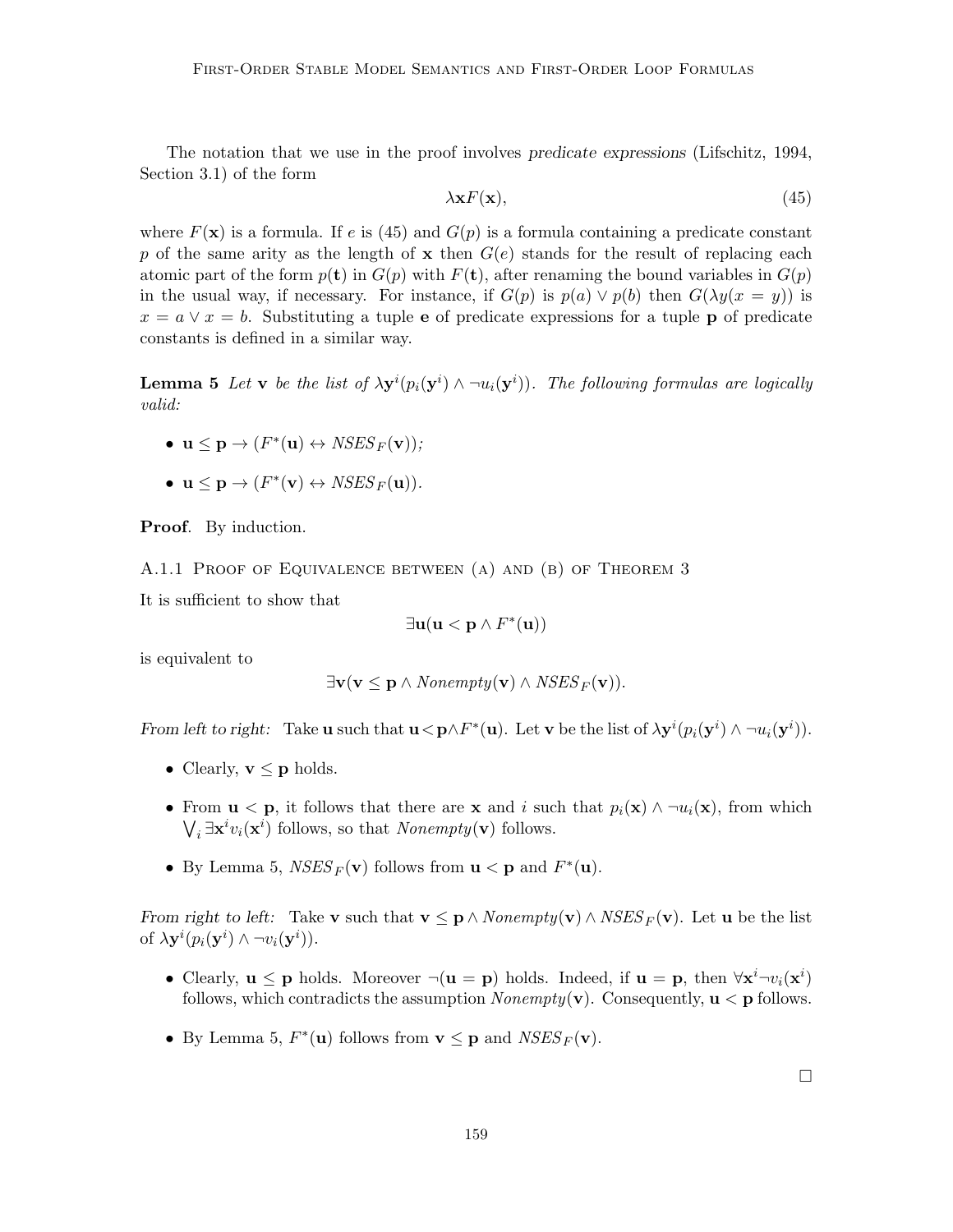#### A.1.2 PROOF OF PROPOSITION 3

**Lemma 6** Let I be an interpretation of  $\sigma$  that contains  $\sigma(F)$ , and let **q**, **r** be lists of predicate names corresponding to  $p$ . Let Z and Y be sets of atoms in the dependency graph of  $F$  w.r.t. I such that

$$
p_i(\xi^{\diamond}) \in Y \text{ iff } I \models q_i(\xi^{\diamond})
$$

and

$$
p_i(\xi^{\diamond}) \in Z \text{ iff } I \models r_i(\xi^{\diamond}),
$$

where  $\xi^{\diamond}$  is a list of object names. Then

$$
I \models \mathbf{r} \leq \mathbf{q} \wedge E_F(\mathbf{r}, \mathbf{q})
$$

iff Z is a subset of Y and there is an edge from an atom in Z to an atom in  $Y \setminus Z$  in the dependency graph of  $F$  w.r.t.  $I$ .

**Proof.** From left to right: Assume  $I \models \mathbf{r} \leq \mathbf{q} \wedge E_F(\mathbf{r}, \mathbf{q})$ . The fact that Z is a subset of Y follows from the assumption that  $I \models r \leq q$  and the construction of Z and Y. Since

$$
I \models \bigvee_{(p_i(\mathbf{t}), p_j(\mathbf{t}')) \ : \ p_i(\mathbf{t}) \text{ depends on } p_j(\mathbf{t}')} \exists \mathbf{z}(r_i(\mathbf{t}) \land q_j(\mathbf{t}') \land \neg r_j(\mathbf{t}')),
$$
  
in a rule of F

where **z** is the list of all object variables in **t** and **t'**, there is a substitution  $\theta$  that maps object variables in  $t$  and  $t'$  to object names such that

$$
I \models \bigvee_{(p_i(\mathbf{t}),p_j(\mathbf{t}')) \ : \ p_i(\mathbf{t}) \text{ depends on } p_j(\mathbf{t}') } r_i(\mathbf{t} \theta) \land q_j(\mathbf{t}' \theta) \land \neg r_j(\mathbf{t}' \theta).
$$

Consequently, there are atoms  $p_i(\mathbf{t})$ ,  $p_j(\mathbf{t}')$  such that  $p_i(\mathbf{t})$  depends on  $p_j(\mathbf{t}')$  in a rule of F and  $I \models r_i(\mathbf{t}\theta) \land q_j(\mathbf{t}'\theta) \land \neg r_j(\mathbf{t}'\theta)$ . From  $I \models r_i(\mathbf{t}\theta)$  and the construction of Z, it follows that  $p_i(((\mathbf{t}\theta)^I)^\diamond)$  belongs to Z. Also from  $I \models q_j(\mathbf{t}'\theta) \wedge \neg r_j(\mathbf{t}'\theta)$ , it follows that that  $p_j(((\mathbf{t}'\theta)^I)^\diamond)$ belongs to  $Y \setminus Z$ . Therefore, there is an edge from an atom in Z to an atom in  $Y \setminus Z$  in the dependency graph of  $F$  w.r.t.  $I$ .

From right to left: Assume that  $Z$  is a subset of  $Y$  and there is an edge from an atom  $p_i(\boldsymbol{\xi}^{\diamond})$  in Z to an atom  $p_j(\boldsymbol{\eta}^{\diamond})$  in  $Y \setminus Z$  in the dependency graph of F w.r.t. I. Clearly,  $I \models r \leq q.$ 

From the assumption that  $p_i(\boldsymbol{\xi}^{\diamond}) \in Z$ ,  $p_j(\boldsymbol{\eta}^{\diamond}) \in Y \setminus Z$  and the construction of Y and Z, it follows that  $I \models r_i(\xi^{\diamond}) \land q_j(\eta^{\diamond}) \land \neg r_j(\eta^{\diamond})$ . From the definition of the dependency graph w.r.t. I, it follows that there are  $p_i(\mathbf{t}), p_j(\mathbf{t}')$  such that  $p_i(\mathbf{t})$  depends on  $p_j(\mathbf{t}')$  in a rule of F with a substitution  $\theta$  that maps object variables in **t** and **t'** to object names such that  $(\mathbf{t}\theta)^I = \boldsymbol{\xi}$  and  $(\mathbf{t}'\theta)^I = \boldsymbol{\eta}$ .

Consequently,

$$
I \models \bigvee_{(p_i(\mathbf{t}), p_j(\mathbf{t}')) \ : \ p_i(\mathbf{t}) \text{ depends on } p_j(\mathbf{t}') } r_i(\mathbf{t} \theta) \land q_j(\mathbf{t}' \theta) \land \neg r_j(\mathbf{t}' \theta),
$$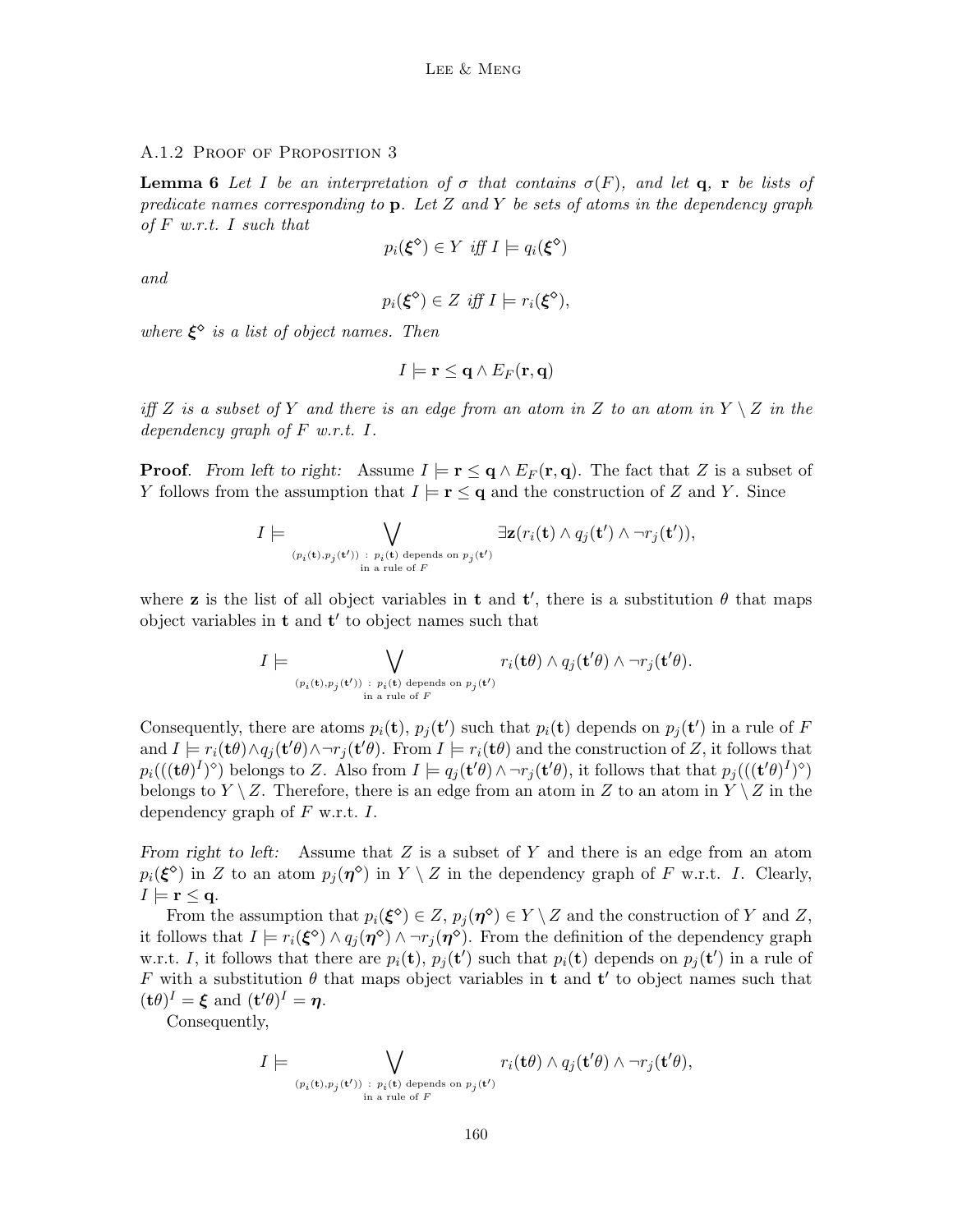which is equivalent to saying that

$$
I \models \bigvee_{(p_i(\mathbf{t}), p_j(\mathbf{t}')) \ : \ p_i(\mathbf{t}) \text{ depends on } p_j(\mathbf{t}')} \exists \mathbf{z}(r_i(\mathbf{t}) \land q_j(\mathbf{t}') \land \neg r_j(\mathbf{t}')),
$$
  
in a rule of F

where  $\mathbf z$  is the list of all variables in  $\mathbf t$  and  $\mathbf t'$ 

**Lemma 7** A graph  $(V, E)$  is strongly connected iff, for any nonempty proper subset U of V, there is an edge from U to  $V \setminus U$ .

**Proof.** Follows from the definition of a strongly connected graph.

**Proposition 3** Let q be a list of predicate names corresponding to p, and let Y be a set of atoms in the dependency graph of  $F$  w.r.t. I such that

$$
p_i(\xi^{\diamond}) \in Y \text{ iff } I \models q_i(\xi^{\diamond}),
$$

where  $\xi^{\diamond}$  is a list of object names. Then  $I \models Loop_F(\mathbf{q})$  iff Y is a loop of F w.r.t. I.

**Proof.** From left to right: Assume that  $I \models Loop_F(\mathbf{q})$ . From  $I \models Nonempty(\mathbf{q})$ , it follows that Y is nonempty.

Take any nonempty proper subset  $Z$  of  $Y$ . Let  $r$  be the list of predicate names such that

$$
I \models r_i(\xi^{\diamond}) \text{ iff } p_i(\xi^{\diamond}) \in Z.
$$

It is clear that

$$
I \models \text{Nonempty}(\mathbf{r}) \land \mathbf{r} < \mathbf{q}.
$$

Consequently, from  $I \models Loop_F(\mathbf{q})$ , it follows that  $I \models E_F(\mathbf{r}, \mathbf{q})$ . By Lemma 6, there is an edge from an atom in Z to an atom in  $Y \setminus Z$ . Consequently, by Lemma 7, Y induces a strongly connected subgraph and thus a loop of  $F$  w.r.t.  $I$ .

From right to left: Let Y be loop of F w.r.t. I and  $q$  a list of predicate names such that

$$
I \models q_i(\xi^{\diamond}) \text{ iff } p_i(\xi^{\diamond}) \in Y.
$$

Since Y is nonempty,  $I \models \text{Nonempty}(\mathbf{q})$ .

Consider any list of predicate names r such that

$$
I \models \text{Nonempty}(\mathbf{r}) \land \mathbf{r} < \mathbf{q}.
$$

Let  $Z$  be a set of vertices in the dependency graph of  $F$  w.r.t.  $I$  such that

$$
p_i(\xi^{\diamond}) \in Z \text{ iff } I \models r_i(\xi^{\diamond}).
$$

Clearly,  $Z$  is a nonempty proper subset of Y. Since Y induces a strongly connected subgraph, by Lemma 7, there is an edge from an atom in Z to an atom in  $Y \setminus Z$ . Consequently by Lemma 6,  $I \models E_F(\mathbf{r}, \mathbf{q}).$ 

.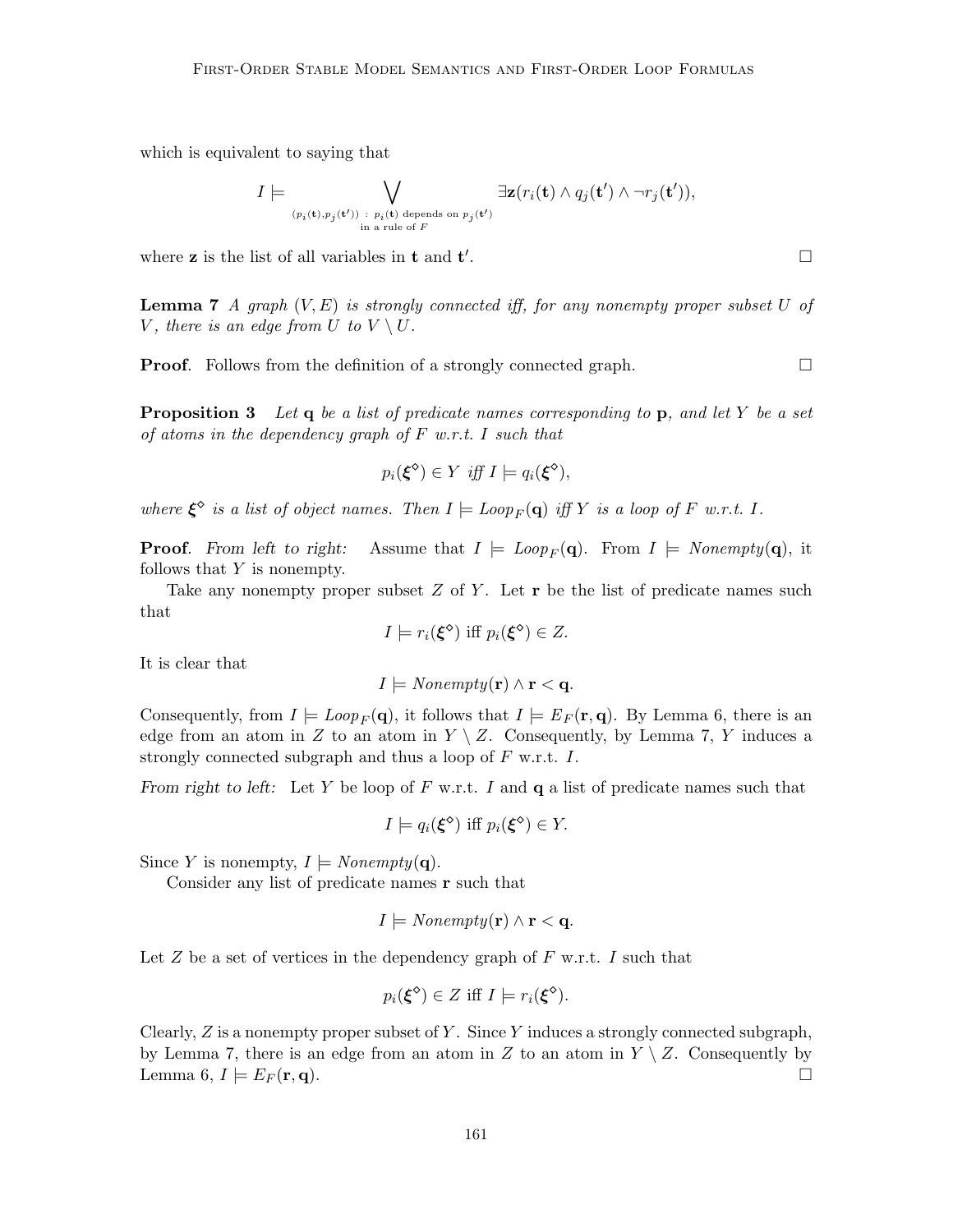#### A.1.3 PROOF OF PROPOSITION 4

**Proposition 4** Let q be a list of predicate names corresponding to p, and let Y be a set of atoms in the dependency graph of  $F$  w.r.t. I such that

$$
p_i(\xi^{\diamond}) \in Y \text{ iff } I \models q_i(\xi^{\diamond}),
$$

where  $\xi^{\diamond}$  is a list of object names. Then

$$
I \models \text{Nonempty}(\mathbf{q}) \land \forall \mathbf{v} ((\mathbf{v} \leq \mathbf{q}) \land \text{Loop}_F(\mathbf{v}) \rightarrow E_F(\mathbf{v}, \mathbf{q}))
$$

iff  $Y$  is an unbounded set of  $F$  w.r.t.  $I$ .

Proof. From left to right: Assume

$$
I \models \text{Nonempty}(\mathbf{q}) \land \forall \mathbf{v} (\mathbf{v} \leq \mathbf{q} \land \text{Loop}_F(\mathbf{v}) \to E_F(\mathbf{v}, \mathbf{q})). \tag{46}
$$

Since  $I \models \text{Nonempty}(\mathbf{q})$ , it is clear that Y is nonempty.

Take any subset  $Z$  of  $Y$  that is a loop of  $F$  w.r.t.  $I$ . Let  $r$  be a list of predicate names such that

$$
I \models r_i(\xi^{\diamond}) \text{ iff } p_i(\xi^{\diamond}) \in Z.
$$

Since Z is a subset of Y, it is clear that  $I \models r \leq q$ . Since Z is a loop of F w.r.t. I, by Proposition 3,  $I \models Loop_F(\mathbf{r})$ . Consequently, from (46) it follows that  $I \models E_F(\mathbf{r}, \mathbf{q})$ . By Lemma 6, there is an edge from an atom in Z to an atom in  $Y \setminus Z$ . Therefore, Y is an unbounded set of  $F$  w.r.t.  $I$ .

From right to left: Let Y be an unbounded set of F w.r.t. I. Since Y is nonempty, it is clear that  $I \models \text{Nonempty}(\mathbf{q})$ .

Take any list of predicate names **r** such that  $I \models \mathbf{r} \leq \mathbf{q} \wedge \text{Loop}_F(\mathbf{r})$ . Let Z be a set of vertices in the dependency graph of  $F$  w.r.t.  $I$  such that

$$
p_i(\xi^{\diamond}) \in Z \text{ iff } I \models r_i(\xi^{\diamond}).
$$

By Proposition 3, Z is a loop of F w.r.t. I. It is clear that Z is a subset of Y. Since Y is an unbounded set of F w.r.t. I, there is an edge from Z to  $Y \setminus Z$ . Consequently by Lemma 6,  $I \models E_F(\mathbf{r}, \mathbf{q}).$ 

#### A.1.4 PROOF OF PROPOSITION 5

**Proposition 5** For any negative formula F, formula

$$
NSES_F({\bf u}) \leftrightarrow F
$$

is logically valid.

**Proof.** The proof follows immediately from the following two lemmas, which can be proved by induction.  $\Box$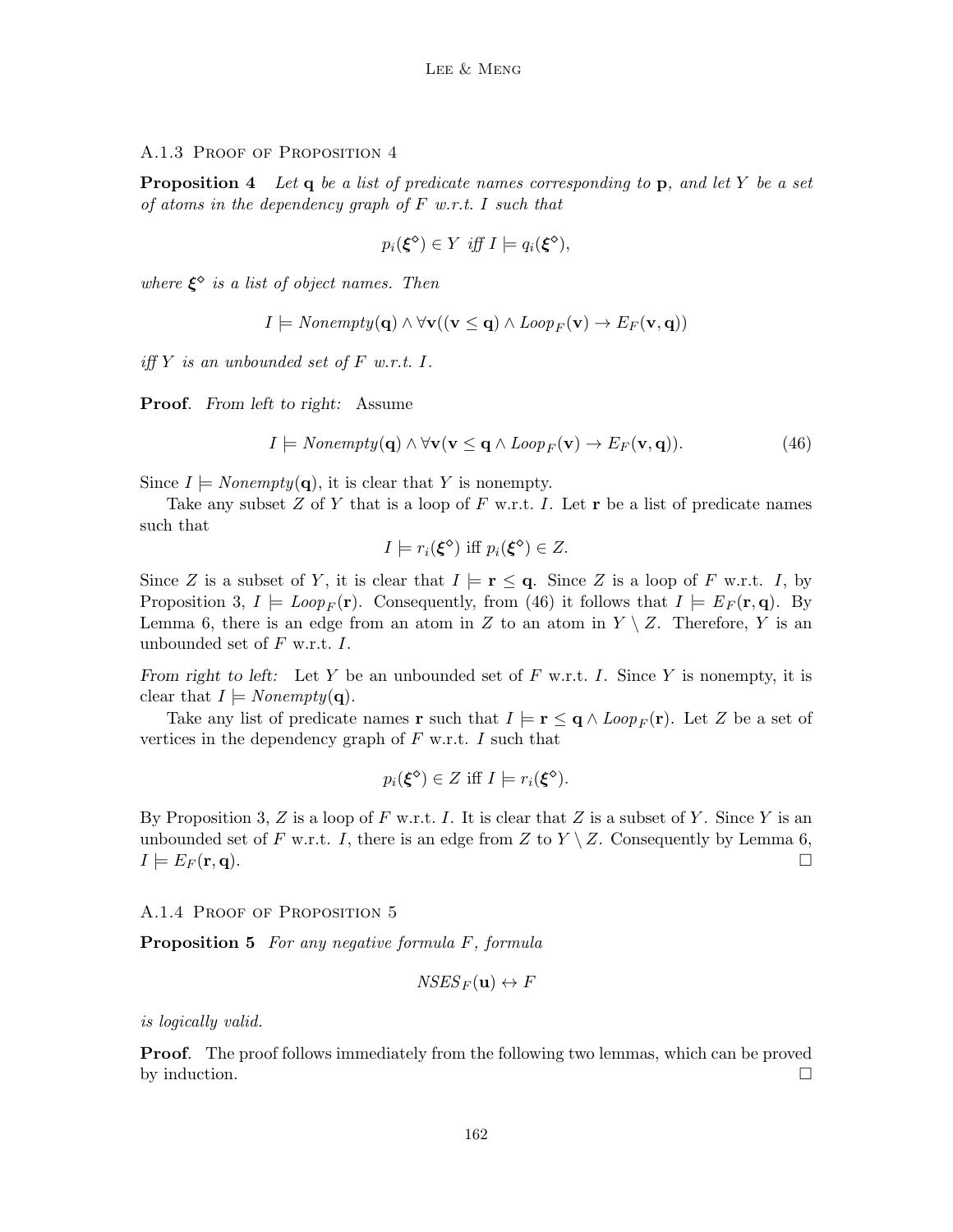**Lemma 8** For any formula  $F$ ,

$$
NSES_F({\bf u}) \to F
$$

is logically valid.

**Lemma 9** Let F be a formula, and let  $S_F$  be the set of  $p_i(t)$  that has a strictly positive occurrence in F. Formula

$$
F \wedge \bigwedge_{p_i(\mathbf{t}) \in S_F} \forall \mathbf{z} \neg v_i(\mathbf{t}) \to NSES_F(\mathbf{v})
$$
\n(47)

is logically valid, where  $z$  is the tuple of variables in  $t$  that are not free in  $F$ .

A.1.5 Proof of Equivalence between (b) and (c) of Theorem 3

**Lemma 10** Let F be a rectified formula, let  $S_F^+$  $_{F}^{+}$  be the set of all atoms  $p_i(\mathbf{t})$  that have a positive occurrence in F that does not belong to a negative formula, and let  $S_F^ \bar{F}$  be the set of all atoms  $p_i(t)$  that have a negative occurrence in F that does not belong to a negative formula.<sup>16</sup> The following formulas are logically valid, where **z** is the list of all variables in t that are not free in F.

(a) 
$$
(\mathbf{v} \leq \mathbf{u}) \wedge \bigwedge_{p_i(\mathbf{t}) \in S_F^+} \forall \mathbf{z}(u_i(\mathbf{t}) \rightarrow v_i(\mathbf{t})) \wedge NSES_F(\mathbf{v}) \rightarrow NSES_F(\mathbf{u});
$$

(b) 
$$
(\mathbf{v} \leq \mathbf{u}) \wedge \bigwedge_{p_i(\mathbf{t}) \in S_F^-} \forall \mathbf{z}(u_i(\mathbf{t}) \rightarrow v_i(\mathbf{t})) \wedge NSES_F(\mathbf{u}) \rightarrow NSES_F(\mathbf{v}).
$$

**Proof.** Both parts are proved simultaneously by induction on F.

Case 1: F is an atom  $p_i(\mathbf{t})$ .

Part (a):  $NSES_F(\mathbf{v})$  entails  $NSES_F(\mathbf{u})$  under the assumption

$$
\bigwedge_{p_i(\mathbf{t}) \in S_F^+} \forall \mathbf{z}(u_i(\mathbf{t}) \to v_i(\mathbf{t})).
$$

Part (b):  $NSES_F(\mathbf{u})$  entails  $NSES_F(\mathbf{v})$  under the assumption  $\mathbf{v} \leq \mathbf{u}$ .

Case 2: F is  $\perp$  or an equality. It is clear since  $NSES_F(\mathbf{v})$  and  $NSES_F(\mathbf{u})$  are the same as F.

Case 3: F is  $G \wedge H$  or  $G \vee H$ . Follows from I.H.

Case 4: F is  $G \to H$ .

Part (a): Assume

$$
(\mathbf{v} \le \mathbf{u}) \wedge \bigwedge_{p_i(\mathbf{t}) \in S_F^+} \forall \mathbf{z}(u_i(\mathbf{t}) \to v_i(\mathbf{t})).
$$
\n(48)

We need to show that

 $(NSES_G(v) \rightarrow NSES_H(v)) \wedge (G \rightarrow H)$ 

<sup>16.</sup> Note that we distinguish between formula being negative and an occurrence being negative. See at the end of Section 2.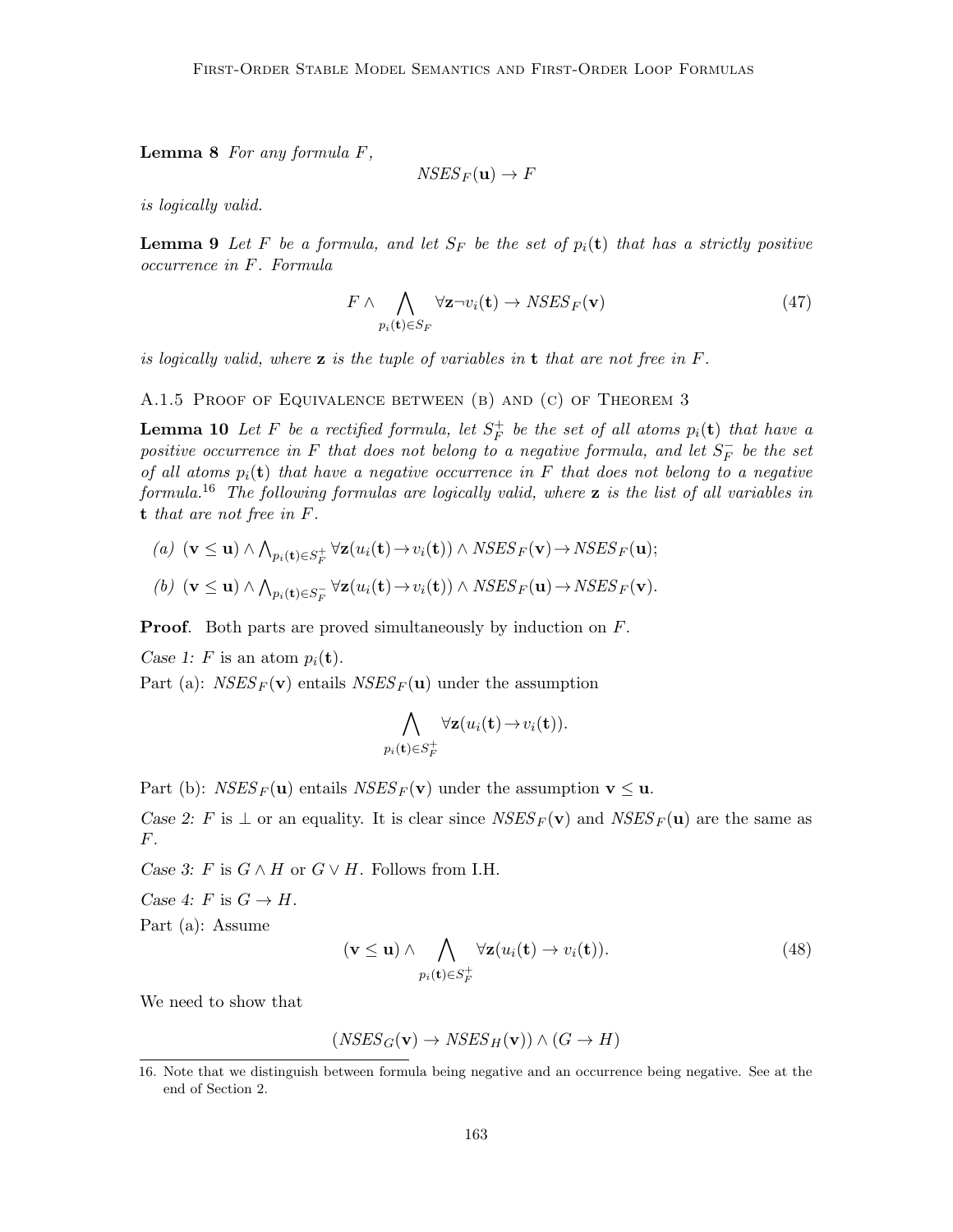entails

$$
(NSES_G(\mathbf{u}) \to NSES_H(\mathbf{u})) \wedge (G \to H).
$$

Note that

$$
\bigwedge_{p_i(\mathbf{t}) \in S_G^-} \forall \mathbf{z}(u_i(\mathbf{t}) \to v_i(\mathbf{t}))
$$

and

$$
\bigwedge_{p_i(\mathbf{t}) \in S_H^+} \forall \mathbf{z}(u_i(\mathbf{t}) \to v_i(\mathbf{t}))
$$

are entailed by formula (48). By I.H.,  $NSES_G(\mathbf{u})$  entails  $NSES_G(\mathbf{v})$  and  $NSES_H(\mathbf{v})$  entails  $NSES_H({\bf u}).$ 

Part (b): Similar to Part (a).

Case 5: F is  $\forall x G$ 

Part (a): Assume

$$
(\mathbf{v} \leq \mathbf{u}) \wedge \bigwedge_{p_i(\mathbf{t}) \in S_F^+} \forall \mathbf{z}(u_i(\mathbf{t}) \rightarrow v_i(\mathbf{t})) \wedge \forall x \text{NSES}_G(\mathbf{v}).
$$

From the assumption  $NSES_G(v)$ , G follows by Lemma 8. Also

$$
\bigwedge_{p_i(\mathbf{t}) \in S_G^+} \forall \mathbf{z}' (u_i(\mathbf{t}) \to v_i(\mathbf{t}))
$$

follows, where  $z'$  is the list of all variables in t that are not free in  $G$ , so that by I.H. on  $G$ ,  $NSES_G(\mathbf{u})$  holds from the assumption. Since x is not free in the assumption,  $\forall xNSES_G(\mathbf{u})$ holds as well.

Part (b): Similar to Part (a).

Case 6: F is  $\exists x \ G$ . Part (a): Assume

$$
(\mathbf{v} \le \mathbf{u}) \wedge \bigwedge_{p_i(\mathbf{t}) \in S_F^+} \forall \mathbf{z}(u_i(\mathbf{t}) \to v_i(\mathbf{t})) \wedge \exists x \mathit{NSES}_G(\mathbf{v}). \tag{49}
$$

Take x such that

$$
(\mathbf{v} \le \mathbf{u}) \wedge \bigwedge_{p_i(\mathbf{t}) \in S_F^+} \forall \mathbf{z}(u_i(\mathbf{t}) \to v_i(\mathbf{t})) \wedge NSES_G(\mathbf{v}).
$$
\n(50)

From  $NSES_G(v)$ , by Lemma 8, G follows. Also

$$
\bigwedge_{p_i(\mathbf{t}) \in S_G^+} \forall \mathbf{z}'(u_i(\mathbf{t}) \to v_i(\mathbf{t}))
$$

follows, where  $z'$  is the list of all variables in t that are not free in  $G$ . By I.H. on  $G$ ,  $NSES_G(u)$  holds under the assumption (50). Consequently,  $\exists x \textit{NSES}_G(u)$  holds from the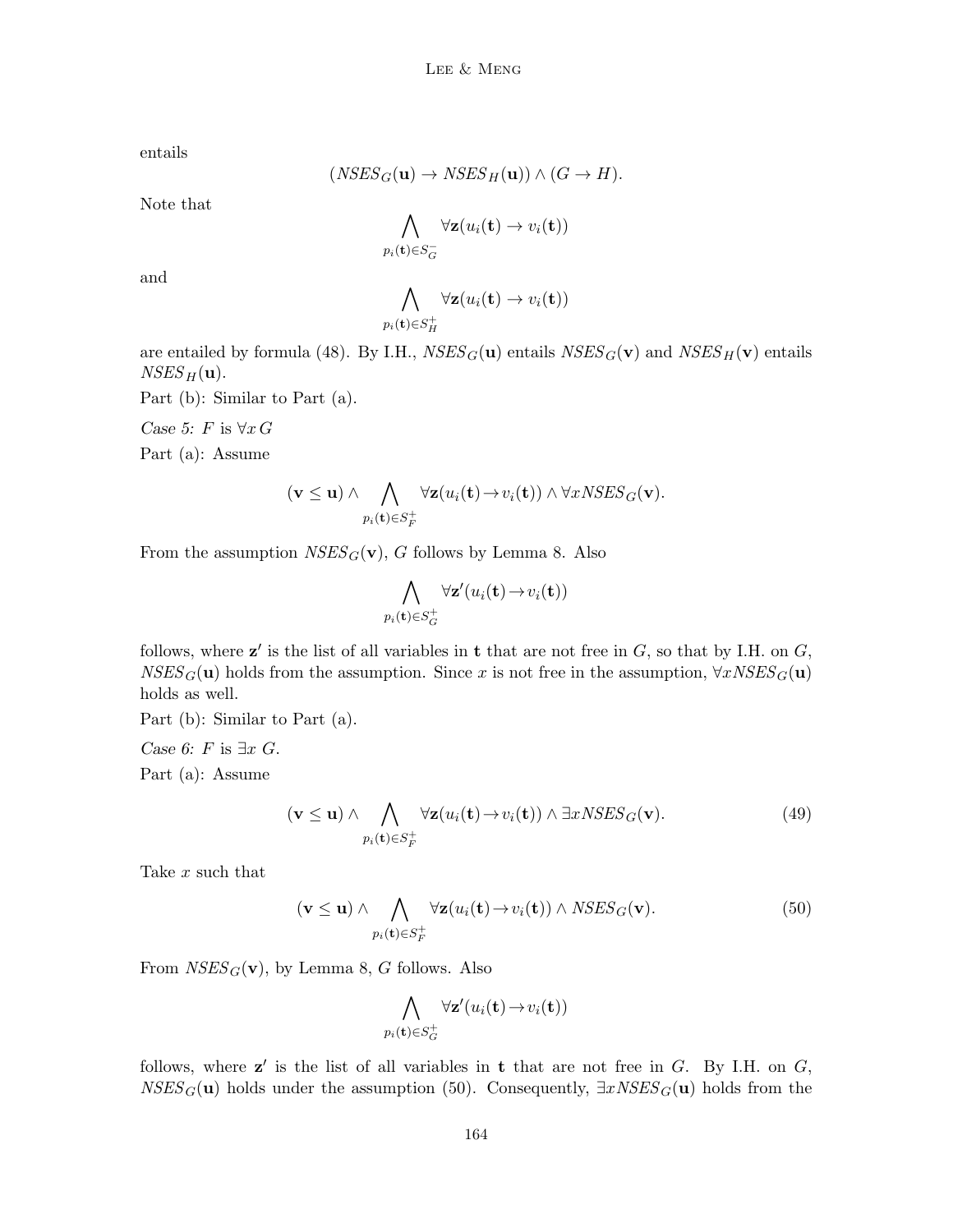same assumption. Since x is not free in (49), we conclude that  $\exists x \textit{NSES}_G(\mathbf{u})$  holds from the assumption (49).

Part (b): Similar to Part (a).  $\square$ 

**Lemma 11** For any rectified formula  $F$ ,

$$
(\mathbf{v} \le \mathbf{u}) \land \neg E_F(\mathbf{v}, \mathbf{u}) \land \textit{NSES}_F(\mathbf{u}) \rightarrow \textit{NSES}_F(\mathbf{v})
$$

is logically valid.

**Proof.** By induction on F.

Case 1: F is an atom  $p_i(\mathbf{t})$ . NSES<sub>F</sub>(**u**) entails NSES<sub>F</sub>(**v**) under the assumption  $\mathbf{v} \leq \mathbf{u}$ .

Case 2: F is  $\perp$  or equality. It is clear since  $NSES_F(\mathbf{v})$  and  $NSES_F(\mathbf{u})$  are the same as F.

Case 3: F is  $G \wedge H$  or  $G \vee H$ . Follows from I.H.

Case 4: F is  $G \to H$ . Assume

$$
(\mathbf{v} \le \mathbf{u}) \land \neg E_F(\mathbf{v}, \mathbf{u}) \land \textit{NSES}_F(\mathbf{u})
$$

and  $NSES_G(v)$ . From  $NSES_F(u)$ , by Lemma 8, we conclude  $G \to H$ . From  $NSES_G(v)$ , by Lemma 8, G follows, and consequently H.

Assume  $\neg NSES_H(\mathbf{v})$  for the sake of contradiction. By Lemma 9, from H and  $\neg NSES_H(\mathbf{v})$ , it follows that

$$
\bigvee_{p_i(\mathbf{t}) \ : \ p_i(\mathbf{t}) \text{ occurs strictly positively in } H} \exists \mathbf{x} v_i(\mathbf{t}) \tag{51}
$$

, where  ${\bf x}$  is the list of variables in  ${\bf t}$  that are not free in  $H.$ 

Since  $F$  is rectified, the variables in  $F$  can be partitioned into three sets: the list of variables  $x$  that are not free in  $H$ , the list of variables  $y$  that are not free in  $G$ , and the rest. Note that  $\neg E_F(\mathbf{v}, \mathbf{u})$  entails

$$
\bigwedge_{(p_i(\mathbf{t}),p_j(\mathbf{t}'))\;:\;p_i(\mathbf{t})\;\text{depends on}\;p_j(\mathbf{t}')\;\text{in a rule}\;G\to H\;\text{in}\;F}\left(\exists \mathbf{x}v_i(\mathbf{t})\to\forall \mathbf{y}(u_j(\mathbf{t}')\to v_j(\mathbf{t}'))\right),\qquad(52)
$$

where x is the list of all variables in t that are not free in  $H$ , and y is the list of all variables in  $t'$  that are not free in  $G$ . From (51) and (52), we conclude

$$
\bigwedge_{p_j(\mathbf{t}'): p_j(\mathbf{t}') \text{ occurs positively and not in a negative subformula of } G} \forall \mathbf{y}(u_j(\mathbf{t}') \to v_j(\mathbf{t}')).
$$

From this, together with the assumption ( $\mathbf{v} \leq \mathbf{u}$ ) and  $NSES_G(\mathbf{v})$ , by Lemma 10 (a),  $NSES_G(\mathbf{u})$  follows. Thus  $NSES_H(\mathbf{u})$  follows from  $NSES_F(\mathbf{u})$  and  $NSES_G(\mathbf{u})$ . Since  $\neg E_F(\mathbf{v},\mathbf{u})$ entails  $\neg E_H(\mathbf{v}, \mathbf{u})$ , by I.H. on H,  $NSES_H(\mathbf{v})$  follows, which contradicts the assumption.

Case 5: F is  $\forall xG$  or  $\exists xG$ . Follows from I.H.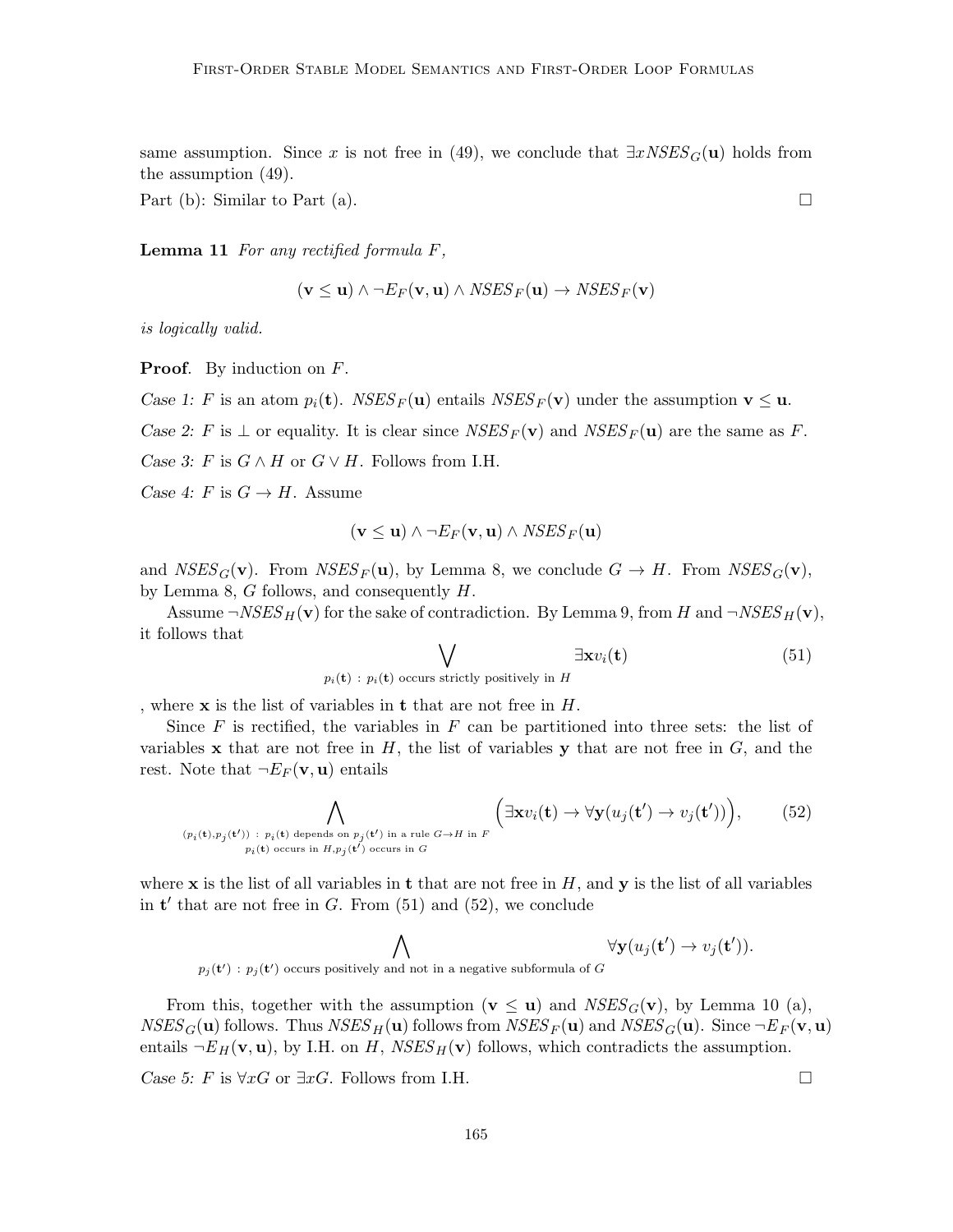## Lemma 12

$$
Nonempty(\mathbf{u}) \to \exists \mathbf{v} (\mathbf{v} \leq \mathbf{u} \land \mathit{Ext-Loop}_F(\mathbf{v}) \land \neg \mathit{E}_F(\mathbf{v}, \mathbf{u}))
$$

is logically valid.

**Proof.** Take any list q of predicate names, and any interpretation I that satisfies  $Nonempty(\mathbf{q})$ . Let Y be a set of vertices in the dependency graph of  $F$  w.r.t. I such that

$$
p_i(\xi^{\diamond}) \in Y \text{ iff } I \models q_i(\xi^{\diamond}).
$$

Consider the subgraph G of the dependency graph of F w.r.t. I that is induced by Y. If Y is an unbounded set w.r.t. I, by Proposition 4,  $I \models Ext\text{-}Loop_F(\mathbf{q})$ . So

$$
I \models \mathbf{q} \leq \mathbf{q} \land \text{Ext-Loop}_F(\mathbf{q}) \land \neg \text{E}_F(\mathbf{q}, \mathbf{q}).
$$

Otherwise, consider the graph  $G'$  that is obtained from  $G$  by collapsing strongly connected components of  $G$ , i.e., the vertices of  $G'$  are the strongly connected components of  $G$  and  $G'$  has an edge from V to V' if G has an edge from a vertex in V to a vertex in V'. Since we assumed that Y is not an unbounded set w.r.t. I, there exists a vertex  $Z$  in  $G'$  that has no outgoing edges. Consider the list of predicate names r such that

$$
I \models r_i(\xi^{\diamond}) \text{ iff } p_i(\xi^{\diamond}) \in Z.
$$

It is clear that  $I \models \mathbf{r} \leq \mathbf{q}$ . By Proposition 3,  $I \models Loop_F(\mathbf{r})$  thus  $I \models Ext\text{-}Loop_F(\mathbf{r})$ . Since there is no edge from Z to  $Y \setminus Z$ , by Lemma 6,  $I \models \neg E_F(\mathbf{r}, \mathbf{q})$ . Consequently, the claim follows.  $\Box$ 

#### Proof of Equivalence Between (b) and (c) of Theorem 3

From (b) to (c): Clear from that the formula  $Ext\text{-}Loop_F(\mathbf{u}) \rightarrow Nonempty(\mathbf{u})$  is logically valid.

From  $(c)$  to  $(b)$ : Assume

$$
F \wedge \forall \mathbf{v} (\mathbf{v} \leq \mathbf{p} \wedge \mathit{Ext\text{-}Loop}_F(\mathbf{v}) \rightarrow \neg \mathit{NSES}_F(\mathbf{v})).
$$

Take any **u** such that  $\mathbf{u} \leq \mathbf{p} \wedge \text{Nonempty}(\mathbf{u})$ . By Lemma 12, it follows from  $\text{Nonempty}(\mathbf{u})$ that there exists v such that  $\mathbf{v} \leq \mathbf{u} \wedge \text{Ext-Loop}_F(\mathbf{v}) \wedge \neg \text{E}_F(\mathbf{v}, \mathbf{u})$ . It is clear that  $\mathbf{v} \leq \mathbf{p}$ follows from  $\mathbf{v} \leq \mathbf{u}$  and  $\mathbf{u} \leq \mathbf{p}$ . It follows from the assumption that  $\neg NSES_F(\mathbf{v})$ . Then by Lemma 11,  $\neg NSES_F(\mathbf{u})$  follows from  $\mathbf{v} \leq \mathbf{u}$  and  $\neg E_F(\mathbf{v}, \mathbf{u})$ .

#### A.2 Proof of Theorem 2

**Lemma 3** Let F be a rectified sentence of a signature  $\sigma$  (possibly containing function constants of positive arity), and let I be an interpretation of  $\sigma$  that satisfies F. If F is bounded w.r.t. I,

$$
I \models \exists \mathbf{u} (\mathbf{u} \le \mathbf{p} \land \textit{Ext-Loop}_{F}(\mathbf{u}) \land \textit{NSES}_{F}(\mathbf{u}))
$$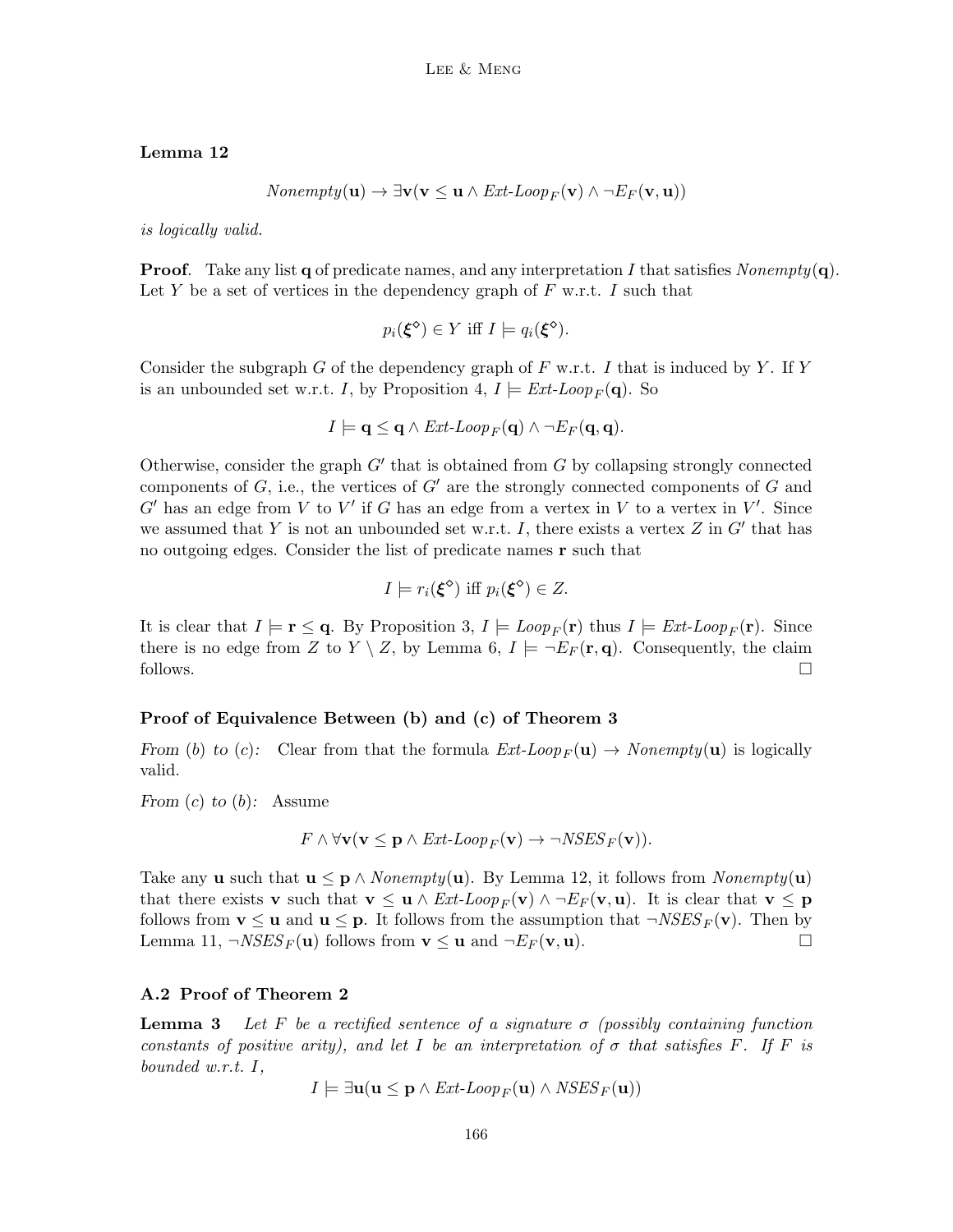iff there is a finite loop Y of F w.r.t. I such that

$$
I \models \Big(\bigwedge Y \wedge \textit{NES}_F(Y)\Big).
$$

Proof. From left to right: Assume

$$
I \models \mathbf{q} \leq \mathbf{p} \land \text{Ext-Loop}_F(\mathbf{q}) \land \text{NSES}_F(\mathbf{q})
$$

for some list of predicate names  $q$ . Consider Y to be the set of vertices in the dependency graph of  $F$  w.r.t. I such that

$$
p_i(\xi^{\diamond}) \in Y \text{ iff } I \models q_i(\xi^{\diamond}).
$$

Since  $I \models Ext\text{-}Loop_F(\mathbf{q})$ , by Proposition 3 and Proposition 4, it follows that Y is an extended loop of F w.r.t. I. Since  $I \models q_i(\xi^{\diamond})$  for all  $p_i(\xi^{\diamond}) \in Y$  and  $I \models \mathbf{q} \leq \mathbf{p}$ , it follows that I satisfies every atom in Y. Together with the assumption that F is bounded w.r.t. I, this implies that set Y is finite. Since  $I \models \textit{NSES}_F(q)$  and Y is finite, by Lemma 2, it follows that  $I \models \textit{NES}_F(Y)$ .

From right to left: Consider any finite loop Y of F w.r.t. I. Assume

$$
I \models \bigwedge Y \land \text{NES}_F(Y).
$$

Let q be a list of predicate names such that

$$
I \models q_i(\xi^{\diamond}) \text{ iff } p_i(\xi^{\diamond}) \in Y.
$$

- $I \models \mathbf{q} \leq \mathbf{p}$  follows from the construction of  $\mathbf{q}$  and  $I \models \bigwedge Y$ .
- Since Y is a loop of F w.r.t. I, by Proposition 3,  $I \models Loop_F(\mathbf{q})$ , and consequently,  $I \models Ext\text{-}Loop_F(\mathbf{q}).$
- From  $I \models \text{NES}_F(Y)$ , by Lemma 2,  $I \models \text{NSES}_F(\mathbf{q})$ .

Consequently,  $I \models \exists \mathbf{u}(\mathbf{u} \leq \mathbf{p} \land \text{Ext-Loop}_F(\mathbf{u}) \land \text{NSES}_F(\mathbf{u}))$ .

**Theorem 2** Let F be a rectified sentence of a signature  $\sigma$  (possibly containing function constants of positive arity), and let I be an interpretation of  $\sigma$  that satisfies F. If F is bounded w.r.t. I, then the following conditions are equivalent to each other:

- (a) I satisfies  $SM[F]$ ;
- (b) for every nonempty finite set Y of atoms formed from predicate constants in  $\sigma(F)$  and object names for |I|, I satisfies  $LF_F(Y)$ ;
- (c) for every finite loop Y of F w.r.t. I, I satisfies  $LF_F(Y)$ .

**Proof.** Between (a) and (c): By Theorem 3 and Lemma 3. Between  $(b)$  and  $(c)$ :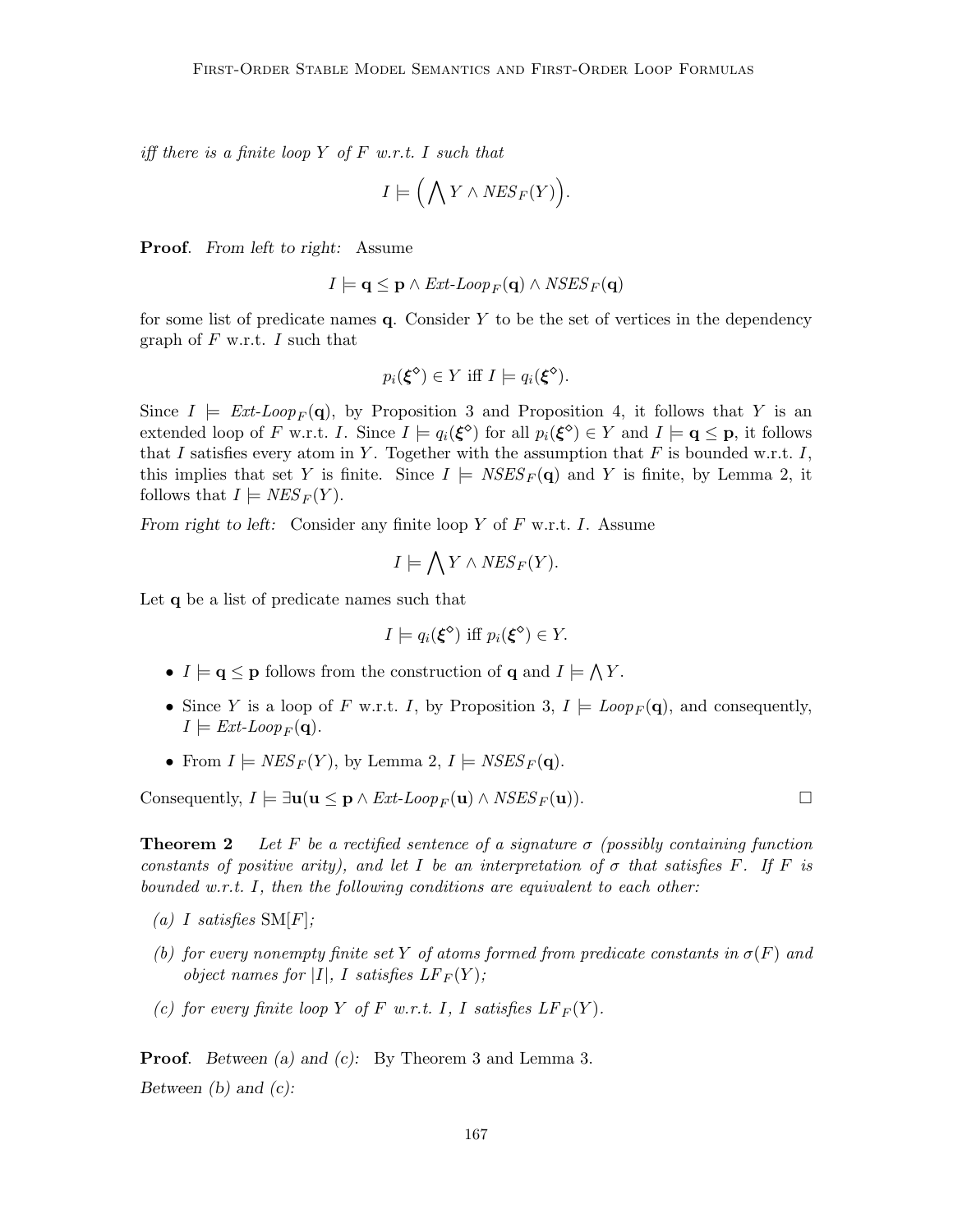- From (b) to (c): Clear.
- From (c) to (b): Assume that I satisfies  $LF_F(L)$  for every finite loop L of F w.r.t I. Consider any nonempty finite set Y of atoms formed from predicate constants in  $\sigma(F)$ and object names such that  $I \models \bigwedge Y$ . Let q be a list of predicate names such that

$$
I \models q_i(\xi^{\diamond}) \text{ iff } p_i(\xi^{\diamond}) \in Y.
$$

Since Y is nonempty, it is clear that  $Nonempty(\mathbf{q})$  follows. In view of Lemma 12, there is a list of predicate names r such that

$$
I \models \mathbf{r} \leq \mathbf{q} \land \text{Ext-Loop}_F(\mathbf{r}) \land \neg \text{E}_F(\mathbf{r}, \mathbf{q}). \tag{53}
$$

Consider Z to be the set of vertices in the dependency graph of  $F$  w.r.t. I such that

$$
p_i(\xi^{\diamond}) \in Z \text{ iff } I \models r_i(\xi^{\diamond}).
$$

Since  $I \models \text{Ext-Loop}_F(\mathbf{r})$ , by Proposition 3 and Proposition 4, Z is an extended loop of F w.r.t. I. Clearly,  $I \models \bigwedge Z$  since  $Z \subseteq Y$  and  $I \models \bigwedge Y$ . Since F is bounded w.r.t. I, and Z is satisfied by I, it follows that Z is a finite loop of F w.r.t. I. Since  $I \models \mathbf{r} \leq \mathbf{q} \land \neg E_F(\mathbf{r}, \mathbf{q}), Z$  is a subset of Y and, by Lemma 6, there is no edge from Z to  $Y \setminus Z$  in the dependency graph of F w.r.t. I. Since  $I \models LF_F(Z)$ , we conclude that  $I \models \neg NES_F(Z)$ , and by Lemma 2,  $I \models \neg NSES_F(\mathbf{r})$ . From (53) and that  $I \models \neg NSES_F(\mathbf{r})$ , by Lemma 11, we have  $I \models \neg NSES_F(\mathbf{q})$ . By Lemma 2 again,  $I \models \neg NES_F(Y)$ . Consequently,  $I \models LF_F(Y)$ .

#### A.3 Proof of Proposition 6

**Proposition 6** If a rectified formula F of a signature  $\sigma$  is bounded, then F is bounded w.r.t. any interpretation of  $\sigma$  that satisfies  $CET_{\sigma}$ .

**Lemma 13** For any terms  $t_1$  and  $t_2$  of signature  $\sigma$ , any interpretation I that satisfies  $CET_{\sigma}$ , and any substitution  $\theta$  from object variables in  $t_1$  and  $t_2$  to object names such that  $(t_1\theta)^I = (t_2\theta)^I$ , Robinson's unification algorithm (Robinson, 1965), when applied to  $t_1$  and  $t_2$ , returns a most general unifier (mgu)  $\gamma$  of  $t_1$  and  $t_2$  such that

- (a)  $t_1\gamma = t_2\gamma$ , and
- (b) for every variable x in  $t_1$  or  $t_2$ ,  $(x\gamma\theta)^I = (x\theta)^I$ .

**Proof.** From the assumptions, by Lemma 5.1 from the work of Kunen (1987),  $t_1$  and  $t_2$ are unifiable, in which case Robinson's algorithm returns a mgu for  $t_1$  and  $t_2$  that maps variables occurring in  $t_1$  and  $t_2$  into terms. Given this, part (b) can be proven by induction.  $\Box$ 

The proof of Proposition 6 follows from the following lemma.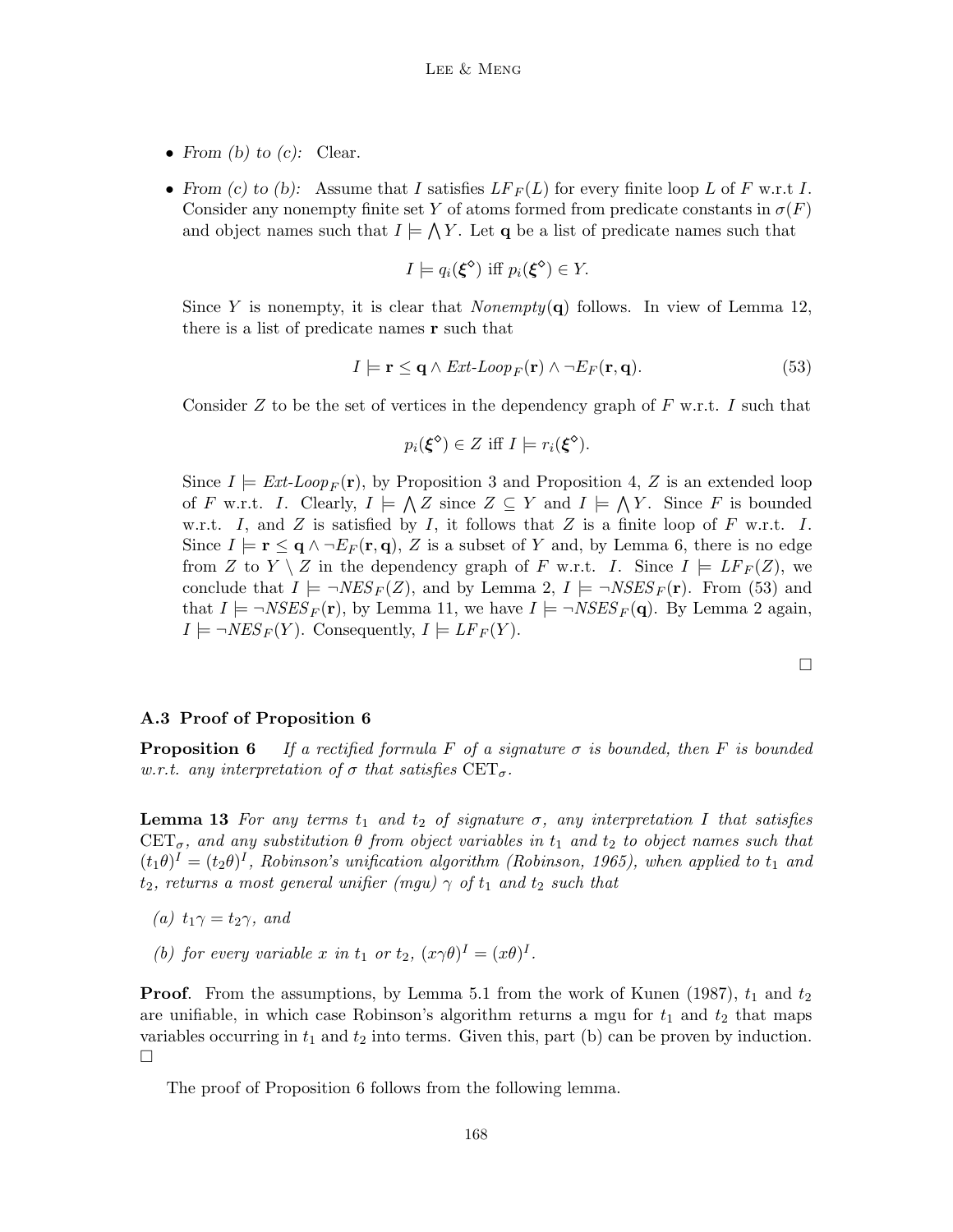**Lemma 14** Let F be a rectified sentence of a signature  $\sigma$ , and let I be an interpretation of  $\sigma$  that satisfies  $CET_{\sigma}$ . For any path

$$
\langle p_1(\xi_1^{\diamond}), p_2(\xi_2^{\diamond}), \dots, p_k(\xi_k^{\diamond}), p_{k+1}(\xi_{k+1}^{\diamond}) \rangle \tag{54}
$$

in the dependency graph of  $F$  w.r.t I, there is a path

$$
\langle p_1(\mathbf{u}_1), p_2(\mathbf{u}_2), \ldots, p_k(\mathbf{u}_k), p_{k+1}(\mathbf{u}_{k+1}) \rangle
$$

in the first-order dependency graph of F with a substitution  $\theta$  that maps object variables in  $\mathbf{u}_i$  to object names such that  $(\mathbf{u}_i \theta)^I = \boldsymbol{\xi}_i$  for all i.

**Proof.** Each edge  $(p_i(\xi_i^{\delta}), p_{i+1}(\xi_{i+1}^{\delta}))$  in (54) is obtained from a pair of atoms  $(p_i(\mathbf{t}_i), p_{i+1}(\mathbf{t}'_i))$ and a substitution  $\theta_i$  such that  $p_i(\mathbf{t}_i)$  depends on  $p_{i+1}(\mathbf{t}'_i)$  in a rule of F, and

$$
(\mathbf{t}_1 \theta_1)^I = \xi_1, \quad (\mathbf{t}'_i \theta_i)^I = (\mathbf{t}_{i+1} \theta_{i+1})^I = \xi_{i+1} (1 \le i < k), \quad (\mathbf{t}'_k \theta_k)^I = \xi_{k+1}.
$$
 (55)

For simplicity we assume that each pair  $(p_i(\mathbf{t}_i), p_{i+1}(\mathbf{t}'_i))$  considered above has no common variables with another pair by first renaming variables. This allows us to use one substitution  $\theta = \theta_1 \dots \theta_k$  in place of individual  $\theta_i$  in the rest of the proof.

We will show by induction that, for each j where  $j \in \{1...k\}$ , there are substitutions  $\sigma_i^j$  $i \n\in i \leq j$  from variables in  $\mathbf{t}_i$  and  $\mathbf{t}'_i$  to terms such that

- (a)  $\langle p_1(\mathbf{t}_1)\sigma_1^j$  $_{1}^{j},p_{2}(\mathbf{t}_{2})\sigma_{2}^{j}$  $\frac{j}{2},\ldots,p_j(\mathbf{t}_j)\sigma_j^j$  $j^j,p_{j\!+\!1}({\bf t}'_j)\sigma_j^j$  $\binom{J}{j}$  is a path in the first-order dependency graph of  $F$ , and
- (b)  $(\mathbf{t}_i \sigma_i^j)$  $(i,j\theta)^I = \boldsymbol{\xi}_i$  for all  $1 \leq i \leq j$ , and  $(\mathbf{t}'_j \sigma_j^j)$  $j^j\theta)^I=\boldsymbol{\xi}_{j\!+\!1}.$

When  $j=1$ , we take  $\sigma_i^j$  $i<sub>i</sub>$  to be an identity substitution. Clearly, conditions (a) and (b) are satisfied.

Otherwise, by I.H. we assume that, for some j in  $\{1, \ldots, k-1\}$ , there are substitutions  $\sigma_1^j$  $j_1^j,\ldots,\sigma_j^j$  $j$  such that conditions (a) and (b) are satisfied. We will prove that there are substitutions  $\sigma_i^{j+1}$  $i^{j+1}$   $(1 \leq i \leq j+1)$  from variables in  $\mathbf{t}_i$  and  $\mathbf{t}'_i$  to terms such that

(a')  $\langle p_1(\mathbf{t}_1)\sigma_1^{j+1}$  $j+1 \choose 1}, p_2(\mathbf{t}_2) \sigma_2^{j+1}$  $\langle p_2^{j+1},\ldots,p_{j+1}(\mathbf{t}_{j+1})\sigma_{j+1}^{j+1},p_{j+2}(\mathbf{t}'_{j+1})\sigma_{j+1}^{j+1}\rangle$  is a path in the first-order dependency graph of  $F$ , and

(b') 
$$
(\mathbf{t}_i \sigma_i^{\hat{j+1}} \theta)^I = \boldsymbol{\xi}_i
$$
 for all  $1 \leq i \leq j+1$ , and  $(\mathbf{t}'_{j+1} \sigma_{j+1}^{\hat{j+1}} \theta)^I = \boldsymbol{\xi}_{j+2}$ .

From I.H., we have  $(\mathbf{t}'_j \sigma^j_j)$  $(\hat{j}_{j}\theta)^{I}=\boldsymbol{\xi}_{j\!+\!1}$  and from (55) we have  $(\mathbf{t}_{j\!+\!1}\theta)^{I}=\boldsymbol{\xi}_{j\!+\!1}.$  By Lemma 13 there is a substitution  $\gamma$  from variables in  $\mathbf{t}'_j \sigma_j^j$  $j \text{ or } \mathbf{t}_{j+1}$  to terms such that  $\mathbf{t}'_j \sigma_j^j$  $j \gamma = \mathbf{t}_{j+1} \gamma \text{ and}$ for any variable x in  $\mathbf{t}'_j \sigma_j^j$  $_j^j$  or  $\mathbf{t}_{j+1},$ 

$$
(x\gamma\theta)^I = (x\theta)^I. \tag{56}
$$

We define  $\sigma_i^{j+1}$  $i^{\dagger}$  as

 $\bullet$   $\sigma_i^j$  $i_j^j \gamma$  when  $1 \leq i \leq j$  and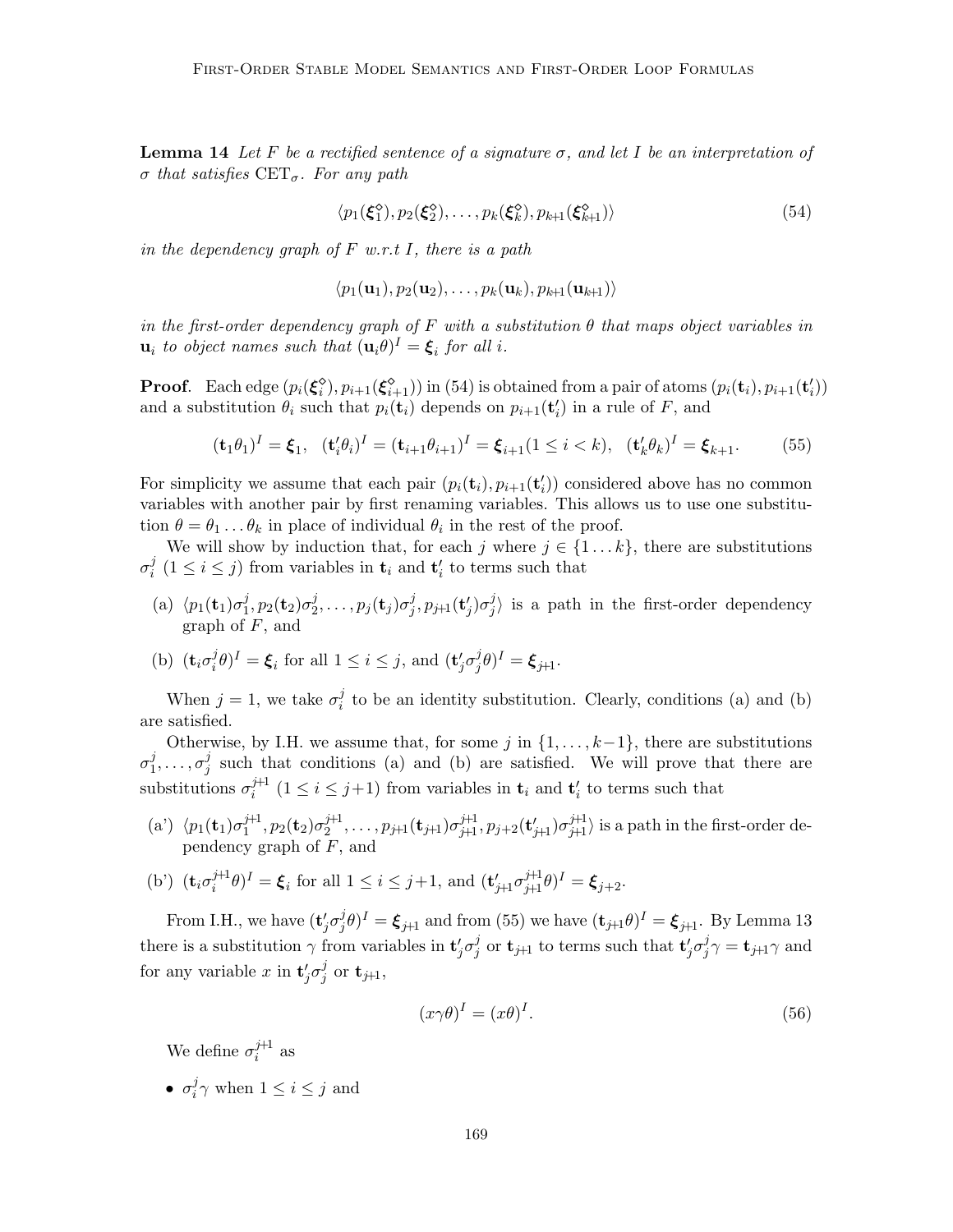•  $\gamma$  when  $i = j+1$ .

It is easy to check that condition  $(a')$  is satisfied. To check that condition  $(b')$  is satisfied, consider any variable  $x$  in the set

$$
\{\mathbf t_1\sigma_1^j, \mathbf t_2\sigma_2^j,\ldots, \mathbf t_j\sigma_j^j, \mathbf t_j'\sigma_j^j, \mathbf t_{j+1}, \mathbf t_{j+1}'\}.
$$
 (57)

If x is in  $\mathbf{t}'_j \sigma_j^j$  $j \atop j$  or  $\mathbf{t}_{j+1}$ , by (56),  $(x\gamma\theta)^I = (x\theta)^I$ . Otherwise, since  $\gamma$  does not change the variables that are not in  $\mathbf{t}'_j \sigma_j^j$  $j \text{ or } \mathbf{t}_{j+1}, (x \gamma \theta)^I = (x \theta)^I$ . Consequently, for any variable x in (57), we get  $(x\gamma\theta)^I = (x\theta)^I$ . It remains to check the following.

- For  $1 \leq i \leq j$ ,  $(\mathbf{t}_i \sigma_i^{j+1})$  $j^{\boxplus 1}\theta)^I=({\bf t}_i\sigma_i^j)$  $(\boldsymbol{\mathrm{t}}_i^{\ j}\gamma\theta)^I=(\boldsymbol{\mathrm{t}}_i\sigma_i^j)$  $(i\theta)^{I}$ . The last one is equal to  $\xi_{i}$  by I.H.
- $(\mathbf{t}_{j+1}\sigma_{j+1}^{j+1}\theta)^{I} = (\mathbf{t}_{j+1}\gamma\theta)^{I} = (\mathbf{t}_{j+1}\theta)^{I}$ . The last one is equal to  $\xi_{j+1}$  by (55).
- $(\mathbf{t}'_{j+1}\sigma_{j+1}^{j+1}\theta)^I = (\mathbf{t}'_{j+1}\gamma\theta)^I = (\mathbf{t}'_{j+1}\theta)^I$ . The last one is equal to  $\xi_{j+2}$  by (55).

## A.4 Proof of Proposition 7

**Proposition 7** For any rectified sentence F of a signature  $\sigma$  and for any interpretation I of  $\sigma$  that satisfies  $CET_{\sigma}$ , I is a model of

 ${LF_F(Y) | Y$  is a finite first-order loop of F}

iff I is a model of

$$
\{LF_F(Y) | Y \text{ is a finite loop of } F \text{ w.r.t. } I\}.
$$

The proof follows immediately from the following fact and Lemma 15.

**Fact 1** Let F be a rectified sentence of a signature  $\sigma$ , and let I be an interpretation of  $\sigma$ . For any first-order loop Y of F and any substitution  $\theta$  that maps variables in Y to object names,  $Y' = \{p_i(\xi^{\diamond}) \mid p_i(\mathbf{t}) \in Y\theta, \ \mathbf{t}^I = \xi\}$  is a loop of F w.r.t. I.

**Lemma 15** Let F be a rectified sentence of a signature  $\sigma$ , and let I be an interpretation of  $\sigma$ . If I satisfies  $CET_{\sigma}$ , then, for any finite loop Y' of F w.r.t. I, there is a finite loop Y of F with a substitution  $\theta$  that maps variables in Y to object names such that  $Y' = \{p_i(\boldsymbol{\xi}^{\diamond}) \mid p_i(\mathbf{t}) \in Y, \ (\mathbf{t}\theta)^I = \boldsymbol{\xi}\}.$ 

**Proof.** Without loss of generality, consider a path

$$
\langle p_1(\xi_1^{\diamond}), p_2(\xi_2^{\diamond}), \ldots, p_k(\xi_k^{\diamond}), p_1(\xi_1^{\diamond})\rangle
$$

 $(k \geq 1)$  in the dependency graph of F w.r.t. I that consists of the vertices in Y'. Since  $I \models \text{CET}_{\sigma}$ , by Lemma 14, there is a path

$$
\langle p_1(\mathbf{u}_1), p_2(\mathbf{u}_2), \ldots, p_k(\mathbf{u}_k), p_1(\mathbf{u}_{k+1})\rangle
$$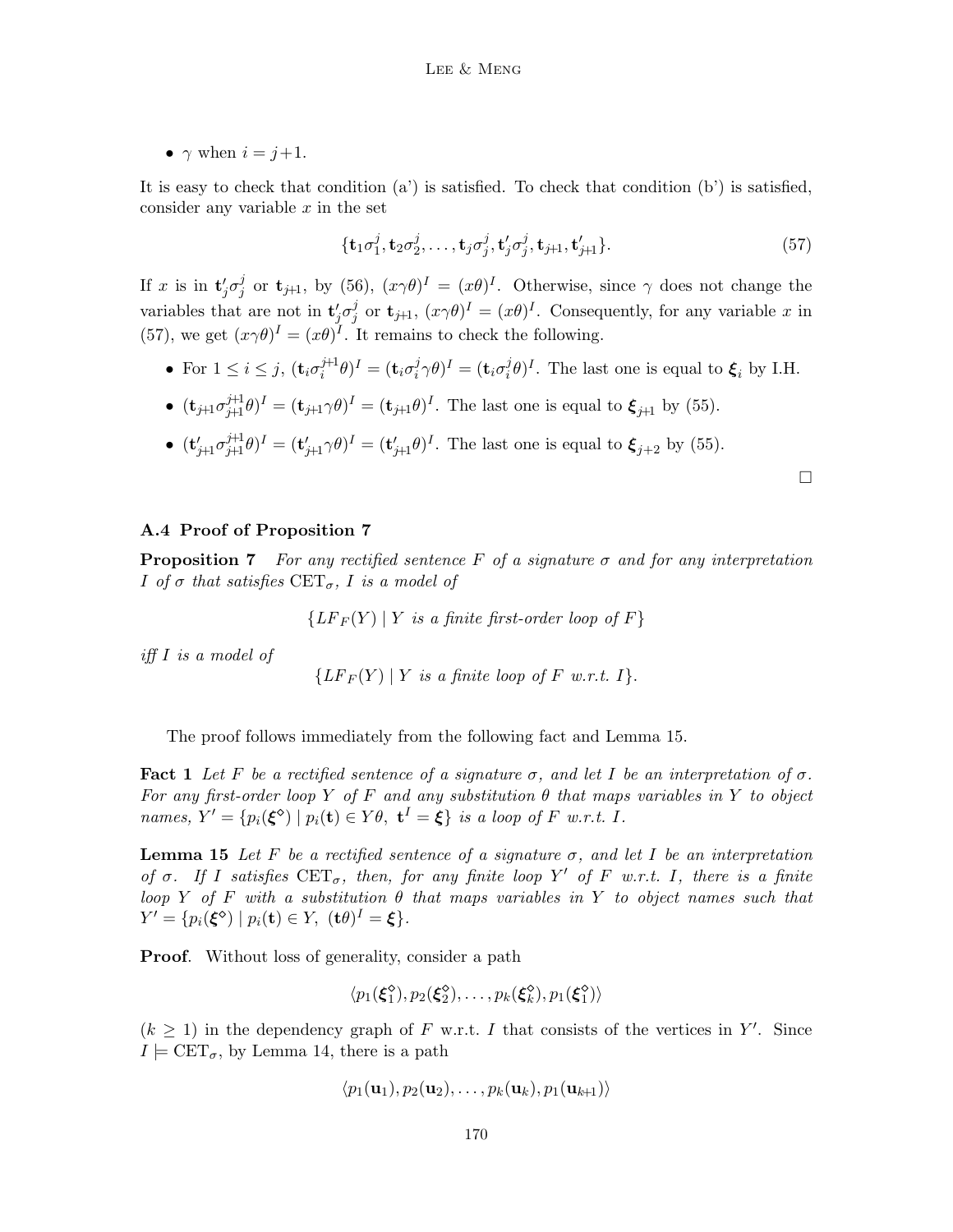in the first-order dependency graph of F with a substitution  $\theta$  that maps variables in  $\mathbf{u}_i$ to object names such that  $(\mathbf{u}_i \theta)^I = \boldsymbol{\xi}_i$  for all  $1 \leq i \leq k$ , and  $(\mathbf{u}_{k+1} \theta)^I = \boldsymbol{\xi}_1$ . Since  $(\mathbf{u}_{k+1}\theta)^I = (\mathbf{u}_1\theta)^I$ , by Lemma 13, there is a unifier  $\gamma$  for  $\mathbf{u}_{k+1}$  and  $\mathbf{u}_1$  such that, for any variable x in  $\mathbf{u}_{k+1}$  or  $\mathbf{u}_1$ ,  $(x\gamma\theta)^I = (x\theta)^I$ . Consequently,

$$
\{p_1(\mathbf{u}_1\gamma),p_2(\mathbf{u}_2\gamma),\ldots,p_k(\mathbf{u}_k\gamma)\}\
$$

induces a finite strongly connected subgraph such that  $(\mathbf{u}_i \gamma \theta)^I = (\mathbf{u}_i \theta)^I = \boldsymbol{\xi}_i$ .

## A.5 Proof of Proposition 8

**Proposition 8** If a rectified formula F in normal form is bounded, then F is bounded w.r.t. any interpretation.

The proof follows from the following lemma.

**Lemma 16** Let F be a rectified sentence of a signature  $\sigma$  in normal form, and let I be an interpretation of  $\sigma$ . For any path

$$
\langle p_1(\xi_1^{\diamondsuit}), p_2(\xi_2^{\diamondsuit}), \ldots, p_k(\xi_k^{\diamondsuit}), p_{k+1}(\xi_{k+1}^{\diamondsuit}) \rangle
$$

in the dependency graph of  $F$  w.r.t I, there exists a path

 $\langle p_1(\mathbf{u}_1), p_2(\mathbf{u}_2), \ldots, p_k(\mathbf{u}_k), p_{k+1}(\mathbf{u}_{k+1})\rangle$ 

in the first-order dependency graph of F with a substitution  $\theta$  that maps object variables in  $\mathbf{u}_i$  to object names such that  $(\mathbf{u}_i \theta)^I = \boldsymbol{\xi}_i$  for all i, and  $\mathbf{u}_1$  is a list of object variables.

**Proof.** The proof is similar to the proof of Lemma 14 except that we do not require that I satisfy CET<sub> $\sigma$ </sub>. Instead, the existence of a unifier  $\gamma$  for  $\mathbf{t}'_j \sigma_j^j$  $j$  and  $t_{j+1}$  is ensured by the assumption on normal form that  $\mathbf{t}_{j+1}$  is a list of variables and the assumption that  $\mathbf{t}'_j \sigma_j^j$ j contains none of those variables (due to variable renaming).

#### A.6 Proof of Proposition 9

**Proposition 9** If a rectified sentence F in normal form is bounded, then for any interpretation I, I is a model of

 ${LF_F(Y) | Y$  is a finite first-order loop of F}

iff I is a model of

 ${LF_F(Y) | Y is a finite loop of F w.r.t. I}.$ 

The proof follows from Fact 1 and the following lemma.

**Lemma 17** If a rectified sentence  $F$  in normal form is bounded, then for any finite loop Y' of F w.r.t. I, there is a finite loop Y of F with a substitution  $\theta$  that maps variables in Y to object names such that  $Y' = \{p_i(\boldsymbol{\xi}^{\diamond}) \mid p_i(\mathbf{t}) \in Y, (\mathbf{t}\theta)^I = \boldsymbol{\xi}\}.$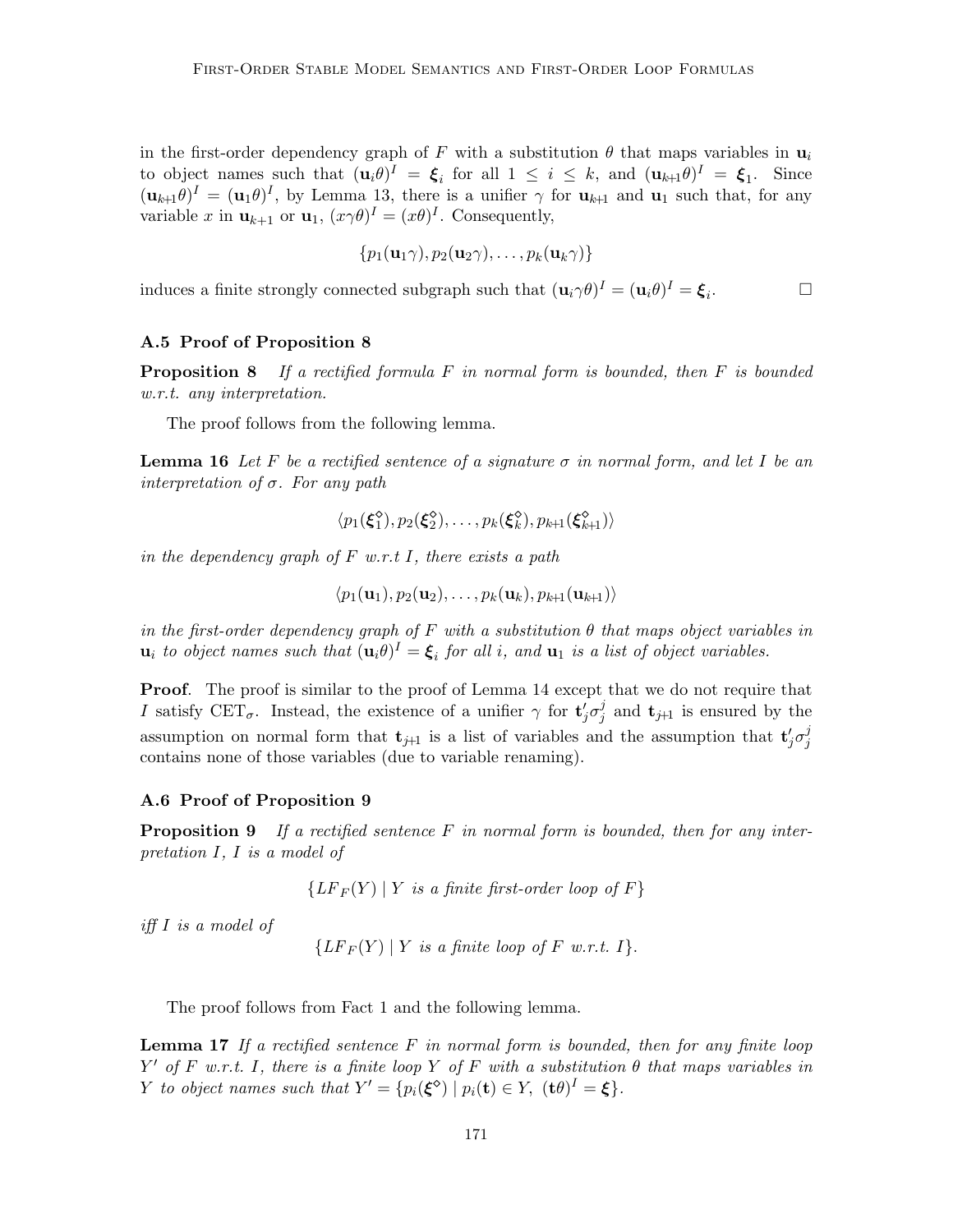**Proof.** Let Y' be a finite loop of F w.r.t. I. Without loss of generality, there is a path

$$
\langle p_1(\xi_1^{\diamond}), p_2(\xi_2^{\diamond}), \ldots, p_k(\xi_k^{\diamond}), p_1(\xi_1^{\diamond})\rangle
$$

 $(k \geq 1)$  in the dependency graph of F w.r.t. I that consists of the vertices in Y'. Since F is in normal form, by Lemma 16, there are a path

$$
\langle p_1(\mathbf{u}_1), p_2(\mathbf{u}_2), \dots, p_k(\mathbf{u}_k), p_1(\mathbf{u}_{k+1}) \rangle \tag{58}
$$

in the first-order dependency graph of  $F$ , where  $\mathbf{u}_1$  consists of object variables only, and a substitution  $\theta$  that maps variables in  $\mathbf{u}_i$  to object names such that  $(\mathbf{u}_i \theta)^I = \boldsymbol{\xi}_i$  for all  $1 \leq i \leq k$ , and  $(\mathbf{u}_{k+1}\theta)^I = \boldsymbol{\xi}_1$ . There are two cases to consider.

• Case 1: There is a unifier  $\gamma$  for  $\mathbf{u}_1$  and  $\mathbf{u}_{k+1}$  that maps variables in  $\mathbf{u}_1$  to terms in  $\mathbf{u}_{k+1}$ so that  $\mathbf{u}_1 \gamma = \mathbf{u}_{k+1}$ . It follows that, for any variable x in  $\mathbf{u}_{k+1}$  or  $\mathbf{u}_1$ ,  $(x \gamma \theta)^I = (x \theta)^I$ . Consequently,

$$
\{p_1(\mathbf{u}_1\gamma), p_2(\mathbf{u}_2\gamma), \ldots, p_k(\mathbf{u}_k\gamma)\}\
$$

induces a finite strongly connected subgraph such that  $(\mathbf{u}_i \gamma \theta)^I = (\mathbf{u}_i \theta)^I = \boldsymbol{\xi}_i$ .

• Case 2: There is no such unifier  $\gamma$ .

Consider another path

$$
\langle p_1(\mathbf{v}_1), p_2(\mathbf{v}_2), \ldots, p_k(\mathbf{v}_k), p_1(\mathbf{v}_{k+1}) \rangle
$$

that is obtained similar to (58) except that the variables in the path are disjoint from the variables in (58). Clearly, there is a unifier  $\gamma'$  for  $\mathbf{u}_{k+1}$  and  $\mathbf{v}_1$  that maps the variables  $\mathbf{v}_1$  to terms, so that

$$
\langle p_1(\mathbf{u}_1), p_2(\mathbf{u}_2), \dots, p_k(\mathbf{u}_k), p_1(\mathbf{v}_1\gamma'), p_2(\mathbf{v}_2\gamma'), \dots, p_k(\mathbf{v}_k\gamma')\rangle
$$

is another path in the first-order dependency graph of  $F$ . It is clear that using the same construction repeatedly, we can form an infinite path that visits infinitely many vertices in the first-order dependency graph. But this contradicts the assumption that F is bounded.

 $\Box$ 

#### A.7 Proof of Proposition 11

We will use the following lemma in this section and the next section, which extends Theorem 2 in the work of Chen et al. (2006) that provides a few equivalent conditions for a program to have a finite complete set of loops to a disjunctive program and a sentence.

**Lemma 18** (Chen et al., 2006, Thm. 2) For any formula F that contains no function constants of positive arity, the following conditions are equivalent:

(a) F has a finite complete set of loops.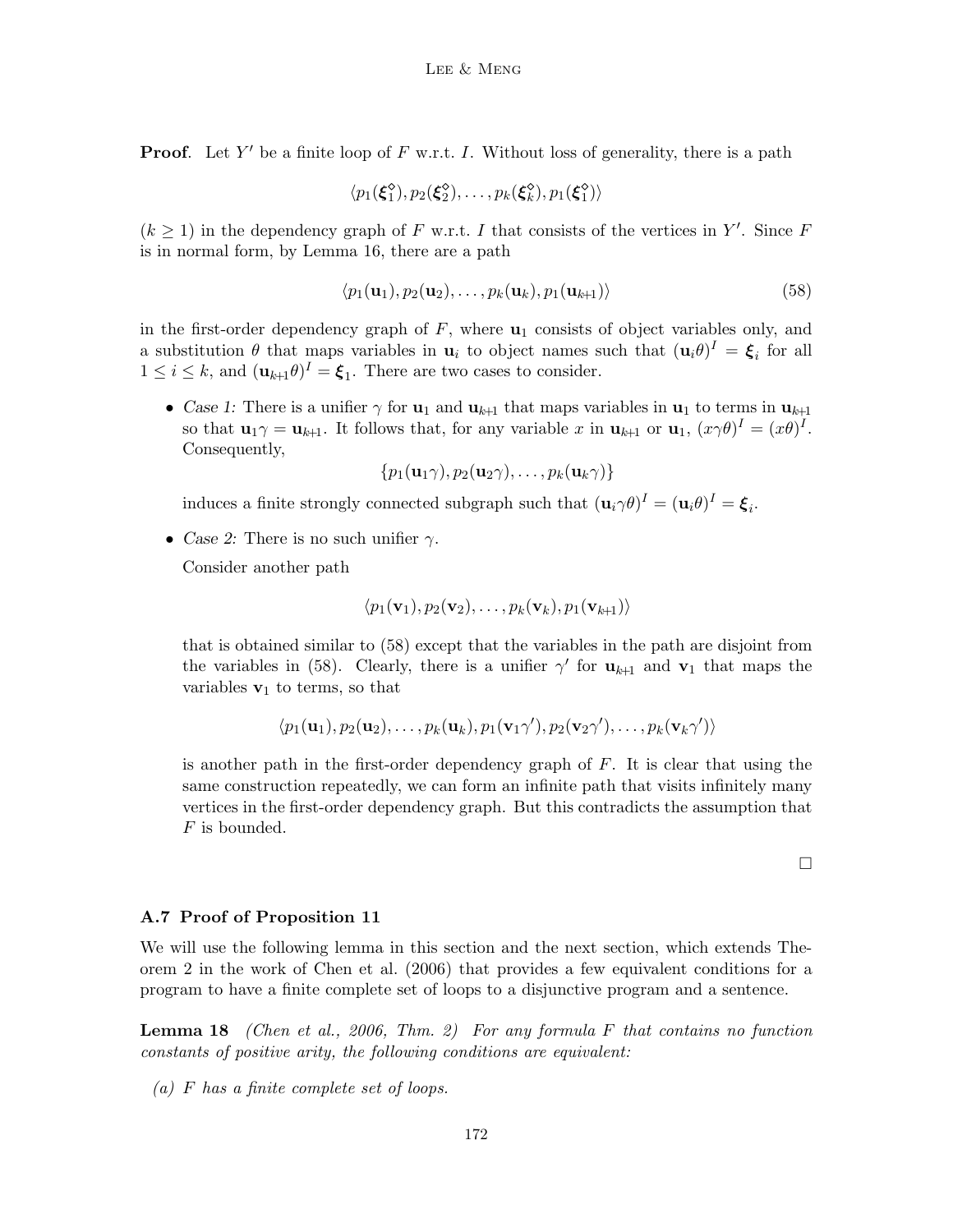- (b) There is a nonnegative integer  $N$  such that for every loop  $L$  of  $F$ , the number of variables in L is bounded by N.
- (c) For any loop L of F and any atom  $A_1$  and  $A_2$  in L, the variables occurring in  $A_1$  are *identical to the variables occurring in*  $A_2$ .
- (d) For any loop L of  $Ground_{\sigma(F) \cup \{c_1, c_2\}}(F)$  where  $c_1$ ,  $c_2$  are two new object constants, there are no two atoms  $A_1$  and  $A_2$  in L such that  $A_1$  mentions  $c_1$  but  $A_2$  does not or  $A_1$  mentions  $c_2$  but  $A_2$  does not.

**Proposition 11** For any rectified formula  $F$  that contains no function constants of positive arity,  $F$  is bounded iff  $F$  has a finite complete set of loops.

**Proof.** From left to right: Assume that  $F$  is bounded. Then every loop of  $F$  is finite. It follows that there exists a nonnegative integer  $N$  such that the number of variables in any loop is bounded by N. By Lemma 18 (b),  $F$  has a finite complete set of loops.

From right to left: Assume that  $F$  has a finite complete set of loops and, for the sake of contradiction, assume that it is not bounded. Without loss of generality, there is an infinite path

$$
\langle p_1(\mathbf{t}_1)\sigma_1, p_2(\mathbf{t}_2)\sigma_2, \ldots \rangle \tag{59}
$$

in the first-order dependency graph of F that visits infinitely many vertices, where  $p_i(t_i)$ are atoms occurring in F and  $\sigma_i$  are substitutions.

Since  $F$  is a finite string, it contains finitely many atoms. It follows that there is an atom  $p_i(\mathbf{t}_i)$  occurring in F with arbitrarily many substitutions  $\sigma$  such that atoms  $p_i(\mathbf{t}_i)\sigma$ are contained in (59). Without loss of generality, consider the path

$$
\langle p_i({\bf{t}}_i)\sigma_i, p_{i+1}({\bf{t}}_{i+1})\sigma_{i+1}, \ldots, p_i({\bf{t}}_i)\sigma_k \rangle
$$

that is contained in (59), where  $\sigma_k$  and  $\sigma_i$  agree on substituting object constants for variables in  $\mathbf{t}_i$ . Since  $\mathbf{t}_i \sigma_i$  and  $\mathbf{t}_i \sigma_k$  contain no function constant, there exists a substitution  $\sigma_0$  that maps variables in  $\mathbf{t}_i \sigma_k$  to terms in  $\mathbf{t}_i \sigma_i$  so that  $\mathbf{t}_i \sigma_k \sigma_0 = \mathbf{t}_i \sigma_i$ . Consequently,

$$
\{p_i(\mathbf{x}_i)\sigma_i\sigma_0, p_{i+1}(\mathbf{x}_{i+1})\sigma_{i+1}\sigma_0,\ldots, p_i(\mathbf{x}_i)\sigma_k\sigma_0\}
$$

is a loop of F. Since the length of the path is arbitrarily large, there are arbitrarily many variables occurring in the loop. By Lemma 18 (b), it follows that  $F$  has no finite complete set of loops.  $\Box$ 

#### A.8 Proof of Proposition 10

**Proposition 10** For any rectified sentence  $F$  (allowing function constants of positive arity),

- (a) checking whether  $F$  is bounded is not decidable;
- (b) checking whether  $F$  is atomic-tight is not decidable.

If  $F$  contains no function constants of positive arity,

- $(c)$  checking whether F is bounded is decidable;
- (d) checking whether  $F$  is atomic-tight is decidable.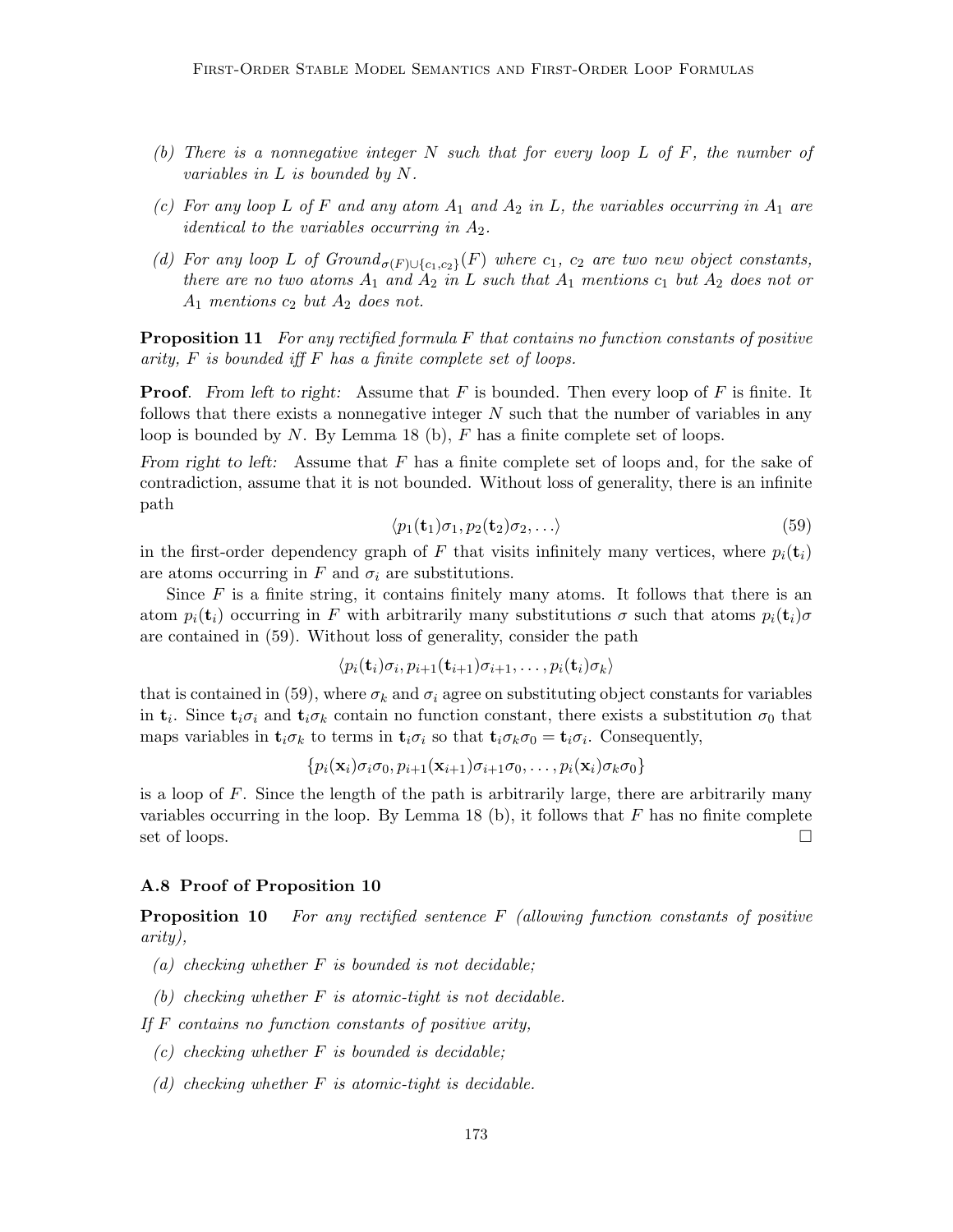A.8.1 PROOF OF PART (A) AND (B)

We show the proof of Part (a) first. The proof repeats, with minor modifications, the argument from the proof of Theorem 26 from the work of Bonatti (2004), which considers the following program  $\Pi_M$  to simulate deterministic Turing machines  $M$ .

| $t(s, L, v, [V   R], C) \leftarrow t(s', [v'   L], V, R, C+1)$     | for all instr. $\langle s, v, v', s', \text{right} \rangle$ |
|--------------------------------------------------------------------|-------------------------------------------------------------|
| $t(s, L, v, [\ ], C) \leftarrow t(s', [v' \   \ L], b, [\ ], C+1)$ | for all instr. $\langle s, v, v', s', \text{right} \rangle$ |
| $t(s,[V   L], v, R, C) \leftarrow t(s', L, V, [v'   R], C+1)$      | for all instr. $\langle s, v, v', s', \text{left} \rangle$  |
| $t(s, [\;], v, R, C) \leftarrow t(s', [\;], b, [v' \mid R], C+1)$  | for all instr. $\langle s, v, v', s', \text{left} \rangle$  |
| t(s, L, v, R, C)                                                   | for all final states s.                                     |

The Halting problem can be reduced to the problem of checking bounded formulas. More precisely, we show that  $\Pi_{\mathcal{M}}$  is bounded iff M terminates from every configuration.

We first establish the following facts:

- (i) for every non-terminating computation of  $\mathcal M$  on input x, there is a corresponding infinite path in the first-order dependency graph of  $\Pi_{\mathcal{M}}$  that visits infinitely many vertices;
- (ii) if there is an infinite path in the first-order dependency graph of  $\Pi_{\mathcal{M}}$ , then there is an infinite path starting with a legal encoding of an input and corresponds to a non-terminating computation of M.

Fact (i) is immediate from the definition of  $\Pi_{\mathcal{M}}$ : Note that the step counter (the last argument of t) ensures that the dependency graph is acyclic. Then, whenever  $\mathcal M$  falls into a cycle, the dependency graph contains an infinite acyclic path that visits infinitely many vertices and hence the program is not bounded.

Fact (ii) can be proven as follows. Assume that there is an infinite path in the dependency graph. We observe that the first argument of every vertex in the path must be a legal state and the third argument of every vertex must be a legal tape value. Otherwise, there is no outgoing edge from the vertices in the dependency graph of  $\Pi_{\mathcal{M}}$ . So only the second, fourth and fifth arguments can contain variables or illegal values which were obtained from substitutions from the variables  $L, R, V$  and  $C$ . In this case, we can easily find substitutions from these variables or illegal values to legal values and apply them uniformly along the path, so that we obtain another infinite path starting from the vertex that correctly encodes a configuration of  $\mathcal M$  and thus  $\mathcal M$  has a corresponding non-terminating computation.

The claim follows immediately from the two facts: if  $M$  does not terminate on some computation, then by (i),  $\Pi_{\mathcal{M}}$  is unbounded. If  $\Pi_{\mathcal{M}}$  is unbounded, then by (ii), M does not terminate.

The same proof works for Part (b) as well. This is because the step counter (the last argument of  $t$ ) ensures that the dependency graph is acyclic. Consequently, every infinite path in the dependency graph visits infinitely many vertices, so that  $\Pi_{\mathcal{M}}$  is atomic-tight iff  $\Pi_{\mathcal{M}}$  is bounded.

## A.8.2 Proof of Part (c)

In view of the equivalence between (a) and (d) in Lemma 18, checking whether a formula  $F$  containing no function constants of positive arity has a finite complete set of loops can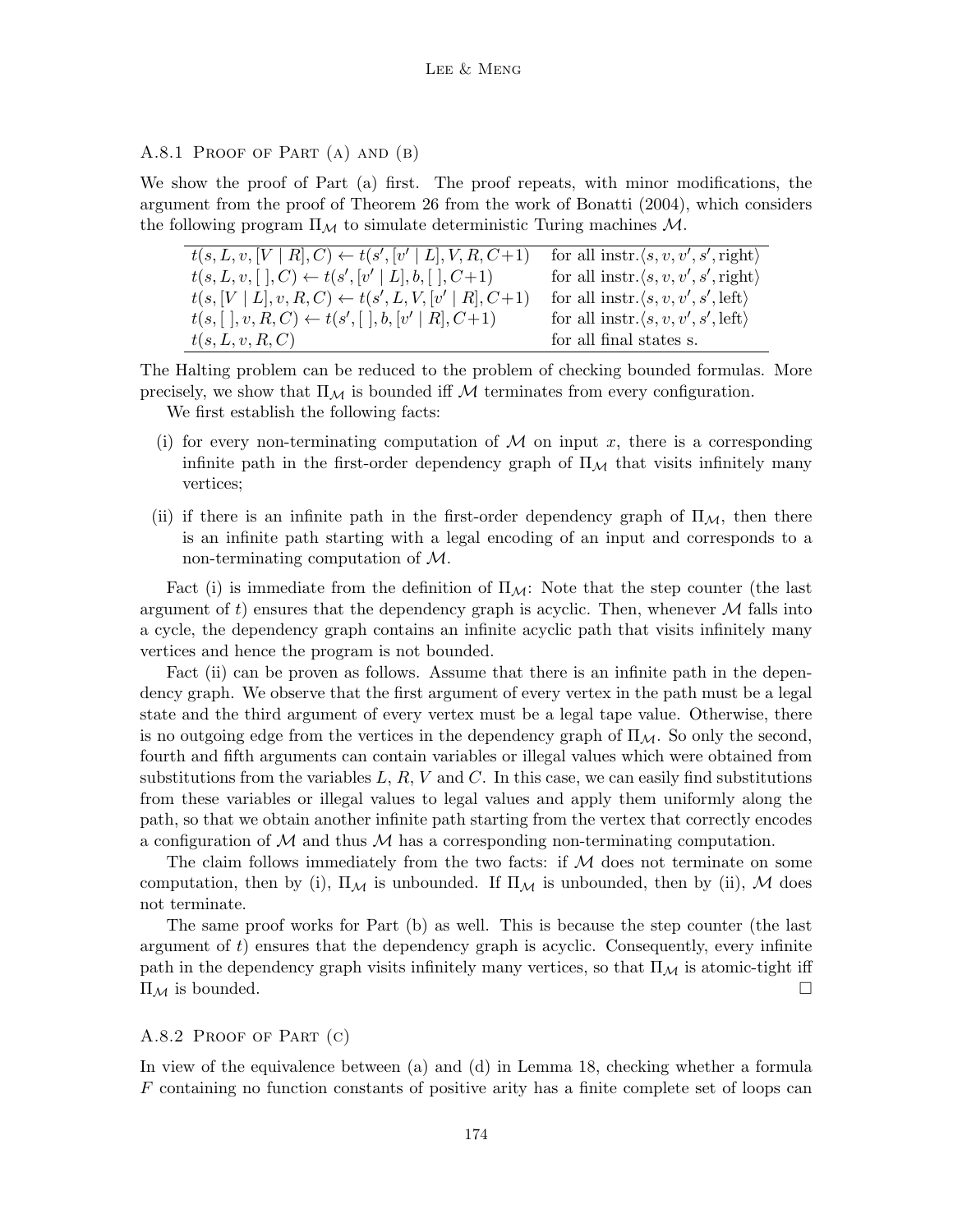be done by examining a finite number of loops from a finite dependency graph, which is decidable. By Proposition 11, it follows that checking whether  $F$  is bounded is decidable.  $\Box$ 

#### A.8.3 PROOF OF PART (D)

For any sentence  $F$  that has no function constants of positive arity and any finite set  $\bf c$  of object constants,  $Ground_{\mathbf{c}}(F)$  is defined recursively. If F is an atomic formula then  $Ground_{\mathbf{c}}(F)$ is F. The function  $Ground_{c}$  commutes with all propositional connectives; quantifiers turn into finite conjunctions and disjunctions over all object constants occurring in c.

**Lemma 19** Let  $\bf{c}$  be the set consisting of all object constants occurring in  $F$ , and possibly a new object constant if  $F$  contains no object constants.  $F$  has a non-trivial loop iff  $Ground_c(F)$  has a non-trivial loop.

In order to check whether  $F$  is atomic-tight, we first check whether  $F$  is bounded, which is decidable. If F is not bounded, then F is not atomic-tight. Otherwise, in view of Lemma 19, checking whether F is atomic-tight is the same as checking whether  $Ground_{c}(F)$ is atomic-tight. Since  $F$  contains no function constants of positive arity, the dependency graph of  $Ground_{c}(F)$  is finite. So it is decidable to check whether the dependency graph of  $Ground_{\mathbf{c}}(F)$  has a non-trivial loop.

#### A.9 Proof of Proposition 13

**Lemma 20** Let  $F$  be a formula and  $Y$  a set of atoms. If no predicate constant occurring in Y occurs strictly positively in F, then  $NES_F(Y)$  is equivalent to F.

**Proof.** By induction.

**Proposition 13** Let  $\Pi$  be a program with quantifiers, F the FOL-representation of  $\Pi$ , and Y a finite set of atoms. Under the assumption  $\Pi$ , formula  $QES_{\Pi}(Y)$  is equivalent to  $\neg NES_F(Y)$ . If  $\Pi$  is a disjunctive program in normal form, then  $QES_{\Pi}(Y)$  is also equivalent to  $ES_{\Pi}(Y)$  under the assumption  $\Pi$ .

**Proof.** Between  $QES_{\Pi}(Y)$  and  $\neg NES_{F}(Y)$ :  $\neg NES_{F}(Y)$  is

$$
\neg \bigwedge_{H \leftarrow G \in \Pi} \forall \mathbf{x} [(G \to H) \land (NES_G(Y) \to NES_H(Y))]. \tag{60}
$$

Under the assumption  $F$ , formula (60) is equivalent to

$$
\bigvee_{H \leftarrow G \in \Pi} \exists \mathbf{x} (NES_G(Y) \land \neg NES_H(Y)). \tag{61}
$$

In view of Lemma 20, if H does not contain any strictly positive occurrence of a predicate constant that belongs to Y,  $NES_H(Y)$  is equivalent to H. Also, it follows from Lemma 2 and Lemma 8 that  $NES_G(Y)$  implies G. So  $NES_G(Y) \wedge \neg NES_H(Y)$  conflicts the assumption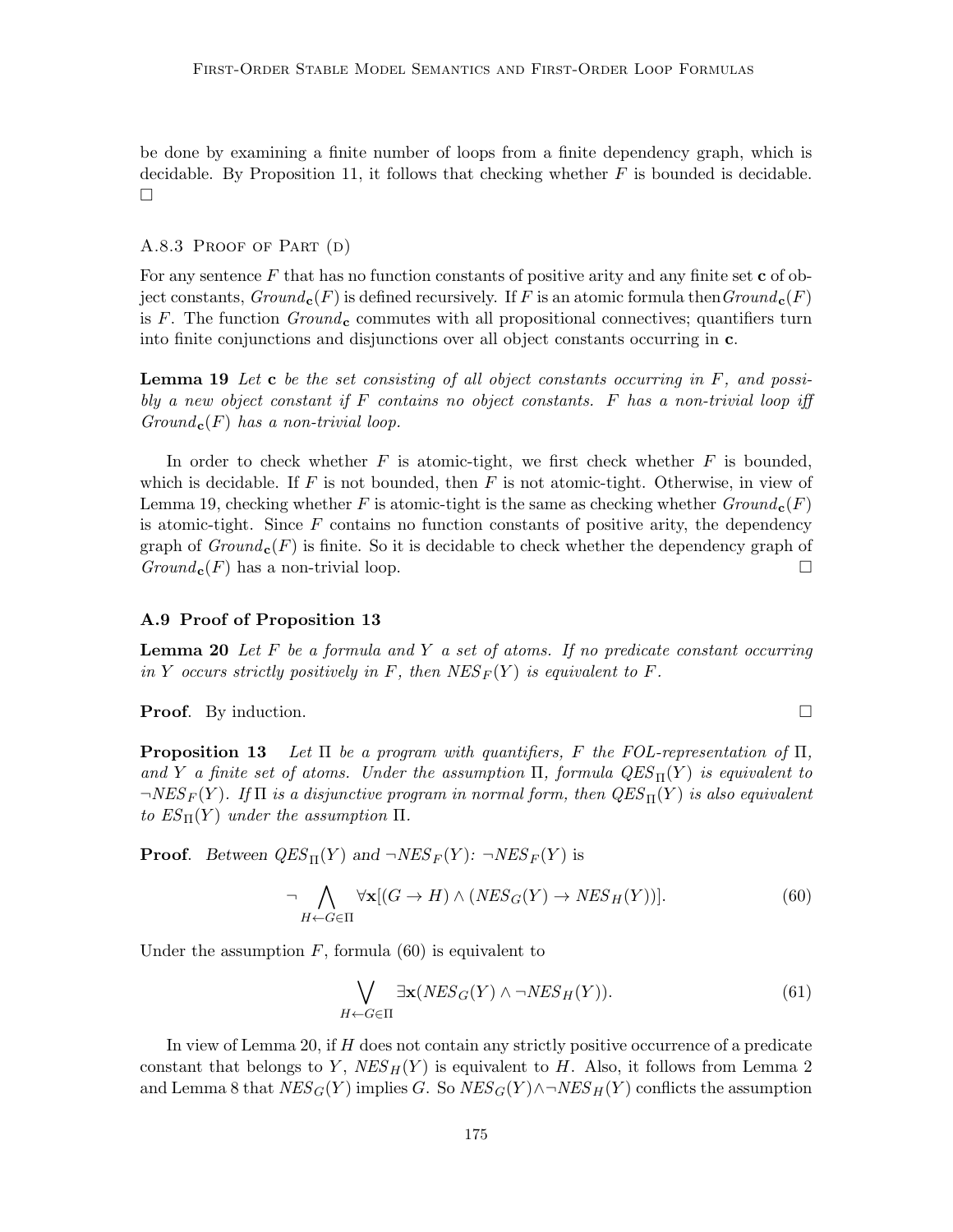$G \to H$  when H does not contain any strictly positive occurrence of a predicate constant that belongs to Y. As a result, under the assumption  $F$ , formula (61) is equivalent to the disjunction of

$$
\exists \mathbf{x}(NES_G(Y) \land \neg NES_H(Y)) \tag{62}
$$

for all rules  $H \leftarrow G$ , where H contains a strictly positive occurrence of a predicate constant that belongs to  $Y$ . Note that  $G$  and  $H$  are formulas such that every occurrence of an implication in G and H belongs to a negative formula. By Lemma 4,  $(62)$  is equivalent to  $QES_{\Pi}(Y)$ .

Between  $QES_{\Pi}(Y)$  and  $ES_{\Pi}(Y)$ : When  $\Pi$  is a disjunctive program,  $QES_{\Pi}(Y)$  is the disjunction of

$$
\exists \mathbf{z} \bigg( B \land N \land \bigwedge_{\substack{p(\mathbf{t}) \in B \\ p(\mathbf{t}') \in Y}} (\mathbf{t} \neq \mathbf{t}') \land \neg \big( \bigvee_{p(\mathbf{t}) \in A} (p(\mathbf{t}) \land \bigwedge_{p(\mathbf{t}') \in Y} \mathbf{t} \neq \mathbf{t}')\big) \bigg) \tag{63}
$$

over all rules (10) such that A contains a predicate constant that occurs in Y, where  $z$  is a list of variables in (10) but not in Y. On the other hand,  $ES_{\Pi}(Y)$  is the disjunction of

$$
\exists \mathbf{z'} \bigg( B \sigma \wedge N \sigma \wedge \bigwedge_{\substack{p(\mathbf{t}) \in B \sigma \\ p(\mathbf{t'}) \in Y}} (\mathbf{t} \neq \mathbf{t'}) \wedge \neg \big( \bigvee_{p(\mathbf{t}) \in A \sigma} (p(\mathbf{t}) \wedge \bigwedge_{p(\mathbf{t'}) \in Y} \mathbf{t} \neq \mathbf{t'})\big) \bigg) \tag{64}
$$

over all rules (10) such that A contains a predicate constant that occurs in Y and  $A\sigma \cap Y \neq \emptyset$ , where  $z'$  is a list of variables in  $A\sigma \leftarrow B\sigma, N\sigma$  but not in Y.

It is clear that (64) implies (63). To prove that (63) implies (64), assume

$$
B \wedge N \wedge \bigwedge_{\substack{p(\mathbf{t}) \in B \\ p(\mathbf{t}') \in Y}} (\mathbf{t} \neq \mathbf{t}') \wedge \neg \big( \bigvee_{p(\mathbf{t}) \in A} (p(\mathbf{t}) \wedge \bigwedge_{p(\mathbf{t}') \in Y} \mathbf{t} \neq \mathbf{t}') \big)
$$
(65)

and consider two cases.

If  $\bigwedge_{p(\mathbf{t}') \in Y} \mathbf{t} \neq \mathbf{t}'$  for all  $p(\mathbf{t}) \in A$ , then (65) is equivalent to

$$
B\wedge N\wedge \bigwedge\limits_{\substack{p(\mathbf{t})\in B \\ p(\mathbf{t}')\in Y}} (\mathbf{t}\neq \mathbf{t}')\wedge \neg \bigvee\limits_{p(\mathbf{t})\in A} p(\mathbf{t})
$$

which contradicts the assumption Π.

Otherwise, there exists  $p(\mathbf{t}) \in A$  and  $p(\mathbf{t}') \in Y$  such that  $\mathbf{t} = \mathbf{t}'$ . Since  $\Pi$  is in normal form, there exists  $\sigma$  that maps **t** to **t'**, so that  $A\sigma \cap Y \neq \emptyset$ . Consequently, (65) is equivalent to

$$
B\sigma\wedge N\sigma\wedge\bigwedge_{\substack{p(\mathbf{t})\in B\sigma\\p(\mathbf{t}')\in Y}}(\mathbf{t}\neq\mathbf{t}')\wedge\neg\big(\bigvee_{\substack{p(\mathbf{t})\in A\sigma}}(p(\mathbf{t})\wedge\bigwedge_{\substack{p(\mathbf{t}')\in Y}}\mathbf{t}\neq\mathbf{t}')\big).
$$

Thus the claim follows.  $\Box$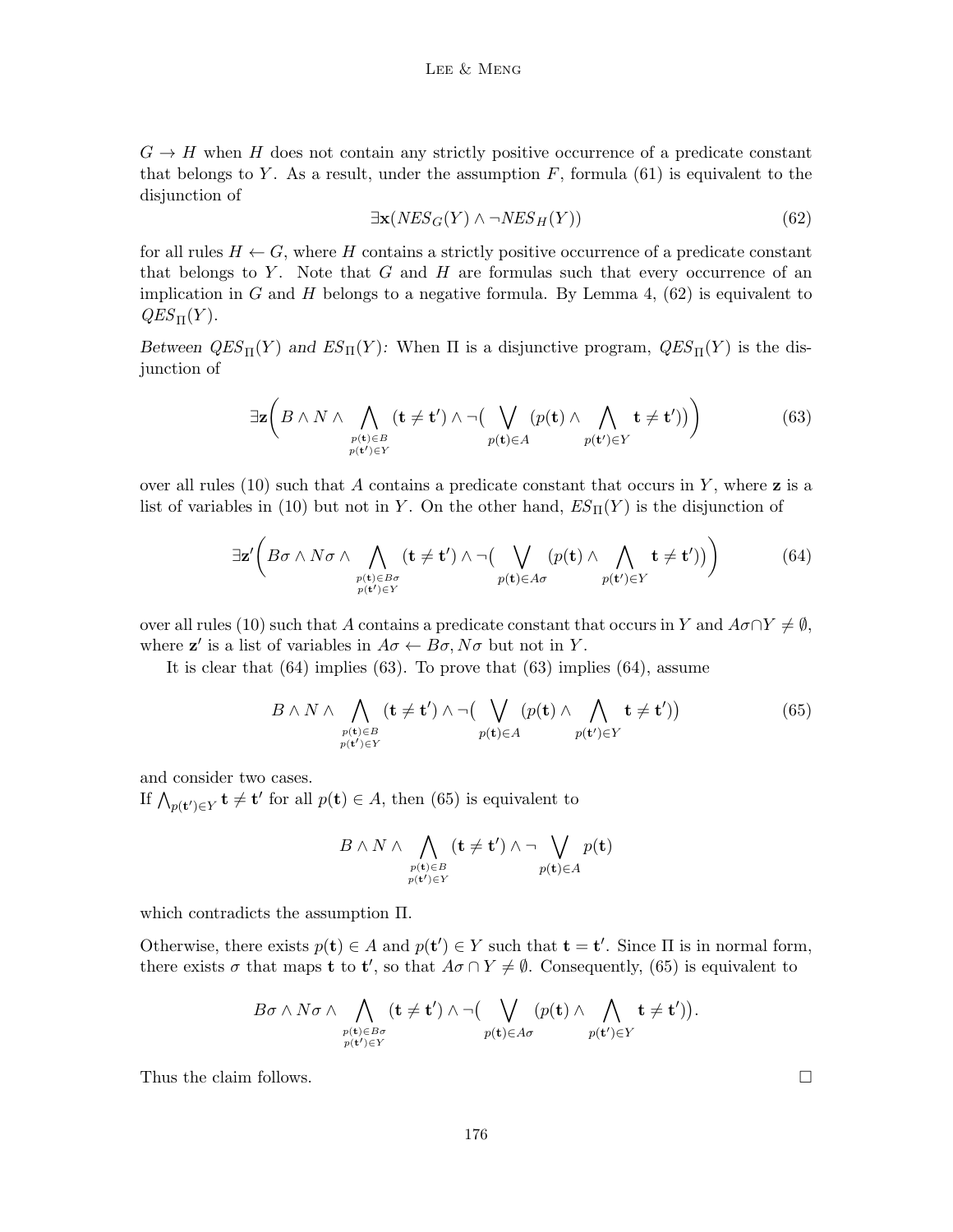## A.10 Proof of Proposition 16

**Proposition 16** Let P be an LW-program and let F be the FOL-representation of the set of rules in P. The following conditions are equivalent to each other:

- (a) I is an answer set of P according to Lin and Wang  $(2008)$ ;
- (b) I is a P-interpretation that satisfies  $SM[F]$ ;
- (c) I is a P-interpretation that satisfies F and the loop formulas of Y for all loops Y of F w.r.t. I.

Given a program  $\Pi$ ,  $Norm(\Pi)$  is a normal form of  $\Pi$  and  $Ground(\Pi)$  is a ground program obtained from Π as described by Lin and Wang (2008). The proof of Proposition 16 follows from the following lemma. We refer readers to the work of Lin and Wang for the definition of  $ES(\cdot, \cdot, \cdot)$  defined there.

**Lemma 21** For any program  $\Pi$  and any set Y of ground atoms,  $ES_{Norm(\Pi)}(Y)$  is equivalent to  $\bigvee_{p(\mathbf{c}) \in Y} ES(p(\mathbf{c}), Y, Ground(\Pi)).$ 

**Proof.** By definition,  $ES_{Norm(\Pi)}(Y)$  is

$$
\bigvee_{p(\mathbf{x}) \leftarrow B, N, \mathbf{x} = \mathbf{t} \text{ is in } Norm(\Pi)} \exists \mathbf{z} \bigg( B\theta \land N\theta \land \mathbf{x}\theta = \mathbf{t}\theta \land \bigwedge_{\substack{q(\mathbf{t}) \in B\theta \\ q(\mathbf{t}') \in Y}} (\mathbf{t} \neq \mathbf{t}') \bigg),\tag{66}
$$

where x is a list of distinct object variables,  $\theta$  is a substitution that maps variables in x to object constants occurring in  $Y$ , and  $\mathbf{z}$  is the list of all variables that occur in the rule  $p(\mathbf{x})\theta \leftarrow B\theta, N\theta, \mathbf{x}\theta = \mathbf{t}\theta$ . (66) is equivalent to

$$
\bigvee_{\substack{p(\mathbf{t}) \leftarrow B, N \in \Pi \\ p(\mathbf{c}) \in Y}} \exists \mathbf{z'} \bigg( B \land N \land \mathbf{t} = \mathbf{c} \land \bigwedge_{\substack{q(\mathbf{t}) \in B \\ q(\mathbf{t'}) \in Y}} (\mathbf{t} \neq \mathbf{t'}) \bigg),\tag{67}
$$

where **z'** is the list of all variables that occur in the rule  $p(t) \leftarrow B, N$ . In turn, (67) is equivalent to

$$
\bigvee_{\substack{p(\mathbf{d}) \leftarrow B', N' \in Ground(\Pi) \\ p(\mathbf{c}) \in Y}} \left( B' \wedge N' \wedge \mathbf{d} = \mathbf{c} \wedge \bigwedge_{\substack{q(\mathbf{t}_g) \in B' \\ q(\mathbf{t}') \in Y}} (\mathbf{t}_g \neq \mathbf{t}') \right). \tag{68}
$$

Note that when **d** does not cover **c**, there exists  $d_i \in \mathbf{d}$  such that  $d_i$  mentions only constants and pre-interpreted functions and  $d_i$  can not be evaluated to  $c_i$  independent of interpretations. In that case,  $\mathbf{d} = \mathbf{c}$  is equivalent to  $\perp$ . Thus (68) is equivalent to

$$
\bigvee_{p(\mathbf{c}) \in Y} \bigvee_{\substack{p(\mathbf{d}) \leftarrow B', N' \in Ground(\Pi) \\ p(\mathbf{d}) \ can \ cover \ p(\mathbf{c})}} \left( B' \wedge N' \wedge \mathbf{d} = \mathbf{c} \wedge \bigwedge_{\substack{q(\mathbf{t}_g) \in B' \\ q(\mathbf{t}') \in Y}} (\mathbf{t}_g \neq \mathbf{t}') \right),\tag{69}
$$

which is essentially  $\bigvee_{p(\mathbf{c}) \in Y} ES(p(\mathbf{c}), Y, Ground(\Pi)).$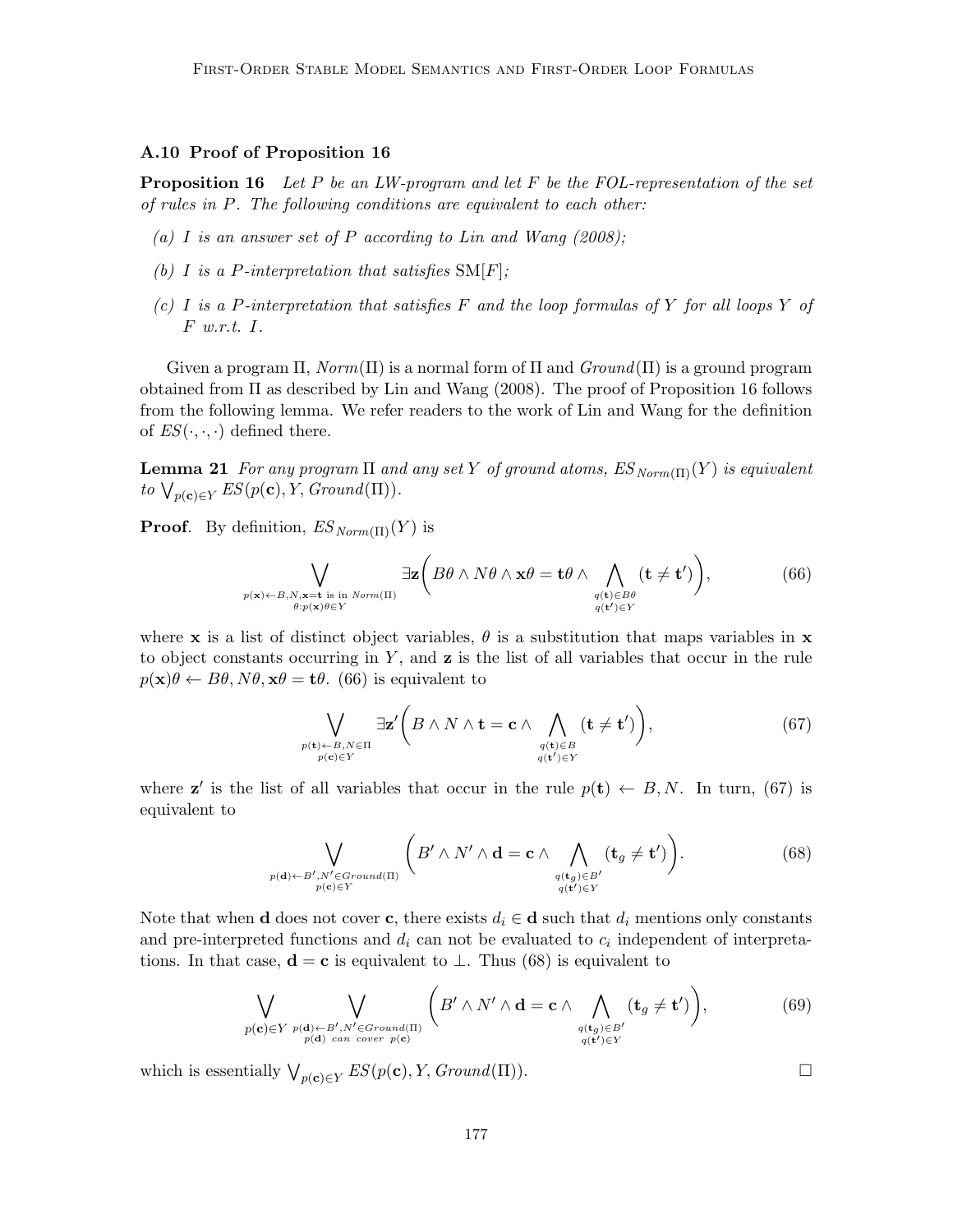## References

- Asuncion, V., Lin, F., Zhang, Y., & Zhou, Y. (2010). Ordered completion for first-order logic programs on finite structures. In AAAI, pp. 249–254.
- Bonatti, P. A. (2004). Reasoning with infinite stable models. Artificial Intelligence,  $156(1)$ , 75–111.
- Chen, Y., Lin, F., Wang, Y., & Zhang, M. (2006). First-order loop formulas for normal logic programs. In Proceedings of International Conference on Principles of Knowledge Representation and Reasoning (KR), pp. 298–307.
- Chen, Y., Lin, F., Zhang, Y., & Zhou, Y. (2011). Loop-separable programs and their firstorder definability. Artificial Intelligence, 175 (3-4), 890–913.
- Chen, Y., Zhang, Y., & Zhou, Y. (2010). First-order indefinability of answer set programs on finite structures. In AAAI, pp. 285–290.
- Clark, K. (1978). Negation as failure. In Gallaire, H., & Minker, J. (Eds.), Logic and Data Bases, pp. 293–322. Plenum Press, New York.
- de Bruijn, J., Pearce, D., Polleres, A., & Valverde, A. (2010). A semantical framework for hybrid knowledge bases. Knowl. Inf. Syst., 25 (1), 81–104.
- Ferraris, P., Lee, J., & Lifschitz, V. (2006). A generalization of the Lin-Zhao theorem. Annals of Mathematics and Artificial Intelligence, 47, 79–101.
- Ferraris, P., Lee, J., & Lifschitz, V. (2007). A new perspective on stable models. In *Proceed*ings of International Joint Conference on Artificial Intelligence (IJCAI), pp. 372–379.
- Ferraris, P., Lee, J., & Lifschitz, V. (2011). Stable models and circumscription. Artificial Intelligence, 175, 236–263.
- Gebser, M., Lee, J., & Lierler, Y. (2006). Elementary sets for logic programs. In *Proceedings* of National Conference on Artificial Intelligence (AAAI), pp. 244–249.
- Gebser, M., Lee, J., & Lierler, Y.  $(2011)$ . On elementary loops of logic programs. Theory and Practice of Logic Programming, To appear.
- Gebser, M., & Schaub, T. (2005). Loops: Relevant or redundant?. In *Proceedings of the* Eighth International Conference on Logic Programming and Nonmonotonic Reasoning  $(LPNMR'05)$ , pp. 53–65.
- Gelfond, M., & Lifschitz, V. (1988). The stable model semantics for logic programming. In Kowalski, R., & Bowen, K. (Eds.), Proceedings of International Logic Programming Conference and Symposium, pp. 1070–1080. MIT Press.
- Kim, T.-W., Lee, J., & Palla, R. (2009). Circumscriptive event calculus as answer set programming. In Proceedings of International Joint Conference on Artificial Intelligence  $(IJCAI),$  pp. 823–829.
- Kunen, K. (1987). Negation in logic programming. The Journal of Logic Programming,  $\frac{\cancel{4}(4)}{289} - 308.$
- Lee, J. (2004). Nondefinite vs. definite causal theories. In *Proceedings 7th Int'l Conference* on Logic Programming and Nonmonotonic Reasoning, pp. 141–153.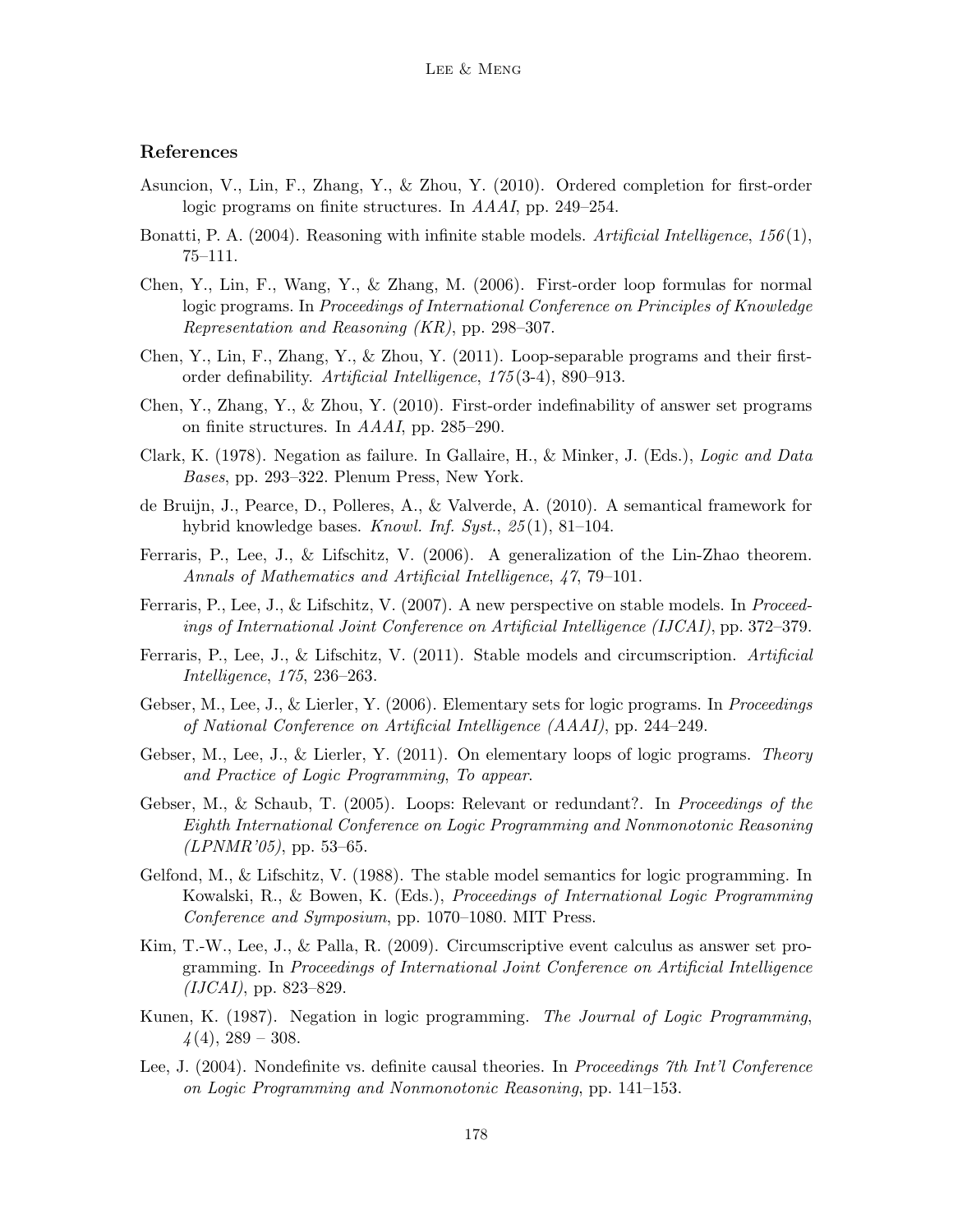- Lee, J. (2005). A model-theoretic counterpart of loop formulas. In Proceedings of International Joint Conference on Artificial Intelligence (IJCAI), pp. 503–508.
- Lee, J., Lierler, Y., Lifschitz, V., & Yang, F. (2010). Representing synonymity in causal logic and in logic programming. In Proceedings of International Workshop on Nonmonotonic  $Reasoning(NMR)$ . http://peace.eas.asu.edu/joolee/papers/syn.pdf.
- Lee, J., & Lifschitz, V. (2003). Loop formulas for disjunctive logic programs. In *Proceedings* of International Conference on Logic Programming (ICLP), pp. 451–465.
- Lee, J., Lifschitz, V., & Palla, R. (2009). Safe formulas in the general theory of stable models. Technical Report. http://peace.eas.asu.edu/joolee/papers/safety.pdf.
- Lee, J., & Lin, F. (2006). Loop formulas for circumscription. Artificial Intelligence,  $170(2)$ , 160–185.
- Lee, J., & Meng, Y. (2008). On loop formulas with variables. In *Proceedings of the Interna*tional Conference on Knowledge Representation and Reasoning (KR), pp. 444–453.
- Lee, J., & Palla, R. (2011). Integrating rules and ontologies in the first-order stable model semantics (preliminary report). In Proceedings of International Conference on Logic Programming and Nonmonotonic Reasoning (LPNMR), pp. 248–253.
- Lifschitz, V. (1994). Circumscription. In Gabbay, D., Hogger, C., & Robinson, J. (Eds.), Handbook of Logic in AI and Logic Programming, Vol. 3, pp. 298–352. Oxford University Press.
- Lifschitz, V., Morgenstern, L., & Plaisted, D. (2008). Knowledge representation and classical logic. In van Harmelen, F., Lifschitz, V., & Porter, B. (Eds.), Handbook of Knowledge Representation, pp. 3–88. Elsevier.
- Lin, F., & Shoham, Y. (1992). A logic of knowledge and justified assumptions. Artificial Intelligence, 57, 271–289.
- Lin, F., & Wang, Y. (2008). Answer set programming with functions. In Brewka, G., & Lang, J. (Eds.), *Proceedings of International Conference on Principles of Knowledge* Representation and Reasoning (KR), pp. 454–465. AAAI Press.
- Lin, F., & Zhao, Y. (2004). ASSAT: Computing answer sets of a logic program by SAT solvers. Artificial Intelligence, 157, 115–137.
- Lin, F., & Zhou, Y. (2011). From answer set logic programming to circumscription via logic of GK. Artificial Intelligence, 175, 264–277.
- Liu, L., & Truszczynski, M. (2006). Properties and applications of programs with monotone and convex constraints. J. Artif. Intell. Res. (JAIR), 27, 299–334.
- McCarthy, J. (1980). Circumscription—a form of non-monotonic reasoning. Artificial Intelligence, 13, 27–39,171–172.
- McCarthy, J. (1986). Applications of circumscription to formalizing common sense knowledge. Artificial Intelligence,  $26(3)$ , 89–116.
- Pearce, D., & Valverde, A. (2005). A first order nonmonotonic extension of constructive logic. Studia Logica, 80, 323–348.